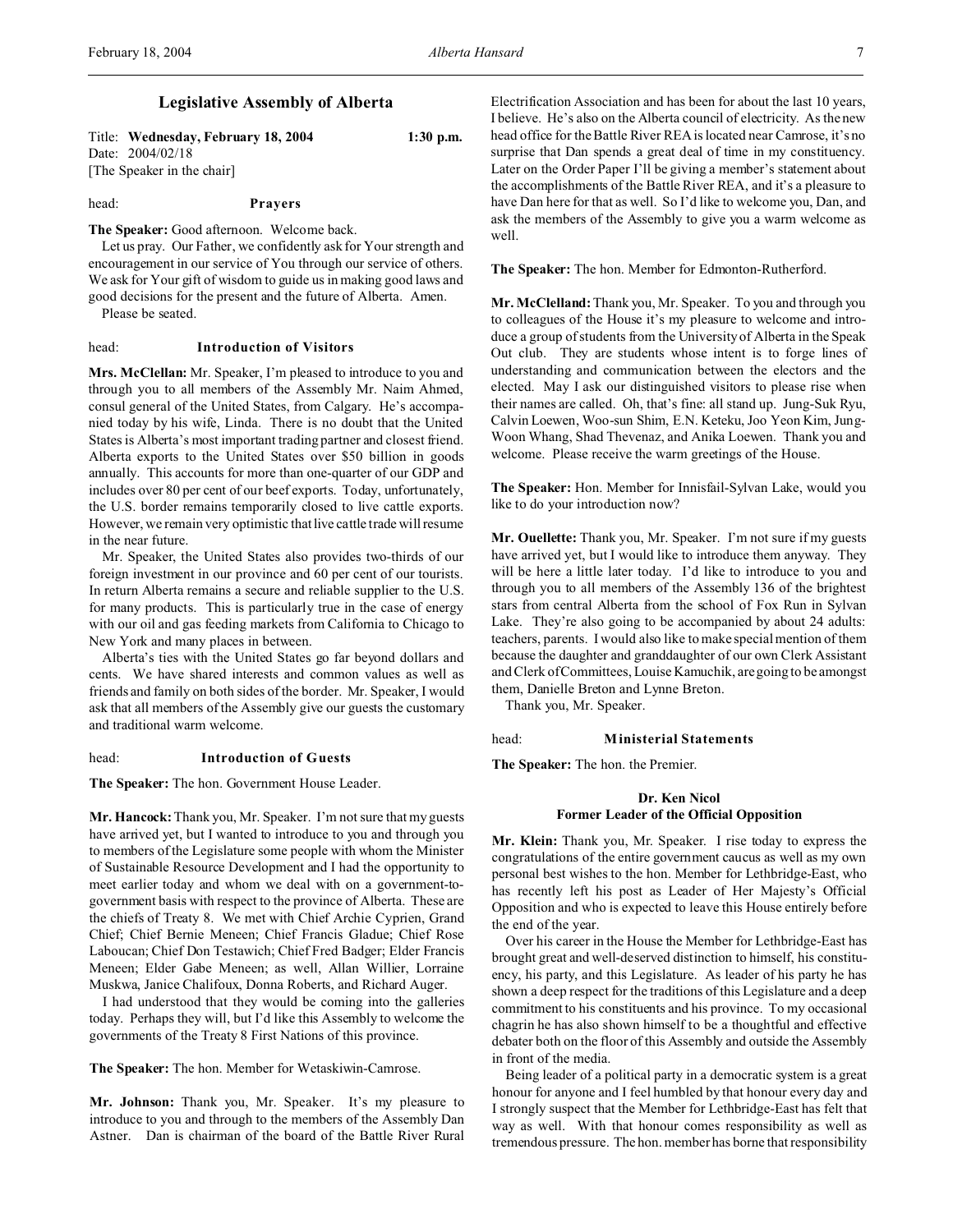and pressure with grace and skill. In his actions he has always fought hard for his constituents and for his vision for a better Alberta. In his approach he has always focused his attention on issues, not personalities. In his personal conduct he has always shown that the honour of serving Albertans in this Legislature meant more to him than mere words.

Mr. Speaker, for all those reasons I want to extend the very best wishes to the Member for Lethbridge-East and to his family, who have obviously stood behind him throughout his career and brought him great strength. This Legislature has benefited from his presence over the years, and he will be missed when he leaves us. I also wish him luck in his next public endeavour, though not too much luck. Regardless of how he ends up serving Alberta in the future, serve it he will, I am sure, and he will serve it with the same dedication that he has brought to this Legislature every day.

If Mr. Speaker will allow an exception to the rules of the House, let me simply end by saying thank you, Ken, and may the hopes and dreams of you and your family come true in the future.

Thank you. [applause]

**The Speaker:** The hon. Interim Leader of the Official Opposition.

**Dr. Massey:** Thank you, Mr. Speaker. On behalf of my Liberal caucus colleagues I am pleased to offer tribute to Dr. Ken Nicol, our leader. In a world of politics that becomes more complicated and challenging every day, Ken represents the opposite. Ken's values are deeply rooted in rural Alberta. Ken knows how to govern himself, how to contemplate, and how to create. He has a reputation for thoroughness, concentration, inner discipline, and invention, a talent for thinking things through.

### *1:40*

Financier and philanthropist George Soros said:

At the moment, people are voting their pocketbooks all the time. They are trying to bend legislation to their own financial interests. The common interest gets lost. [I think] there used to be a concept of civic virtue.

Soros doesn't know Ken Nicol. If he did, he would know, like all of us, that civic virtue is not dead. Guarding the public interest and working for the common good has been the hallmark of Ken's work in this House.

Ken came forward to be Liberal leader at a time when we most needed his help. He brought to the leadership strong beliefs. He said that government policy must be based on what is fair for all citizens, that our task is to view all public policy first and foremost from a sound set of principles, and that we have a special obligation to connect citizens with holders of public office in order to develop policies for the common good. Much to some critics' dismay and to his credit he saw no barriers to working in a bipartisan manner with the government in the interests of a better Alberta.

Ken is equally at home in the lecture halls of a university, as his work at the universities of Lethbridge and Iowa attests. His management expertise sees him welcome in the boardrooms of any business, and he is a respected government adviser on the international scene, as his work with the Royal Thai government demanded. Most important this past year has been his role as father, grandfather, and Linda's husband.

Lest this sound more like a eulogy than a tribute, Mr. Speaker, I must tell you and my Legislature colleagues that there are times when Ken won't be missed. Ken won't be missed when we have one of those caucus discussions on finance that just happens to coincide with his old economics 301 lecture notes, an unfortunate coincidence, my caucus colleagues all agree. Ken won't be missed,

according to those who sit next to him in this House, on those days when he used to clean the barn and drive directly to the Assembly without changing boots. Nor will Ken be missed by staff who joined him on his long, long car trips throughout Alberta when Ken preferred to just keep driving instead of stopping for coffee or a comfort break.

Seriously, Mr. Speaker, one of the great joys of being elected to this House is meeting outstanding Albertans of high integrity serving on both sides of the aisle. They come from every corner of this province, and Ken Nicol is one of them. We will miss Ken's qualities as a leader but are pleased to have him around a little longer as our friend and our colleague in this Assembly.

Thank you.

**The Speaker:** Hon. members, unanimous consent will have to be granted in order to recognize the hon. Member for Edmonton-Strathcona. Would there be any member opposed to granting such a request?

[Unanimous consent granted]

**The Speaker:** The hon. Member for Edmonton-Strathcona.

**Dr. Pannu:** Thank you, Mr. Speaker. I want to thank the House for this opportunity to say a few words of thanks and pay tribute to the Member for Lethbridge-East, who recently resigned as Alberta Liberal leader.

I think I know as well as anyone the sacrifices involved in leading an opposition party in the province of Alberta. Being the leader of an opposition party is very challenging when you're small in numbers and the resources at your disposal are minute in comparison to the resources at the disposal of the government.

The Member for Lethbridge-East has served this Legislature and his constituents with distinction for the past 11 years and since 2001 as Leader of the Official Opposition. I've always been impressed by his dedication to public service. He always conducted himself with the utmost integrity. He is a principled person who has earned the respect of his colleagues on all sides of this House. Glancing at today's headlines, some might say that leaving as Alberta Liberal leader and deciding to run as a federal Liberal candidate is a bit like going from the frying pan into the fire. However, I know that all members of this House know that the Member for Lethbridge-East has never backed down from a challenge. After all, the Member for Lethbridge-East defied the odds before by getting elected as a Liberal in southern Alberta three elections in a row.

In conclusion, Mr. Speaker, I want to thank the Member for Lethbridge-East for all the service that he rendered to Albertans through his presence in this House and by his work outside. Best wishes to you and your family as you embark on the next stage of your political career.

Thank you, Mr. Speaker.

**The Speaker:** Would the hon. Member for Lethbridge-East like to participate? I'm sure unanimous consent will be provided.

**Dr. Nicol:** Mr. Speaker, I just want to say thank you to everybody. It's really an honour for me to have served the province of Alberta with each one of you.

I think each one of us probably sits here in this House and has a vision of how we would perform as government. With the 83 members here, if each one of us were a dictator, to say, in a position, we would all have a different Alberta. But democracy works because all 83 people in this House come together both in their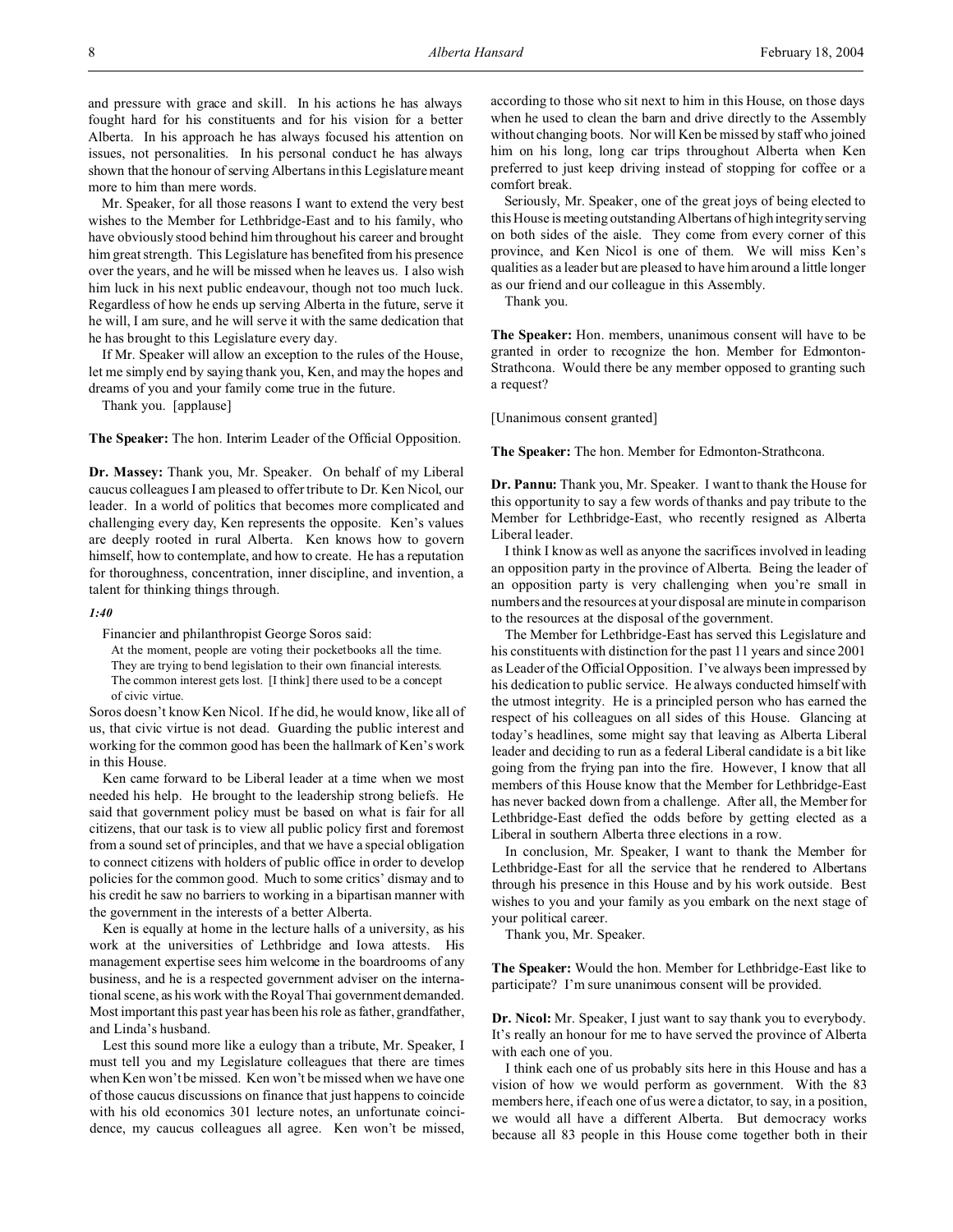government role and in their opposition role and work to make Alberta the greatest place in the world. I hope that I can continue to be involved in public service in this province to help the people in this House continue to make Alberta that great place.

In conclusion, thanks to everybody. It's been an honour to work with you. I look forward to staying in contact. If you're ever in southern Alberta or, hopefully, if you're ever in Ottawa, look me up.

### head: **Oral Question Period**

**The Speaker:** First Official Opposition main question. The hon. Member for Edmonton-Gold Bar.

### **Government Travel**

**Mr. MacDonald:** Thank you, Mr. Speaker. Yesterday the government said that "all new government spending will be carefully measured." But documents acquired by the Liberal opposition indicate that in the recent past it is the taxpayers of this province who have been taken for an expensive ride by this government. My first question is to the Premier. Was government spending being carefully measured when a whopping \$8,000 was spent on a car service on a four-day trip in New York City in December of 2002?

**Mr. Klein:** Mr. Speaker, to answer the question, that mission involved, I think, about 14 people or maybe 10 or 12, and for the length of the mission we had an Econoline van and a Suburban with a driver from 8 o'clock in the morning to midnight. That is hardly luxury. These were not limousines; that is the going rate. If the hon. member has ever been to New York, that is cheap probably at twice the price for transportation. These people had to get around, both officials and political leaders, and the use of the Suburban and the Econoline van were very effective and very utilitarian vehicles to get these people to their various meetings and other obligations.

Mr. Speaker, ministerial travel is part of the job of any government, and God knows that the federal Liberals know about travel. As the hon. Deputy Premier pointed out in her introduction of the consul general from the United States, we are an exporting province, and we rely on capital investment from outside the province. So having ministers work with business leaders to promote the province is essential to the success and the prosperity of this government and this province and the people of this province.

Mr. Speaker, if the hon. member was paying attention yesterday to the Speech from the Throne, he would have noted that one of the pillars is to take advantage of our potential to add value to the products we produce so we can further export them. Ministerial missions occur in order to promote Alberta businesses, products, and services to international customers; attract investment to the province; encourage new businesses to set up shop in Alberta; meet with international government and business leaders to inform them about Alberta and inform them positively about Alberta; promote cultural ties with friends and neighbours around the globe; and reciprocate visits that are made to Alberta by foreign dignitaries.

Mr. Speaker . . . Well, I'll wait for the next question.

### *1:50*

**Mr. MacDonald:** In light of that, Mr. Speaker, the next question is: how are Alberta's interests being served by this delegation going to the Cornell Club in Madison Square Garden? What were you doing in those places to enhance Alberta's exports?

**Mr. Klein:** I don't know anything about the Cornell Club. I've never heard of the Cornell Club in New York City. Perhaps one of the other ministers on that mission can respond. But perhaps I was

at that club, and I was giving a speech to a group of investors, or one of the ministers was giving a speech to a group of investors.

Mr. Speaker, I want to put this thing totally and absolutely in context, and if the Liberals were honest, they would put it in context too. By the Liberals' own estimate the government has spent \$1.1 million on all missions over the last three years. Now, to put that into perspective, listen to this: over three years this entire caucus has spent only one-fifth of the \$5.3 million that the Governor General of Canada spent on one single mission – one single mission – and that mission was concocted and designed by the federal Liberal government, the soulmates of Alberta's Liberals.

**Mr. MacDonald:** Given that the next comparison is probably going to be to George Radwanski, how can this government consider that they are spending money carefully when the Premier and his staff have forked over over \$1,100 of taxpayers' money to maids in Mexico when you refused even to put the minimum wage up in this country?

**Mr. Klein:** Well, first of all, \$1,100 is a lot to me, and it's probably a lot to that member, but, Mr. Speaker, the matter of \$1,100 spent on tips to hotel staff in Mexico City in 2002 is also very explainable. In Mexico, if the hon. member has ever been there, service charges are added automatically to the bill. We estimated what our total bill would be for that mission and, as I understand, got a deal on the service charges. I'll have the hon. Minister of Economic Development explain the deal that was achieved. But you have no choice because the tip is added to all the bills, and when you . . .

**Mr. MacDonald:** Put the minimum wage up.

**Mr. Klein:** This has nothing to do with the minimum wage. I don't know where this guy gets off; I'm telling you that, Mr. Speaker. You know, he's over there chirping about the minimum wage, and he's talking about \$1,100 for tips for one full week for a full mission, tips that are added automatically to a bill.

I'll have the hon. minister explain.

**Mr. Norris:**Well, you know, Mr. Speaker, I would really encourage the hon. member to focus more on what's happening in Alberta than Mexico. The trip was a remarkable success.

I want to say here right now to the House that Alberta is remarkably fortunate to have a Premier who understands international markets and our international marketplace and spends so much time on these missions because it's vital to the success of Alberta. I want to say thank you, sir. Thank you.

**The Speaker:** Second Official Opposition main question. The hon. Member for Edmonton-Gold Bar.

**Mr. MacDonald:** Thank you, Mr. Speaker. This government is spending hundreds of thousands of dollarsglobe-trotting at Alberta's taxpayers' expense. Now, if we want to focus on Alberta, let's focus on Alberta seniors, students, and health care patients that are being told by this government to do with less. To the Premier: how does this Premier justify jacking up seniors' long-term care fees when this government spends over \$8,000 on car services in New York City? Tell that to seniors.

**Mr. Klein:** Mr. Speaker, I'm sort of curious. Is the hon. member saying that we ought not travel, that we ought not sell Alberta, that we ought not sell Alberta products, that we ought not concentrate on adding value to our products and travelling the market, that we can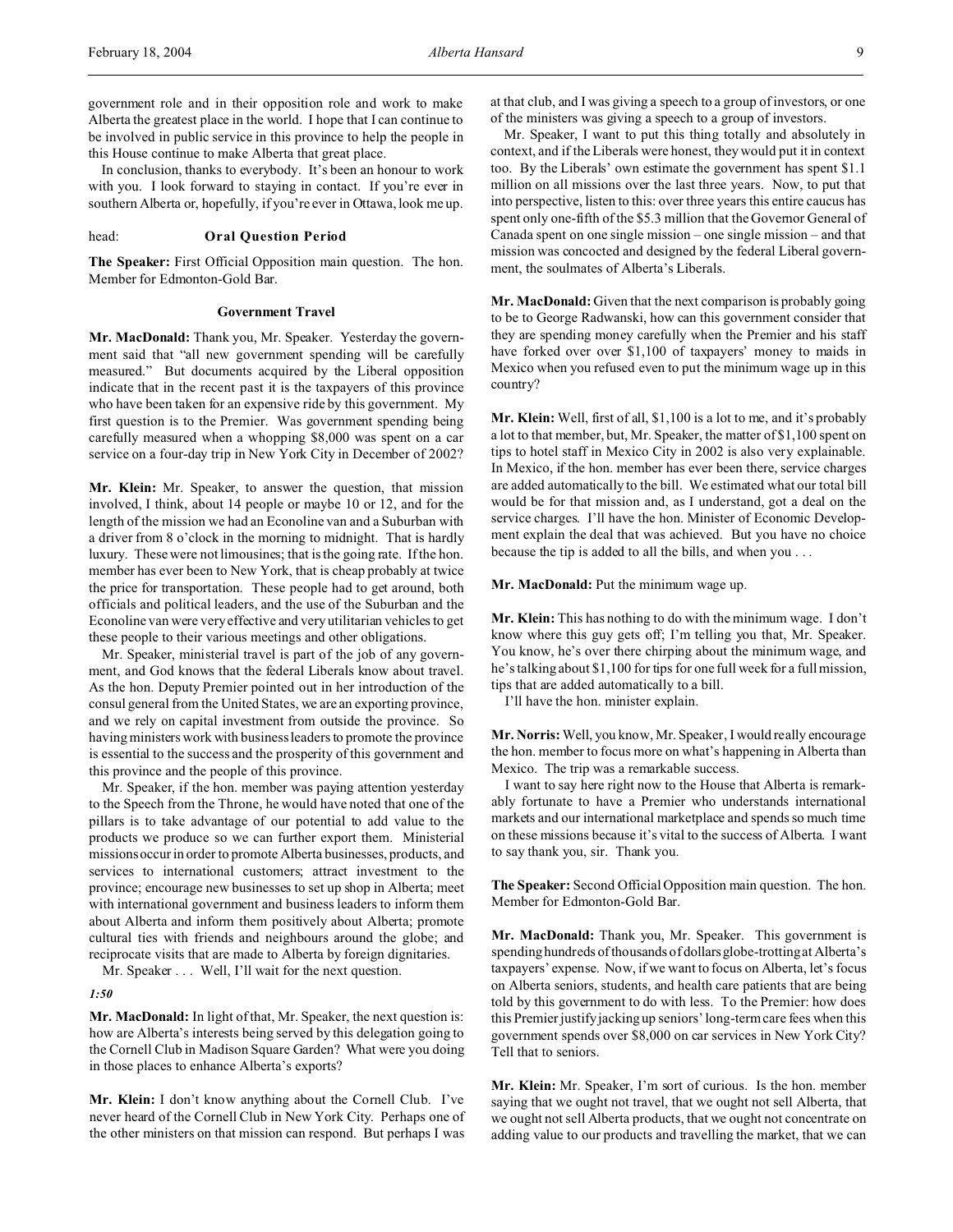find all of the officials, the 22,000 employees, many of whom are in different parts of the globe right now selling Alberta – not politicians; we're stuck here. At any minute of any hour of any day of any week of any month of any year we have numerous officials, probably hundreds of officials, in different parts of the world selling Alberta. Is this hon. member saying: stop all of that right now? If that's what he's saying, let him stand up and say so. Let him stand up and say so.

**Mr. MacDonald:** Mr. Speaker, I want this government to be careful not careless.

How does this Premier justify soaring tuition and crowded classrooms while his government spent over \$5,900 on accommodation, food, and services at the Sheraton hotel in New York City?

**Mr. Klein:** Fifty-nine hundred is not very expensive in New York City, I'll tell you that for sure, Mr. Speaker. His Liberal cousins have spent that in one night on hotel rooms in Ottawa.

**Mr. MacDonald:** Again, Mr. Speaker, to the Premier: how does the Premier justify increasing health care premiums and contemplating other user fees on seniors while this government forks over \$1,100 in tips to maids in Mexico?

**Mr. Klein:** Mr. Speaker, you know, I could go on if the hon. member would promise to publish all of the information on the web site. I can tell this Assembly about the value of any mission.

As a result of one mission by the Learning minister to southeast Asia, many Vietnamese students are choosing Alberta institutions as a place to study, both in postsecondary institutions and primary. It is estimated that the potential number of students from Vietnam could bring in \$2.7 million in revenues for our learning institutions. That one mission alone would therefore result in revenue for Alberta more than two times the total estimated cost of all – of all – ministerial missions over the past three years. That one mission.

On a mission to the U.S. in 2001 the Minister of Economic Development and I took part in discussions that led to some Alberta businesses signing lucrative business deals in California.

Energy-related missions have led to face-to-face meetings with the vice-president of the United States to talk about how Alberta can contribute to the new U.S. energy strategy. They've also led to literally thousands of key decision-makers around the world learning a great deal about the energy sector in Alberta and investment opportunities. As a matter of fact, we now see either on stream or contemplated about  $$50$  billion –  $$50$  billion – worth of new investment in the oil sands, much of that investment coming from the United States.

A 2001 mission to California primarily to promote the Alberta energy and film industries resulted in successful negotiations for a Disney miniseries that is being shot this spring near Okotoks. Many other Alberta film deals followed on the heels of that mission.

Mr. Speaker, the list goes on and on and on, and I would like a commitment from the hon. member to publish the success of all these missions on their web site.

*2:00*

**The Speaker:** Third Official Opposition main question. The hon. Interim Leader of the Official Opposition.

**Dr. Massey:** Thank you, Mr. Speaker. In light of the hundreds of thousands of dollars this government spends on globe-trotting, it's clear that the promise to carefully measure spending rings hollow. In fact, this is a government hiding travel expenses from the scrutiny

of Alberta taxpayers. My questions are to the Premier. Why has the government not publicly released itineraries for 79 out-of-province trips taken since March 2001? Where are the itineraries?

**Mr. Klein:** Mr. Speaker, I can't speak for the other ministers. I do know that this government is probably one of the most, if not the most, open and transparent governments in the country. If it weren't for this government, the Liberals wouldn't have put our officials to the great expense – and I don't know how much their FOIP requests cost our officials in this government, but if it weren't for this government, they wouldn't have been able to get any of this information.

Relative to the openness and transparency of this government I'll have the hon. Minister of Finance speak to it.

**Mrs. Nelson:** You know, Mr. Speaker, back in 1992-93 when our Premier took over as Premier, we introduced as Bill 1 the open and transparent Financial Accountability Act in this province. We have led the nation by putting in place not only an act that governs openness and transparency but also through the Auditor General Act even an external audit committee that meets with the Auditor General and reviews the policies and procedures that are in place with this government. If there are difficulties, they have been identified and rectified.

Insofar as openness I can tell you that there isn't any other government that has had as many filings as we do in this House, well, since December of 1992. On a quarterly basis we bring Albertans up to date with all the expenditures. We explain various analyses where we have variances from budget to actual on a quarterly basis. We identify the costs that are coming through our government. We deal with pressure points. We deal with emergencies. We are open and transparent. It was Bill 1 under this Premier.

**The Speaker:** The hon. leader.

**Dr. Massey:** Thank you. Again to the Premier: why has the government not publicly disclosed the costs of 26 out-of-province trips taken since March 20, 2001?

**Mr. Klein:** Mr. Speaker, I will attempt to get the answer, really. We do as a matter of policy require ministers to issue a news release relative to the itinerary for international missions as well as the estimated costs.

Now, we don't issue news releases for government travel within Canada; that is, out of province but within Canada. In almost all cases when ministers or I travel to other parts of Canada, the trips are to attend meetings with federal and provincial counterparts or various committees: the hon. Member for Bonnyville-Cold Lake, for instance, the francophone matters; yourself, Mr. Speaker, the parliamentary sessions. There are numerous others including some that the members of the opposition attend as well. But for any mission sponsored by my office a full report on the mission and what was accomplished is posted on the web site. The International and Intergovernmental Relations department is responsible for producing that web site, and it's provided in other ways as well, through the media, newsletters, and so on.

So our caucus, if there are any shortcomings . . .

**Ms Blakeman:** Twenty-six of them.

**Mr. Klein:** Send us the 26. I hear the chirping over there again: there are 26. Identify the 26. We'll have a look at them, and we'll review the matter of publicly releasing detailed receipts and detailed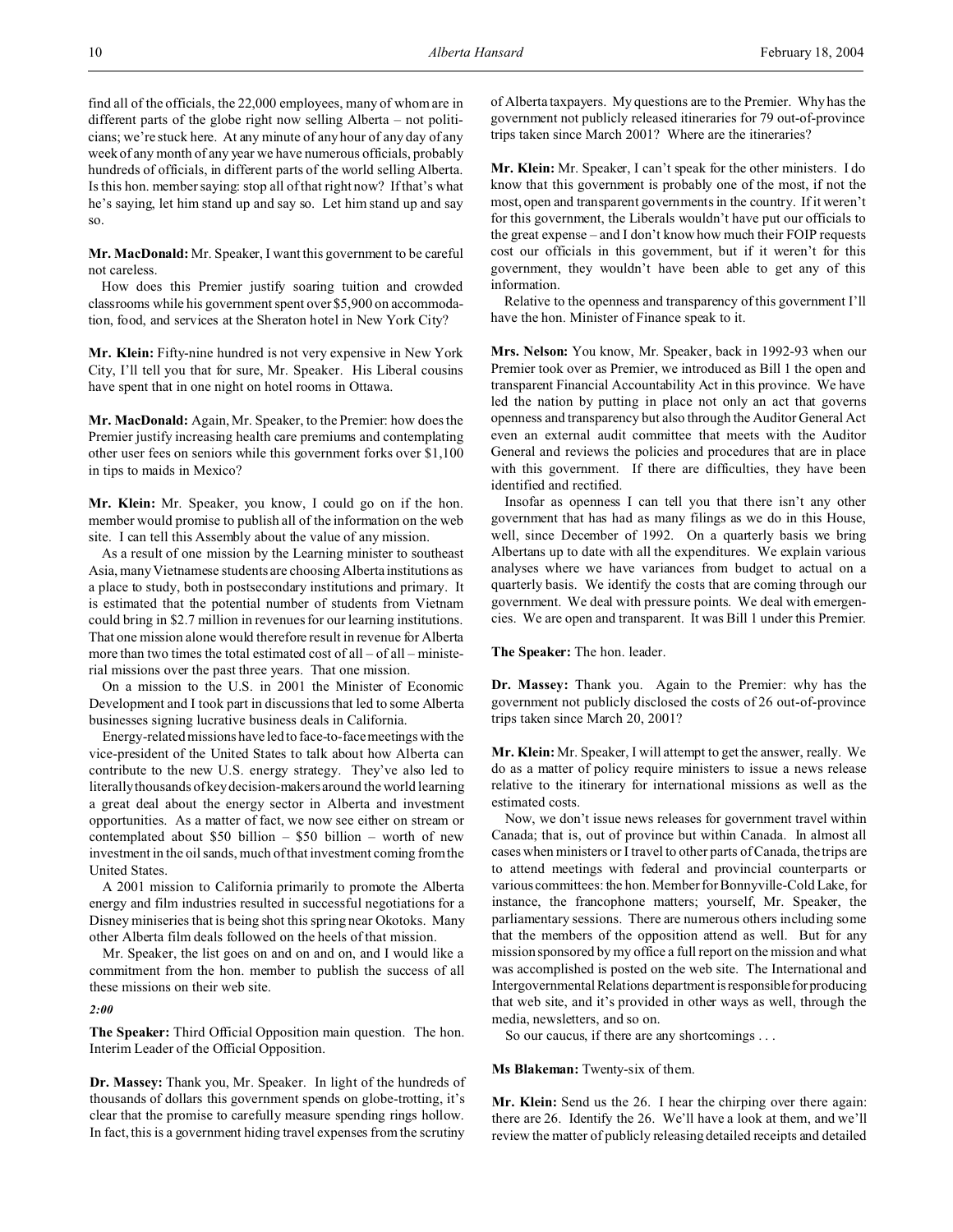accounts of missions if it's absolutely necessary within and without Canada, but normally we don't issue news releases relative to meetings within Canada.

I'm going to Vancouver next week for a meeting of the Council of the Federation, which is the former Premiers' conference. Now, do you object to that? Do you want me to stand up and, you know, explain? I usually do a news conference before I leave for those meetings. I do stand up at the uni-mike while I'm there. You're welcome to take a car and drive out to Vancouver and watch all the Premiers in action if you want to, but I don't see where it would be worth while in any event to stand up and say that I need the Liberals' permission to travel to Vancouver or to feel: oh, my God, this is going to make it 27 now; oh, good Lord, what are we going to do?

**The Speaker:** The hon. leader.

**Dr. Massey:** Thank you. Then in the interests of accountability, Mr. Premier, will you today agree to report all Executive Council expenses to the Public Accounts Committee?

**Mr. Klein:** Mr. Speaker, we have been very, very good in my office about reporting all Executive Council, at least as it pertains to my office. We will do it to the best of our ability. Lookit; I have to sit here and face the music relative to public accounts and the questioning that comes from the opposition, so I'll be prepared for any questions they have to ask me, and hopefully I'll be able to provide them with the proper answers.

**The Speaker:** The hon. leader of the third party.

### **Alberta Blue Cross**

**Dr. Pannu:** Thank you. Mr. Speaker, last Thursday the New Democrat opposition blew the whistle on changes that will pick the pockets of 1 million Albertans with Alberta Blue Cross coverage. A major change being proposed forcing Blue Cross to make payments in lieu of taxes is contrary to the advice of the Blue Cross Review Committee, chaired by the Member for Calgary-Lougheed. My questions are to the Minister of Health and Wellness. Why is the government going against the advice of its own review committee, which argued that the change in Alberta Blue Cross's tax-exempt status would result in a transfer of costs to Albertans and would not be appropriate?

**Mr. Mar:** Well, Mr. Speaker, I want to note that the committee chaired by the hon. Member for Calgary-Lougheed looked into the matters of the operations of Alberta Blue Cross in a great deal of detail, and I thank her for her work and the dedication that was spent in coming up with the recommendations that are coming forward and are being implemented.

Mr. Speaker, there is some erroneousness about what the hon. member has said with respect to the number of clients that would be affected by these changes, but the long and the short of it is that where Alberta Blue Cross's efforts are in competition with the private sector, we felt that it was most appropriate since the private sector was paying these premium taxes, in order to level the playing field, Alberta Blue Cross should do the same. Now, the impact on a per-client basis is that for individuals now paying roughly \$140 a month, depending on the package of Blue Cross that they decide to take, it would result in a \$3 change to such an individual, a very reasonable amount of money.

*2:10*

**Dr. Pannu:** Mr. Speaker, why won't the minister admit that the so-

called level playing field is code for high premiums, which is being done for no other reason than to allow the private health insurance industry to take business away from Alberta Blue Cross?

**Mr. Mar:** Mr. Speaker, I wouldn't admit that because it's an asinine suggestion.

**Dr. Pannu:** My final question to the same minister, Mr. Speaker: why is the government forcing Albertans with Blue Cross coverage to pay more just so that Tory friends in the private health insurance industry can make more profits by grabbing a bigger share of the market?

**Mr. Mar:** Mr. Speaker, Alberta Blue Cross is a valued service to individuals who are in the province of Alberta, but they, of course, should have the choice as to where they get their services from. It appears that Alberta Blue Cross does provide a very solid service, and that's why Alberta Blue Cross has many, many clients.

Mr. Speaker, the hon. member's suggestions are simply unsubstantiated. They are untrue, and as I said, it's perfectly reasonable to be looking at levelling the playing field between Alberta Blue Cross's operations and the private sector vis-à-vis other privatesector insurance operators.

**The Speaker:** The hon. Member for Calgary-West, followed by the hon. Member for Edmonton-Ellerslie.

### **Protection for Persons in Care**

**Ms Kryczka:** Thank you, Mr. Speaker. During my time as an MLA I've learned much about the complexities of elder abuse, whether physical, financial, mental, or emotional. It can occur at any time, whether deliberately or innocently, and by anyone, even in one's own home by a family member. Last month a senior resident at the Jubilee Lodge Nursing Home in Edmonton appears to have died as a result of burns to her legs. I understand that among other investigations Community Development's protection for persons in care branch has completed its investigation. My main question is to the Minister of Community Development. What was the outcome of the investigation by the protection for persons in care branch?

**The Speaker:** The hon. minister.

**Mr. Zwozdesky:** Thank you, Mr. Speaker. Let me begin by expressing my personal and collegial sincerest condolences to the family who has suffered the loss of a loved one in this particular instance.

I also want to briefly explain that the Protection for Persons in Care Act, over which I have responsibility, is required to review all cases of alleged abuse or outright abuse that are submitted to us where a particular client may reside in a publicly funded care facility. Of course, I can't comment on the specific details of any single case, such as the one that is being referenced, but I would like to say that after a preliminary investigation of the particular case that has been asked about, we did ask the PPIC branch people to consult with the local police department. They did that, and it was determined to hand that file over to the Edmonton Police Service. They did do that, and then shortly after that the Department of Justice also became involved, and the Minister of Justice may wish to augment where the process went from there.

**The Speaker:** Hon. Minister of Justice, you'll have to guide the chair. Anything sub judice in here at all?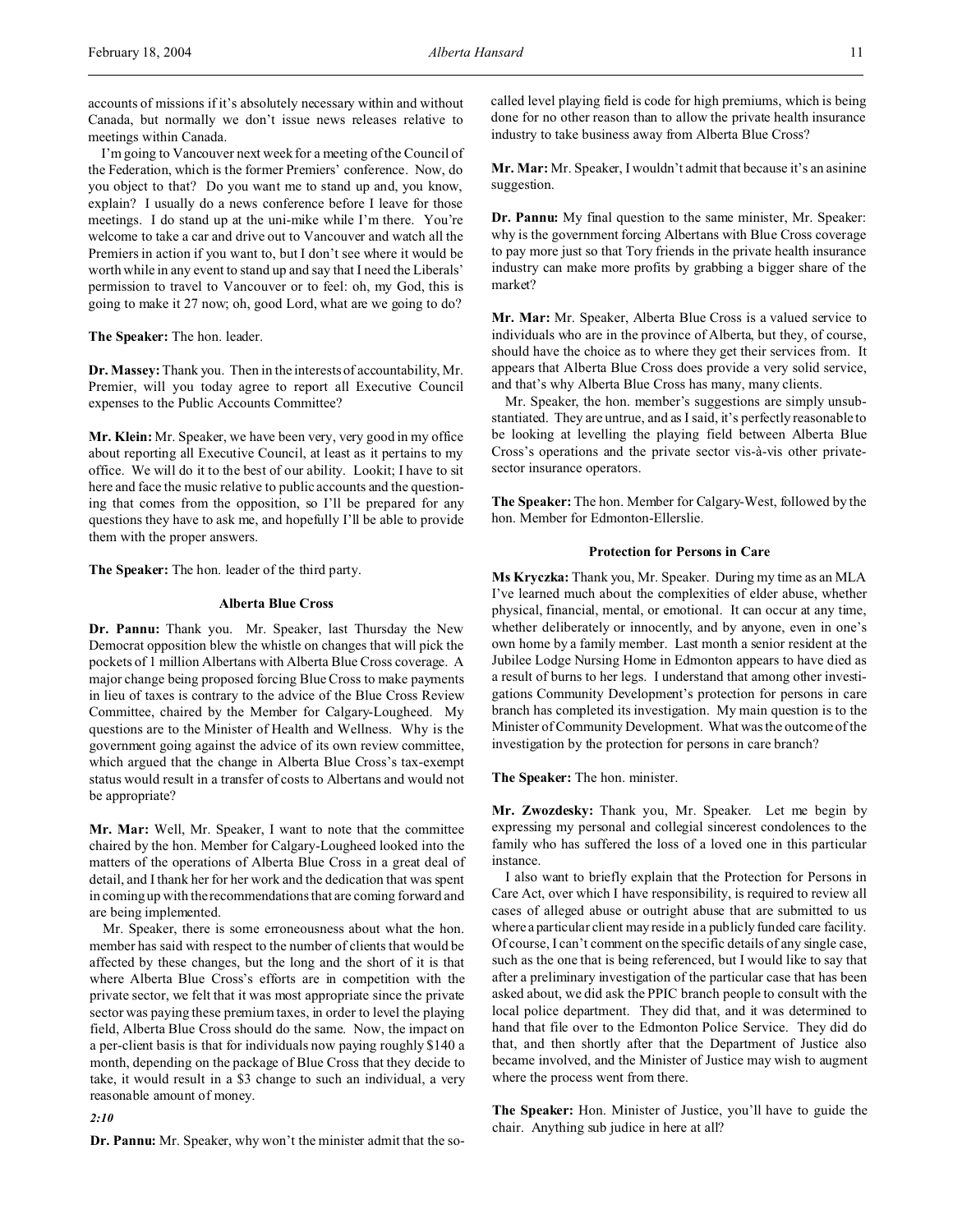**Mr. Hancock:** No, Mr. Speaker, no sub judice at the moment. I won't comment on the police investigation other than to say that yesterday I signed an order calling for a public fatality inquiry into this particular situation. We made that request public today after notifying the family that the inquiry would be called. Of course, members of the Legislature will know that public fatality inquiries do not proceed until other investigations, particularly police investigations, are completed. So when it's actually held, the timing of it will be after that has been completed, but a public fatality inquiry will be held. The purpose, of course, of a public fatality inquiry and the reason why it follows the other inquiries is because it does not find fault. It finds the facts and makes comment if any with respect to how these types of situations can be avoided in the future.

**The Speaker:** The hon. member.

**Ms Kryczka:** Thank you. My next question is also to the Minister of Community Development. If Albertans have concerns about potential abuse in publicly funded care facilities, how can they get Protection for Persons in Care involved?

**Mr. Zwozdesky:** Well, Mr. Speaker, the short answer is that they can call our reporting line, which is toll-free. I believe the number is 1-888-357-9339. They will be assured of some follow-up because it is the mandated requirement of the protection for persons in care unit to in fact follow up on every reporting of abuse or alleged abuse. We will then usually contact an investigator who will look into the details and provide a report back to us for further action.

However, I should tell the member that if someone feels they have a relative or a loved one or an acquaintance who is in some immediate danger, they should immediately contact the local police department to have that issue looked at.

The final point, I think, is that there are several other acts that might come into play which people should also consider reviewing. So anyone who is residing in a publicly funded care facility has protection from a number of other avenues besides the Protection for Persons in Care Act.

**The Speaker:** The hon. member.

**Ms Kryczka:** Yes. Thank you. Also to the same minister: how can you improve and strengthen protection for persons in care?

**Mr. Zwozdesky:** Well, Mr. Speaker, when the Protection for Persons in Care Act came in approximately five years ago, it was already determined that within five years it would be reviewed for the very purpose that the hon. member is raising the question. So a couple of years back I did appoint an MLA-led committee which was chaired by the hon. Member for Cardston-Taber-Warner. As a result of that, a report did come out which I think all members of the House are aware of. We then sent it out for public feedback.

We've received that. We are now analyzing it all. We're looking at and considering changes to do the very thing the member is asking, and that is to look at the mandate of the act, to look at the definitions of abuse, the definitions of intent, to look at the scope and coverage of the act, and perhaps also expand the act to provide greater coverage to more individuals who may need it which the act currently does not cover.

### **Climate Change Initiatives**

**Ms Carlson:** Mr. Speaker, in January the Minister of Environment

sent a letter threatening industry leaders. He stated that if companies failed to consult with the province on any federal Kyoto initiatives, tax credits and royalty breaks could be lost. My questions are to the Minister of Environment. What was the minister thinking when he sent such an arrogant letter?

**The Speaker:** The hon. minister.

**Dr. Taylor:**Well, thank you, Mr. Speaker. Certainly, I did not send any threatening letter. What the letter stated quite clearly was that we wish to work with Alberta companies. We wish to work with the federal government to reach a solution on climate change initiatives. Quite clearly, the owner of the resource is all Albertans, and all Albertans need to be at discussions with the federal government so that we can work co-operatively with both the industry and the federal government.

**Ms Carlson:** Mr. Speaker, does the minister believe that using strong-arm tactics and placing our industries in the middle of his fight with the feds will encourage investor confidence and innovation in this province?

**Dr. Taylor:** Well, Mr. Speaker, as the hon. Premier mentioned just a few minutes ago, we have \$50 billion worth of investment in this province. I think there's extreme confidence in Alberta.

**Ms Carlson:** Mr. Speaker, can this minister tell us what this government's commitment is to helping Alberta businesses meet Kyoto targets?

**Dr. Taylor:** Absolutely, Mr. Speaker. We have an Alberta climate change action plan that, hopefully, the hon. member has read by now. We are putting that climate change action plan into effect. We've done that action plan in consultation with industry, and it's an action plan that works.

I would point out, Mr. Speaker, that we're hopeful that the federal government will pay attention. There is a policy vacuum in the federal government at the present time on climate change, and we feel that by Alberta once again being in the lead on climate change action plans, we can fill that policy vacuum. The new Prime Minister is making the right sounds. He is saying that he wants to consult with the provinces. So we need to take him at his word, and after the next election we need to hold his feet to the fire and make sure that he lives up to his commitment to work with Albertans on climate change.

**The Speaker:** The hon. Member for Wetaskiwin-Camrose, followed by the hon. Member for Edmonton-Riverview.

### *2:20* **Downer Cows**

**Mr. Johnson:** Thank you, Mr. Speaker. The two North American cases of BSE introduced many nonranchers to a new term: downer cow. Since then, many of my constituents have wondered what a downer cow is and if they pose any danger to the safety of our food supply. My questions are to the Minister of Agriculture, Food and Rural Development. Could the minister please explain to my constituents: what is a downer cow?

**Mrs. McClellan:** Mr. Speaker, very simply put, a downer cow is an animal that cannot stand or walk without assistance, so nonambulatory. The more important thing is the cause of this, and right now that is the source of a lot of discussion around downer cows being presented at abattoirs.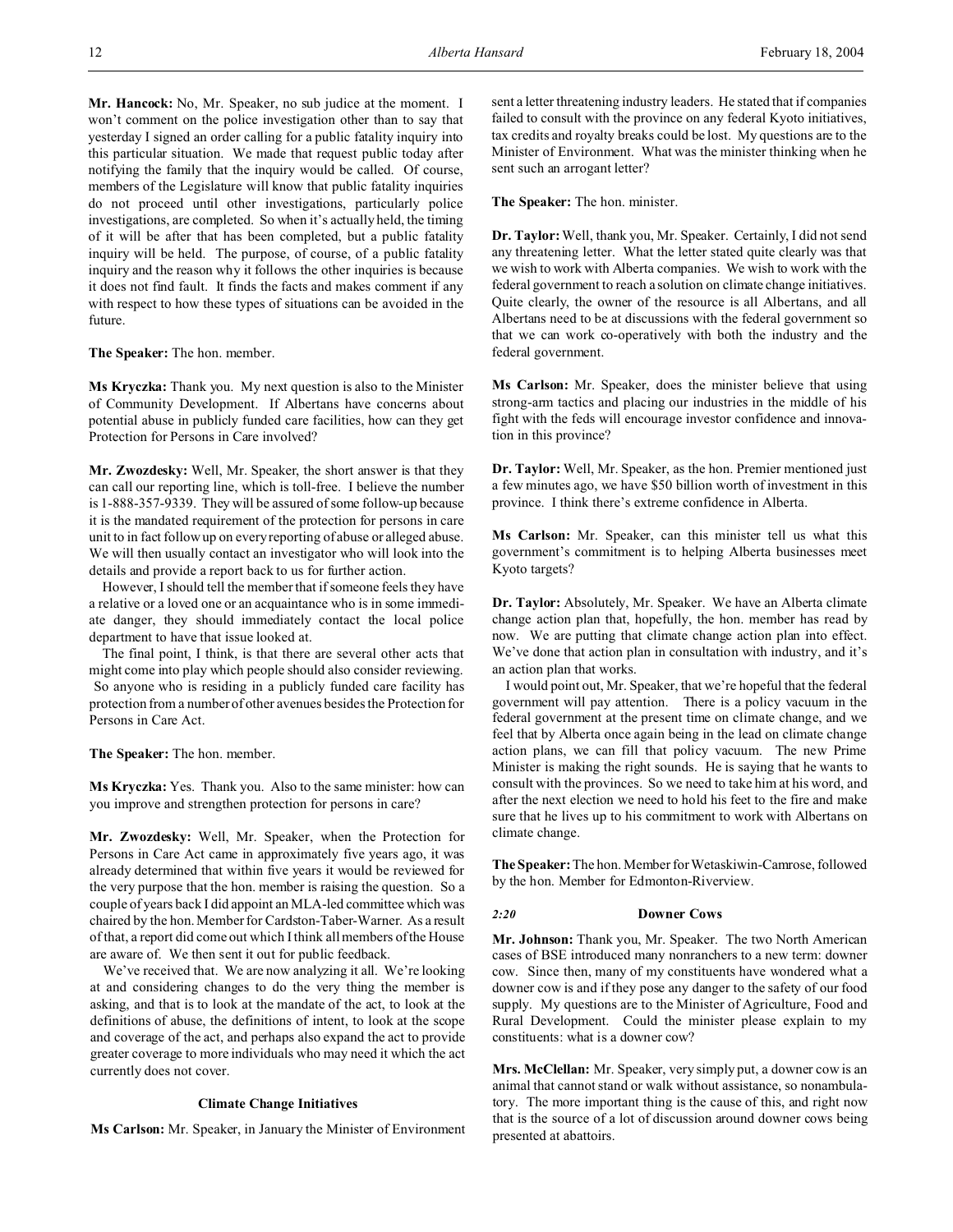Downer cows can be identified in this way because they are injured on the truck, have a leg injury, break a leg. They could have an injury from calving, somewhat unusual, but it definitely happens that an animal is injured during calving and experiences some inability to walk from an injury to her hind quarters. It can be a metabolic disease. The important thing in our province is how downer cows are handled.

**The Speaker:** The hon. member.

**Mr. Johnson:** Thank you, Mr. Speaker. To the same minister: are downer animals allowed in the human food chain?

**Mrs. McClellan:** Mr. Speaker, I would like to just take a moment to explain how we handle downer animals in this province and how we have handled them for some time. First of all, if downer animals are presented at a provincial abattoir – and I must say that this is not a common experience – they are inspected by a qualified veterinarian prior to slaughter to ensure that they are healthy enough to even move into the slaughter line.

Mr. Speaker, the carcass from a downer cow is held in this province until it has tested clear for BSE before it would be allowed to move into the human food chain. That is a very, very important aspect of how we handle downers and how we see continuing to handle them.

**Mr. Johnson:** My final question, then, is to the same minister. Do downer cattle pose a health risk to Albertans?

**Mrs. McClellan:** Mr. Speaker, handled in the way that they are in this province, with the inspections that we have and the fact that they are held, which is in every case, until they are cleared before the carcass is allowed to move on, yes, they are allowed in the human food chain.

Again, I have to go back, Mr. Speaker. A downer animal can be an animal that was being transported to an abattoir that is injured in transport, and the meat from that animal is perfectly safe. So I think we have to put this into perspective. It has in light of the BSE issue become a term that's used in some very negative ways. The term "downer" isn't new in the industry. The understanding of what a downer is is very clear in the industry, and it's important that the public understand what this terminology means.

### **Health Care Reform**

**Dr. Taft:** Mr. Speaker, on January 22 a government news release stated that the government had decided that Albertans would not accept recommendations from the Graydon report like increasing health care taxes and introducing medical savings accounts. Then less than a week later the Premier arbitrarily decided that, quote, the Graydon report is coming back. My questions are to the Premier. Exactly who is in charge of health reform in Alberta? The Minister of Health and Wellness or the Premier? It seems they're not talking to each other.

**Mr. Klein:** Mr. Speaker, I don't recall saying that the Graydon report wouldn't be tabled at all or considered. Not all recommendations in the Graydon report are acceptable, but that report along with other reports – and when I'm talking about other reports, I'm talking about reports we might get from places like Sweden, France, places that have been touted as having much better health care systems than we do and why. We will consider all of these documents in conjunction with a number of processes that are now underway visà-vis the national health ministers and finance ministers, the Premiers and territorial leaders across the country including the Prime Minister and including our own budgetary problems related to health care.

Notwithstanding what the hon. member says and this hokey-pokey relative to GDP, the fact is that health care costs are rising much faster than are revenues. Indeed, across this nation we're spending about \$72 billion – billion – a year right now. By the year 2020 it's estimated that if health care costs continue to rise the way they have been rising, it'll be \$172 billion. Mr. Speaker, many governments across this nation are already in crisis related to health care where health care spending has now reached 50 per cent of their total provincial budgets. All Premiers and all territorial leaders are saying: we have got to do something about this.

So, Mr. Speaker, I'm serving warning right now that the Graydon report along with all of the other information we can obtain from all sectors, including other countries that have been rated much, much higher than Canada, will be brought together as we embark on a program of meaningful reform to achieve sustainability.

**Dr. Taft:** Well, given the chronic confusion around these reforms, let me repeat: who is in charge of health reform in Alberta? Is it the Premier, or is it the Minister of Health and Wellness?

**Mr. Klein:** Not that it makes any difference, Mr. Speaker, but it is a joint responsibility. The primary responsibility, of course, rests with the minister. [interjection] What's that? [interjections]

**The Speaker:** Hon. the Premier, ignore it, and please proceed.

**Mr. Klein:** Thank you. He's loud enough to be recorded in *Hansard*.

The responsibility is a government responsibility. The primary responsibility, of course, is with the minister for the development of policy, but through our system of standing policy committees any policy changes are brought to the SPCs or considered by cabinet or considered by this 83-member caucus, Mr. Speaker. Of course, I'm involved at the Premier's level in addressing health care reform with my provincial counterparts and with the federal government. The minister is involved with his colleagues across the country and the federal minister. He's also involved with other ministers like the Minister of Finance, the Minister of Seniors, Environment to some degree, Community Development to some degree.

So, Mr. Speaker, who's in charge? We're all in charge, except that they are not in charge, thank God.

### *2:30*

**Dr. Taft:** That incredibly convoluted and confused response explains the problems.

Mr. Speaker, then I ask a simple question to this Premier: does he know when his government signed off on the budgets of the regional health authorities for the current fiscal year? Or have they even been signed off now? Is anybody in charge? Hello?

The Speaker: Okay. Question period is not the place for theatrics time and histrionics time. I'm sure there's some local community theatres in the city of Edmonton who would love the entertainment, but that's not what we're doing here.

I heard at least four questions, and I don't know how anybody can answer four questions at one time, so we're moving on to the hon. Member for Olds-Didsbury-Three Hills, followed by the hon. Member for Edmonton-Centre.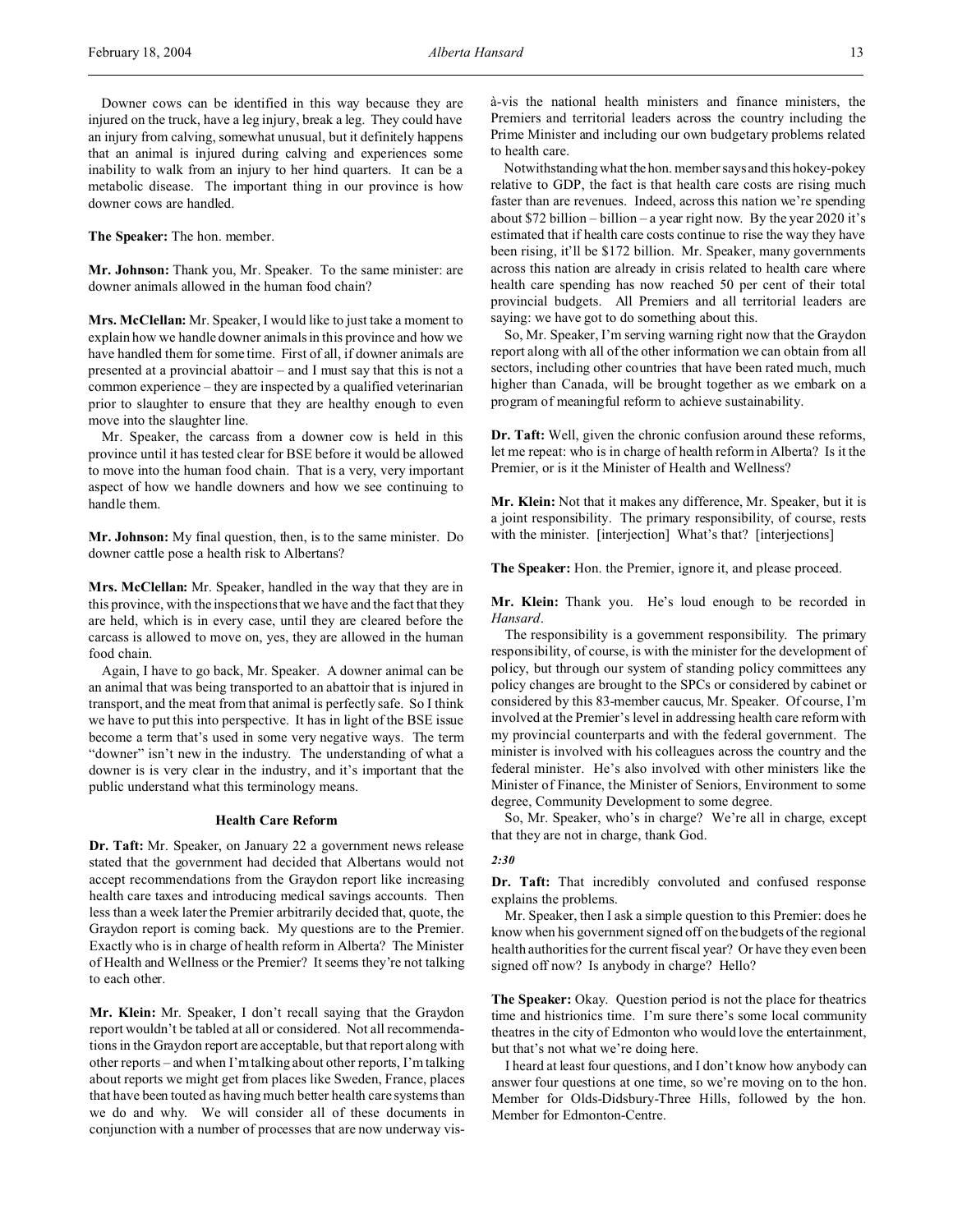### **Beef Exports**

**Mr. Marz:** Thank you, Mr. Speaker. Bovine spongiform encephalopathy, or BSE, has caused unthinkable devastation to our cattle industry and to rural Alberta. The Minister of Agriculture, Food and Rural Development has said on more than one occasion that the real solution is to get the borders reopened, and I would agree. All of my questions today are to that minister. What countries are currently importing Canadian beef?

**Mrs. McClellan:** Mr. Speaker, currently there are 24 countries who have lifted a ban at least partially on importing Canadian beef and cattle. They range from Barbados to the Cayman Islands to Russia to most recently Macao. But more importantly, very early in this issue our two largest trading partners, the United States and Mexico, lifted the ban on boneless beef.

Mr. Speaker, certainly the most important issue is the complete opening of borders, complete resumption of normal trade in beef and beef products, but I must say that the opening of the borders to boneless beef was a huge, huge bonus for our industry because that is the majority of what they ship. I'm pleased to inform the hon. member and indeed all of the Assembly that our exports of beef into Mexico have increased significantly, and in fact the last week in December Mexico imported more than 10 million pounds of fresh or frozen beef and cattle products.

So, Mr. Speaker, we're making progress. Is it fast enough? No. Is it enough? No. But we are making progress, and 24 countries have opened their borders at least partially to our beef.

### **The Speaker:** The hon. member.

**Mr. Marz:** Thank you, Mr. Speaker. That is very encouraging.

Are there any conditions that our trading partners are demanding of us that we have not yet met before they will reopen their borders to our live cattle?

**Mrs. McClellan:** Mr. Speaker, this is one of the very frustrating aspects of dealing with this issue because we, frankly, have not had from our trading partners a specific list, if you wish, of things that would be required in order to open the borders entirely. We have put some measures in place as a country. Reflecting, though, on the international panel's report saying that there were some things that we could do that would further strengthen our already excellent system – and I do remind all members that the international panel applauded the systems we do have in place in this country – we put some new mitigation measures in including the removal of SRMs, specified risk materials, from the food chain, removal of them more in their entirety from animals.

We continue to negotiate through our federal negotiators with other countries to try and ascertain what they would require for a complete opening of borders and a complete resumption of normal trade. In fact – and I hope you'll listen; I will put out an itinerary – I will be travelling to Washington early in the week to further those discussions with our largest trading partner in beef to understand how we can work more closely with the U.S. on a North American solution so that our product on a North American basis is accepted in every country in the world.

**The Speaker:** The hon. member.

**Mr. Marz:** Thanks again, Mr. Speaker. Given that North America has an integrated cattle industry, is the minister prepared to encourage the federal minister of agriculture to place a ban on the processing of any sick animal to mirror the recently announced U.S. policy on downed animals?

**Mrs. McClellan:** Well, Mr. Speaker, we don't process sick animals. Animals are cleared by inspectors and veterinarians to ensure that they are healthy before they are processed unless they're going to rendering.

On downers the question is: should downers be allowed to be presented at all? The fact is that they are not allowed to be presented at slaughter plants that are federally inspected for export beef. Should they be allowed to be presented at all to provincial abattoirs, which is in our domestic market? That is a discussion that we continue to hold.

I believe, Mr. Speaker, that the safeguards that we have in place, where we have inspectors on-site, where we have veterinarians who examine the animals and ensure that they are fit, are sufficient. However, it will be the consumers of that product that will finally determine how we should handle this.

I just have to remind all members that all animals that are termed downers are not sick. They maybe have been injured or in some way incapacitated, but their meat would be very healthy. In Alberta no downer animal would enter the food chain until all tests on that animal were cleared. They are held, and I think it's important that the consuming public knows that.

I should also point out that there are a number of our 52 provincial abattoirs that have made a decision not to accept downer animals, and that is certainly within their prerogative. If a farmer has an animal that has been injured and he wants that animal slaughtered, they will require a veterinarian to examine that animal on the farm, give a letter of clearance for that animal to pass to their abattoir, where it could be slaughtered and would be further inspected.

So we have a good system, Mr. Speaker. It's tough. It's a tough system, but I think it's stood us in good stead.

**The Speaker:** The hon. Member for Edmonton-Centre.

### **Protection for Persons in Care**

*(continued)*

**Ms Blakeman:** Thank you, Mr. Speaker. On January 11 a 90-yearold woman died after being scalded during a bath at Edmonton's Jubilee Lodge Nursing Home. Both the woman's family and I repeatedly called for a fatality inquiry. The fatality inquiry review board has now recommended that an inquiry be held, and today the minister has complied. My question is to the Minister of Justice. Is the minister looking into this one person's death as an isolated incident, or will he order an investigation into the questionable deaths of other nursing home patients documented by FAIRE and by the Elder Advocates of Alberta?

**Mr. Hancock:** Well, Mr. Speaker, with respect to the fatality inquiry that's been called, obviously it's been called with respect to this particular incident. In looking into this particular incident, the inquiry should consider the circumstances around how this death occurred, determine what the facts are, the manner of death, and the judge that leads the inquiry may make recommendations on the prevention of similar occurrences in the future. But a fatality inquiry relates specifically to a particular incident, a particular death, and a particular individual.

**The Speaker:** The hon. member.

**Ms Blakeman:** Thank you. My next question is to the Minister of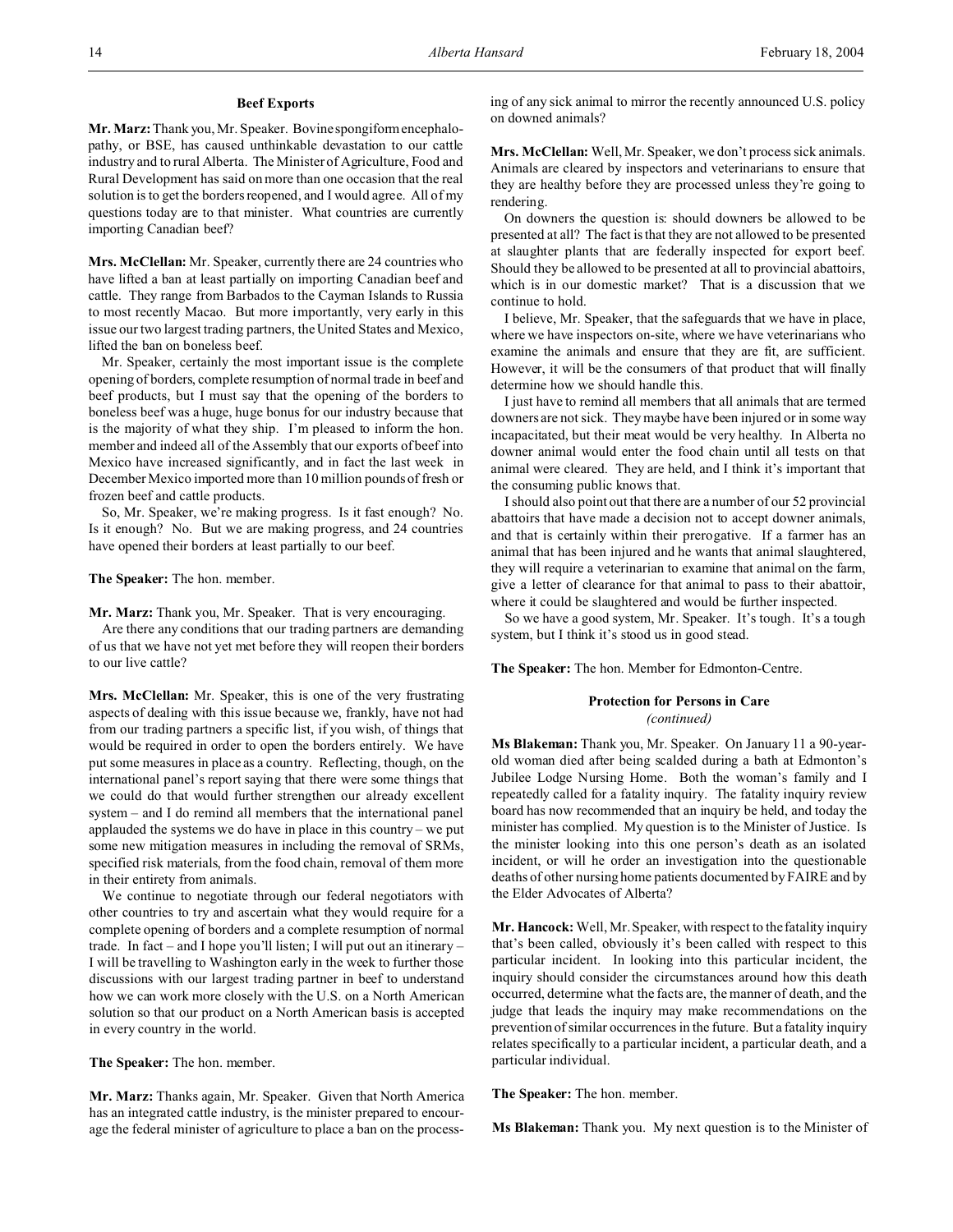Community Development. Given that the Protection for Persons in Care Act review is complete, would this tragic death have been automatically investigated out of the changes that are now flowing from the review?

**Mr. Zwozdesky:** Mr. Speaker, we have not made any changes yet to the legislation that's being referred to. We are simply contemplating and considering all of the feedback that has been received, both during the consultation process, which was province-wide, and also the feedback that has now been actually received in the form of the recommendations that were in the report.

I will be coming forward with some of those recommendations in the not too distant future, and we will be looking at places where we can improve the act, where we can strengthen the act. That will hopefully help stem any of these kinds of occurrences in the future.

We can never guarantee it, Mr. Speaker, but we do what we can through the PPIC Act, which, by the way, is more educative, as the member knows, than it is punitive. There are a couple of punitive sections within the act, but we do what we can by way of following up with every single one of those investigations and reports, which for the timing being at least are mandatory to be done.

*2:40*

**The Speaker:** The hon. member.

**Ms Blakeman:** Thank you. My final question is to the Minister of Health and Wellness. Will this incident prompt the minister into creating and implementing standards of care for all long-term and continuing care which can be applied across all of the health regions in Alberta?

**Mr. Mar:** Well, Mr. Speaker, let me say first of all that this, as the hon. Minister of Community Development said, was a very tragic set of circumstances, and I join him in expressing personal condolences to this family.

Capital health has conducted a review of this, and I can assure you that Capital health is most interested in ensuring that throughout all of the facilities that it has responsibility for, it takes the appropriate corrective actions to ensure that this doesn't happen to somebody else. As an example, the Jubilee Lodge, on the advice of Capital health, will be improving its water system, and the staff at Capital health are checking the water temperature at all of its long-term care facilities, and Capital health has also sent revised bathing guidelines to all long-term care operators.

Mr. Speaker, I can say that long-term care operators throughout the province are watching this particular set of circumstances very carefully and that throughout the province if any circumstances like this happened, there would be the appropriate investigations, as were done here at Jubilee. A number of reviews took place. The regional health authority did a review, the Jubilee operator itself, and Protection of Persons in Care also reviewed it. The department takes this very seriously. I think that there is some merit in making the suggestion that we make these types of learnings available to all operators of long-term care centres so that we can hopefully do our very, very best and make every reasonable effort to ensure that this doesn't happen again.

### head: **Recognitions**

**The Speaker:** Hon. members, 30 seconds from now I'll introduce the first of the hon. members. The hon. Member for Wetaskiwin-Camrose.

### **Battle River Rural Electrification Association**

**Mr. Johnson:** Thank you, Mr. Speaker. I rise today to recognize the

Battle River Rural Electrification Association. REAs have served the Wetaskiwin-Camrose constituency for over 55 years. They arose out of necessity because rural power customers were being overlooked by the larger power companies of the day.

Today the Battle River REA ensures that rural consumers have a reliable power supply. The Battle River REA is an amalgamation of 19 REAs from around central Alberta. It continues to grow, and this is growth undoubtedly linked to the fine service that it provides to its members.

Not too long ago I helped the Battle River REA open a brand new centralized office in my constituency at Ervick, just west of Camrose. The opening of this building is the culmination of the Battle River REA's tireless work in rural communities in Alberta.

REAs are extremely important for our rural communities. They ensure that the concerns of rural Albertans with regard to electricity are properly heard by both government and industry.

Thank you, Mr. Speaker.

**The Speaker:** The hon. Member for Edmonton-Glenora.

### **Edmonton Oilers**

**Mr. Hutton:** Thank you, Mr. Speaker. A sports franchise cannot be successful without the support of its fans and followers. As a sports fan myself I don't believe that I'm out of order in saying that sports enthusiasts are a demanding bunch who expect the best out of their beloved team day in and day out.

As a result, it is not every day that a small franchise sports team gets rated by the fans as the most popular in the league. Earlier this month the Edmonton Oilers received such a prestigious rating by *ESPN Magazine*. The magazine rated the Oilers not only as the fan favourite in the NHL but also the overall number one bang for your buck in all professional sports. The recognitions, Mr. Speaker, are not only reflective of the organization's commitment to its fans and supporters, but they also reinforce the notion that a sports team does not have to be located in the richest city or have the largest player payroll in order to be successful and popular.

I wish to congratulate the Edmonton Oilers on their great achievement and wish them the best to make a spot in the playoffs, and they'll need it.

Thank you, Mr. Speaker.

**The Speaker:** The hon. Member for Edmonton-Centre.

### **Freedom to Read Week**

**Ms Blakeman:** Thank you very much, Mr. Speaker. Next week, February 22 to 28, is Freedom to Read Week in Canada. This annual event encourages Canadians to think about and reaffirm their commitment to intellectual freedom guaranteed them under the Charter of Rights and Freedoms. Check out www.freedomtoread.ca for events in your community.

In Edmonton the freedom to read committee has organized Read is a Four-Letter Word: Teens' Views on Censorship, a reading and debate at 7:30 on Monday, February 23, at the Whitemud Crossing library.

The Writers Guild of Alberta is also encouraging folks to participate in the BookCrossing, an international endeavour to make the whole world a library by having people read a good book, register it at www.bookcrossing.com, and then release it into the wild for someone else to read. Leave it on a park bench or a bus, give it to a friend or a coworker, or leave it at a shelter.

In Calgary the freedom to read committee is celebrating its 10th anniversary by awarding the 2004 freedom of expression award to Greg Gerrard of Pages Bookstore on behalf of his late wife, Cathy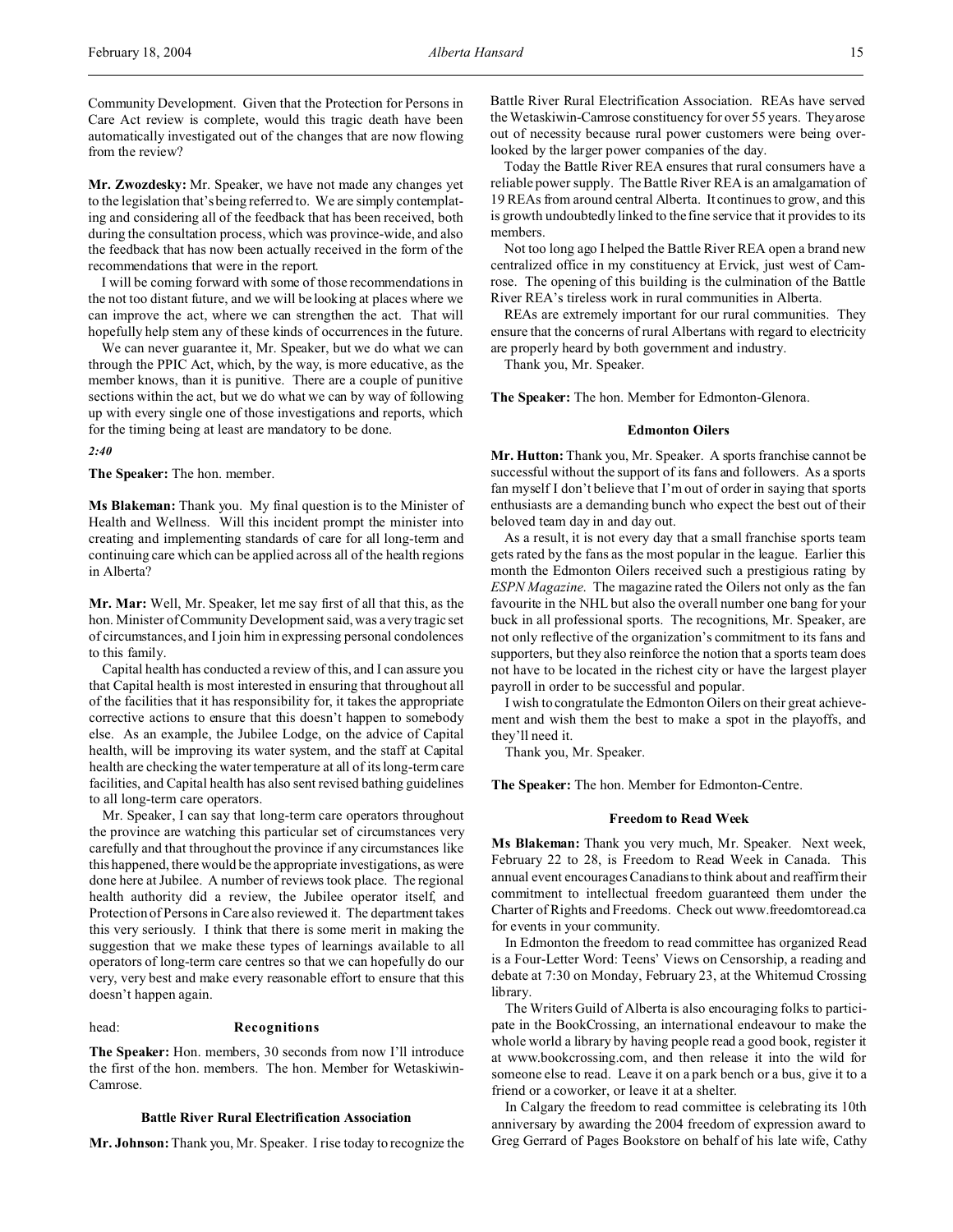McKay, and with readings by past award winners and raising funds in support of the Writers' Guild of Alberta.

Thank you.

**The Speaker:** The hon. Member for Calgary-Shaw.

### **South Calgary High School**

**Mrs. Ady:** Thank you, Mr. Speaker. I rise today to recognize the Calgary board of education and the construction firm of Stuart Olsen. They announced last week that they will be opening the new south Calgary high school one full year ahead of schedule.

On behalf of my constituency and all of the high school students in south Calgary I'd like to recognize and thank them for this muchneeded, timely completion of a new high school in Calgary.

**The Speaker:** The hon. Member for Lac La Biche-St. Paul.

### **Lac La Biche Forest Capital of Canada 2004**

**Mr. Danyluk:** Thank you very much, Mr. Speaker. It is my great pleasure to stand today to announce to members of this Assembly the designation of Lac La Biche as the forest capital of Canada for 2004. The forest capital of Canada program is spearheaded by the Canadian Forestry Association and highlights the valuable role that forests play in the economic and environmental health of our communities. This is a great honour for Lac La Biche, a community that was created and continues to flourish today due in large part to the success of our forest industry.

It is fitting, then, that the theme of the forest capital of Canada should be Lac La Biche, gateway to the boreal forest. As forest capital Lac La Biche and its neighbours will embark on a 12-month celebration of historic community and forest relationships with a focus on the future through public awareness and education on the wise use of our forests.

I would like to ask members of this Assembly to join me in congratulating the people of Lac La Biche and the surrounding area for this great honour.

#### **EPCOR**

**Mr. Yankowsky:** Mr. Speaker, I rise to give recognition to EPCOR on the occasion of their winning the 2004 national award in governance, sponsored by the Conference Board of Canada and Spencer Stuart. The award recognizes innovation and excellence in board governance. EPCOR was one of only three winners.

It all began in 1891, when the city of Edmonton's first power plant was built in the North Saskatchewan River valley. From this early beginning, the company has grown into one of Alberta's leading power companies.

EPCOR won this prestigious award because of its governance model, which blends the best of the private sector with public-sector accountability. This governance model works because the shareholder, board, and management have clearly defined roles and responsibilities.

Congratulations and thanks to Don Lowry, CEO, and the EPCOR board and management for your efforts in winning this award.

**The Speaker:** Hon. Opposition House Leader, my notes suggest that the hon. Member for Edmonton-Mill Woods is the next participant. Is there a substitute? The hon. Member for Edmonton-Gold Bar.

### **Henry Harder**

**Mr. MacDonald:** Thank you, Mr. Speaker. Today I would like to

recognize the life of Mr. Henry Harder, who, unfortunately, passed away at the age of 78 years last November. Mr. Harder lived with his wife, Molly, in the Strathearn neighbourhood of Edmonton, where they were very active in their community and their church while they were raising their family and ever since their family has grown up and moved away.

Mr. Harder was a passionate golfer and a very proud grandfather. He found enough time from golf and his family to act as returning officer in the constituency of Edmonton-Gold Bar for many elections. It was this job that displayed his sense of fairness. Everyone who dealt with his office was treated with dignity and respect.

Mr. Harder's strolls through our neighbourhood on Sunday mornings will be sadly missed. His walk to Strathearn United Church was an event. He will be missed, but he will not be forgotten.

Thank you.

**The Speaker:** Hon. members, before we move to the next order of business, might we revert briefly to Introduction of Guests?

[Unanimous consent granted]

head: *2:50* **Introduction of Guests** *(reversion)*

**The Speaker:** The hon. Member for Wainwright.

**Mr. Griffiths:** Thank you, Mr. Speaker. It's a pleasure to rise today to introduce to you and through you two very special constituents of mine: Keith and Maureen Griffiths from Coronation. Yes, they're my parents. These two people helped make me who I am. I can honestly say that I am as proud of them as they say they are of me. I'd ask them to rise, please, and have the warm welcome of this Assembly.

Thank you.

### head: **Introduction of Bills**

**The Speaker:** The hon. Minister of Community Development.

### **Bill 2 Black Creek Heritage Rangeland Trails Act**

**Mr. Zwozdesky:** Thank you very much, Mr. Speaker. I request leave to introduce Bill 2, the Black Creek Heritage Rangeland Trails Act.

Mr. Speaker, this bill will allow limited recreational vehicle access to continue through the Black Creek heritage rangeland on two already existing trails to maintain access to the few existing designated OHV trails in the adjacent Bob Creek wild-land. Recreational OHV activity is prohibited in heritage rangelands. However, in this case we truly have a unique and exceptional circumstance. Therefore, this bill provides an exception for two specific existing trails through Black Creek heritage rangeland as there are no other feasible alternatives that would allow access into the Bob Creek wild-land. It's also important to note that off-highway vehicles are already allowed in wild-land areas in certain circumstances, such as in Bob Creek.

In conclusion to this introduction to this bill I'd like only to add that this bill fulfills our government's commitment to local stakeholders without opening up the possibility of general recreational off-highway vehicle use in any other heritage rangeland or in any other parts of this particular heritage rangeland. The ranchers and landowners who live in that area have been very cautious and careful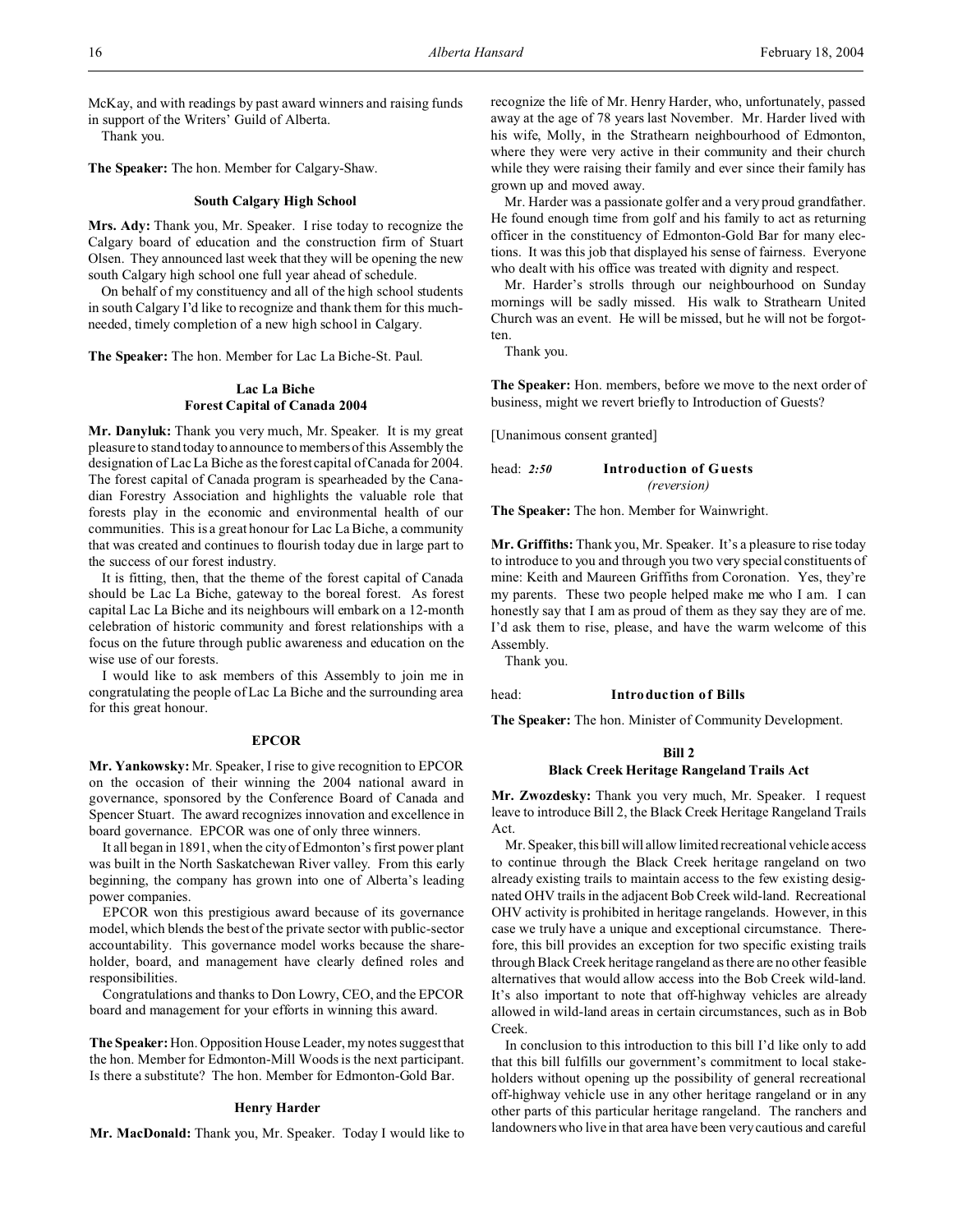stewards themselves and so, too, have their predecessors for many decades.

So we will look forward to the support of all members of the House as this bill goes through the various stages.

Thank you.

[Motion carried; Bill 2 read a first time]

**The Speaker:** The hon. Member for Olds-Didsbury-Three Hills.

## **Bill 3**

### **Architects Amendment Act, 2004**

**Mr. Marz:** Thank you, Mr. Speaker. I request leave to introduce a bill being the Architects Amendment Act, 2004.

Mr. Speaker, this act would define the registration and scope of practice of licensed interior designers and clarify registration and renewal for other professionals included in this act.

[Motion carried; Bill 3 read a first time]

**The Speaker:** The hon. Government House Leader.

**Mr. Hancock:** Thank you, Mr. Speaker. I'd move that Bill 3 be moved onto the Order Paper under Government Bills and Orders.

[Motion carried]

**The Speaker:** The hon. Minister of Community Development.

### **Bill 4 Blind Persons' Rights Amendment Act, 2004**

**Mr. Zwozdesky:** Thank you, Mr. Speaker. I request leave to introduce Bill 4, that being the Blind Persons' Rights Amendment Act, 2004.

This bill is in response to a public review process, and it addresses concerns raised by stakeholders and concerned groups and individuals from across the province. The bill includes changes to legislation affecting blind persons who rely upon the use of guide dogs. The amendments will clarify the existing Blind Persons' Rights Act and will strengthen those areas that pertain to the rights of blind persons.

Specifically, this bill will provide a more acceptable definition of blindness as determined by the medical profession. It will also establish higher maximum fines for violations of the act, and it will provide protection for certified dog trainers and for dogs in training, and it will allow an identification card for the blind person/guide dog team to be issued. Finally, it will allow the minister responsible for the act to make regulations respecting qualifications for guide dogs.

I know that blind persons across the province are looking forward to this bill and the amendments that it contains, and they are also looking for support from all members in the House. They already have the Premier's support, Mr. Speaker, and they certainly have mine.

Thank you.

[Motion carried; Bill 4 read a first time]

**The Speaker:** The hon. Minister of Children's Services.

### **Bill 5 Family Support for Children With Disabilities Amendment Act, 2004**

**Ms Evans:** Thank you, Mr. Speaker. I request leave to introduce to

the Legislature Bill 5, Family Support for Children With Disabilities Amendment Act, 2004.

There are primarily three minor amendments made following consultation with stakeholders on regulations to make this act as we know it, this legislation, the first of its kind in Canada, more user friendly for people especially requiring supports, family members who require supports in caring for children with disabilities. This adds a little clarity.

I move first reading of the bill.

[Motion carried; Bill 5 read a first time]

**The Speaker:** The hon. Member for Edmonton-Castle Downs.

### **Bill 6**

### **Income and Employment Supports Amendment Act, 2004**

**Mr. Lukaszuk:** Thank you, Mr. Speaker. On behalf of the Minister of Alberta Human Resources and Employment I request leave to introduce Bill 6, the Income and Employment Supports Amendment Act, 2004.

Mr. Speaker, this bill makes minor wording changes to the Income and Employment Supports Act and protects the privacy of third parties who provide information to help government obtain child support agreements and court orders for children and families.

Thank you.

[Motion carried; Bill 6 read a first time]

**The Speaker:** The hon. Government House Leader.

**Mr. Hancock:** Thank you, Mr. Speaker. I move that Bill 6 be moved onto the Order Paper under Government Bills and Orders.

[Motion carried]

### **Bill 7 Senatorial Selection Amendment Act, 2004**

**Mr. Jonson:** Mr. Speaker, I'm pleased to introduce for first reading Bill 7, the Senatorial Selection Amendment Act, 2004.

Mr. Speaker, the current act expires at the end of this year. We are proposing an amendment to the act which would extend the act to December 31, 2010. This allows the Alberta government to hold Senate elections beyond 2004 should we decide to do so.

Thank you, Mr. Speaker.

[Motion carried; Bill 7 read a first time]

### head: *3:00* **Tabling Returns and Reports**

**The Speaker:** The hon. Member for Edmonton-Glenora.

**Mr. Hutton:** Thank you, Mr. Speaker. I have the appropriate number of copies of the letter I've received from my constituent Abdulahi Mahamad regarding his concerns with false allegations of sexual abuse.

Thank you, Mr. Speaker.

**The Speaker:** The hon. Member for Edmonton-Strathcona.

**Dr. Pannu:** Thank you, Mr. Speaker. I rise to table appropriate copies of a document that I referred to during the question period called Alberta Blue Cross Review Committee report. It was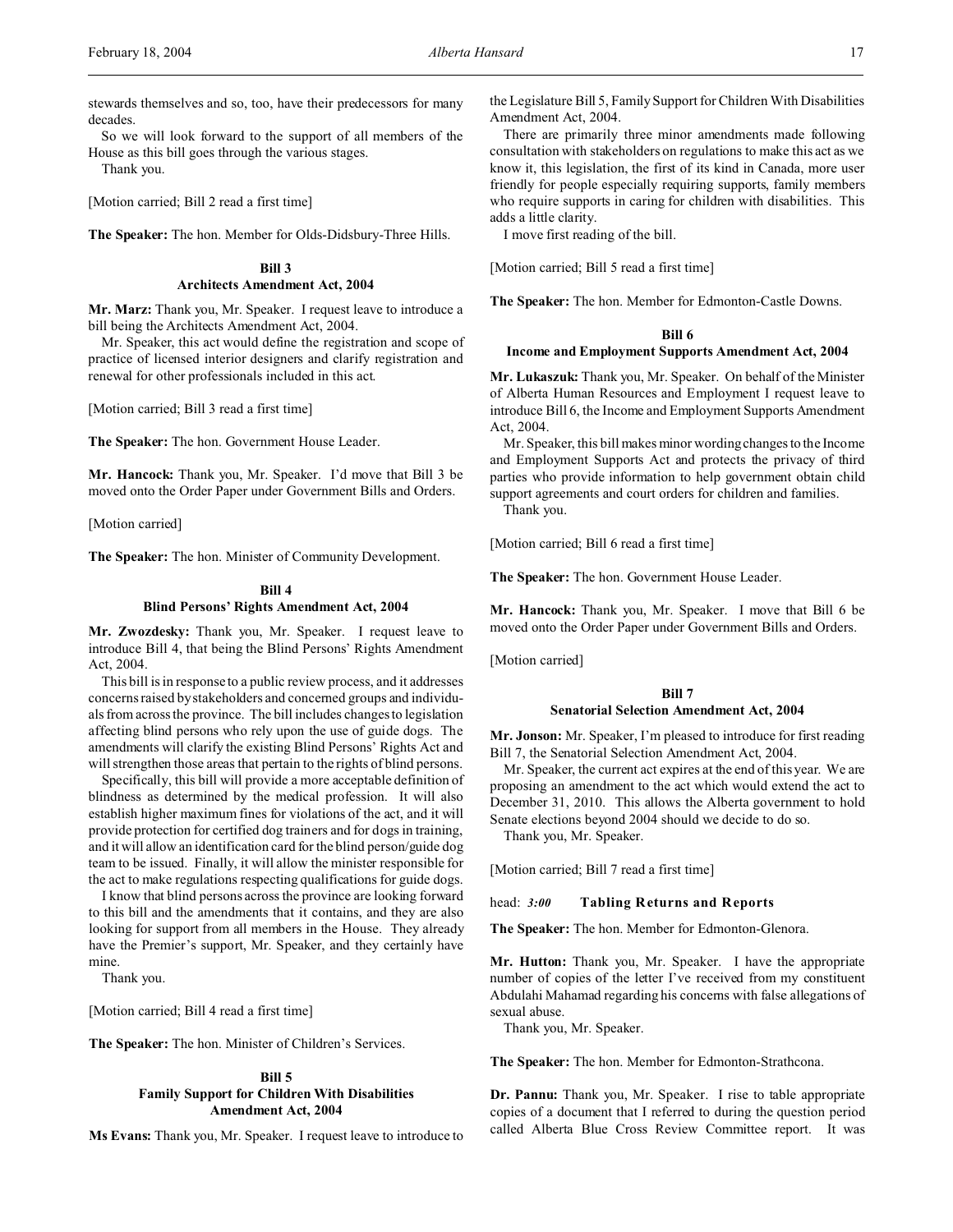submitted to the Minister of Health and Wellness in December 2002. Thank you.

**The Speaker:** Are there additional tablings?

Hon. members, the chair has several today, first of all being a copy of Members' Services Committee Order 2/03, Constituency Services Amendment Order (No. 12); as well, Members' Services Committee 3/03, being Constituency Services Amendment Order (No. 13). Number 13 may be of interest to hon. members. Essentially, it will look at the base constituency office allocation numbers to be coming into effect on April 1, 2004. In the base there will be an adjustment from \$52,699 to \$56,915 and a mailing clause increase from 96 cents to 98 cents. The additional information will be forthcoming in that one.

Hon. members, pursuant to section 63(1) of the Freedom of Information and Protection of Privacy Act I am pleased to table with the Assembly the annual report of the Information and Privacy Commissioner. This covers the activities of that office from April 1, 2002, to March 31, 2003.

The third one. I'm pleased to table with the Assembly the 14th annual report of the Legislative Assembly Office for the calendar year ended December 31, 2002. This report presents the audited financial statements of the fiscal year ended March 31, 2002, and the sixth annual report of the Alberta branch of the Commonwealth Parliamentary Association, which contains a complete inventory of all travel by all members of this Assembly funded under the Legislative Assembly of Alberta.

### head: **Tablings to the Clerk**

**The Clerk:** I wish to advise the House that the following documents were deposited with the Office of the Clerk on behalf of the hon. Mr. Mar, Minister of Health and Wellness.

Pursuant to the Regional Health Authorities Act the Aspen regional health authority annual report 2002-2003, the Calgary health region 2002-2003 annual report, the Capital health region annual report 2002-2003, the Chinook health region annual report 2002-2003, the Crossroads regional health authority annual report 2002-2003, David Thompson health region annual report 2002- 2003, East Central health region annual report 2002-2003, Headwaters health authority 2002-2003 annual report, Health Authority 5 annual report 2002-2003, Keeweetinok Lakes regional health authority No. 15 annual report 2002-2003, the Lakeland regional health authority annual report 2002-2003, Mistahia health region annual report 2002-2003, the Northern Lights regional health services annual report 2002-2003, Northwestern health services region annual report 2002-2003, Palliser health region annual report 2002-2003, Peace health region annual report 2002-2003, the WestView regional health authority annual report 2002-2003.

Pursuant to the Health Professions Act the Alberta College of Optometrists annual report 2002, the College of Chiropractors of Alberta annual report 2001-2002 and 2002-2003.

Pursuant to the Opticians Act the Alberta Opticians Association annual report 2002.

Pursuant to the Health Disciplines Act the Health Disciplines Board annual report January 1, 2000, to December 31, 2000; Health Disciplines Board annual report January 1, 2001, to December 31, 2001; and Health Disciplines Board annual report January 1, 2002, to December 31, 2002.

Pursuant to the Regional Health Authorities Act the Alberta Mental Health Board annual report 2002-2003.

Pursuant to the Health Facilities Review Committee Act the

Alberta Health Facilities Review Committee annual report 2001- 2002.

Pursuant to the Mental Health Act the Mental Health Patient Advocate Office annual report 2002.

### head: **Orders of the Day** head: **Consideration of Her Honour**

# **the Lieutenant Governor's Speech**

Mr. Griffiths moved that an humble address be presented to Her Honour the Honourable the Lieutenant Governor as follows.

To Her Honour the Honourable Lois E. Hole, CM, AOE, Lieutenant Governor of the province of Alberta:

We, Her Majesty's most dutiful and loyal subjects, the Legislative Assembly, now assembled, beg leave to thank you, Your Honour, for the gracious speech Your Honour has been pleased to address to us at the opening of the present session.

**The Speaker:** The hon. Member for Wainwright.

**Mr. Griffiths:** Thank you, Mr. Speaker. It is an honour for me to be able to rise today to move acceptance of the Speech from the Throne as delivered by Her Honour the Honourable the Lieutenant Governor.

This fourth session of the 25th Alberta Legislature will be one of the most significant in the history of our province not only because it is the last year before our great province reaches its centennial but because of the bold and promising statement delivered by Her Honour yesterday on the course of this province and the future that awaits Albertans.

Her Honour referred to four key areas, or pillars, that will be crucial to Alberta's continued success. I was very excited by that terminology. You see, I had the honour and pleasure of co-chairing with my very talented and hard-working colleague from Innisfail-Sylvan Lake a committee that was tasked with finding a way to ensure that the Alberta advantage would be enjoyed by all Albertans. We approached our work by looking for ways to extend the Alberta advantage off the highway 2 corridor into rural and remote communities. I'm proud to say that the first major step in our work has been completed with the report entitled rural Alberta, land of opportunity, set to be released shortly. In our report we spoke of four key pillars, pillars that are crucial to the success of any small rural or remote community. Those pillars are health care, education, economic growth, and community infrastructure.

All Albertans know that we enjoy one of the best quality health care systems in the world. Rural Albertans also are most keenly aware of the particular challenges that our health care system faces in trying to deliver those services. The challenge of trying to get the same work done year after year while input costs continually rise but little new money comes in is very reminiscent of farming. Our rural Albertans are creative, imaginative, and hard-working and are prepared to be part of a long-term solution, Mr. Speaker, to the health care issues that our province is facing.

The Health Services Utilization and Outcomes Commission has the current role of monitoring and reporting on the performance of Alberta's health system. The commission created a report card of provincial health care, part of which analyzed the key components of health care delivery by health authority region. What was discovered from that report was that the East Central health authority, the only health authority without a full-scale regional hospital designed to achieve economies of scale on health care service delivery, had far and away the greatest level of customer satisfaction, a commodity often hard to come by in today's world of exceedingly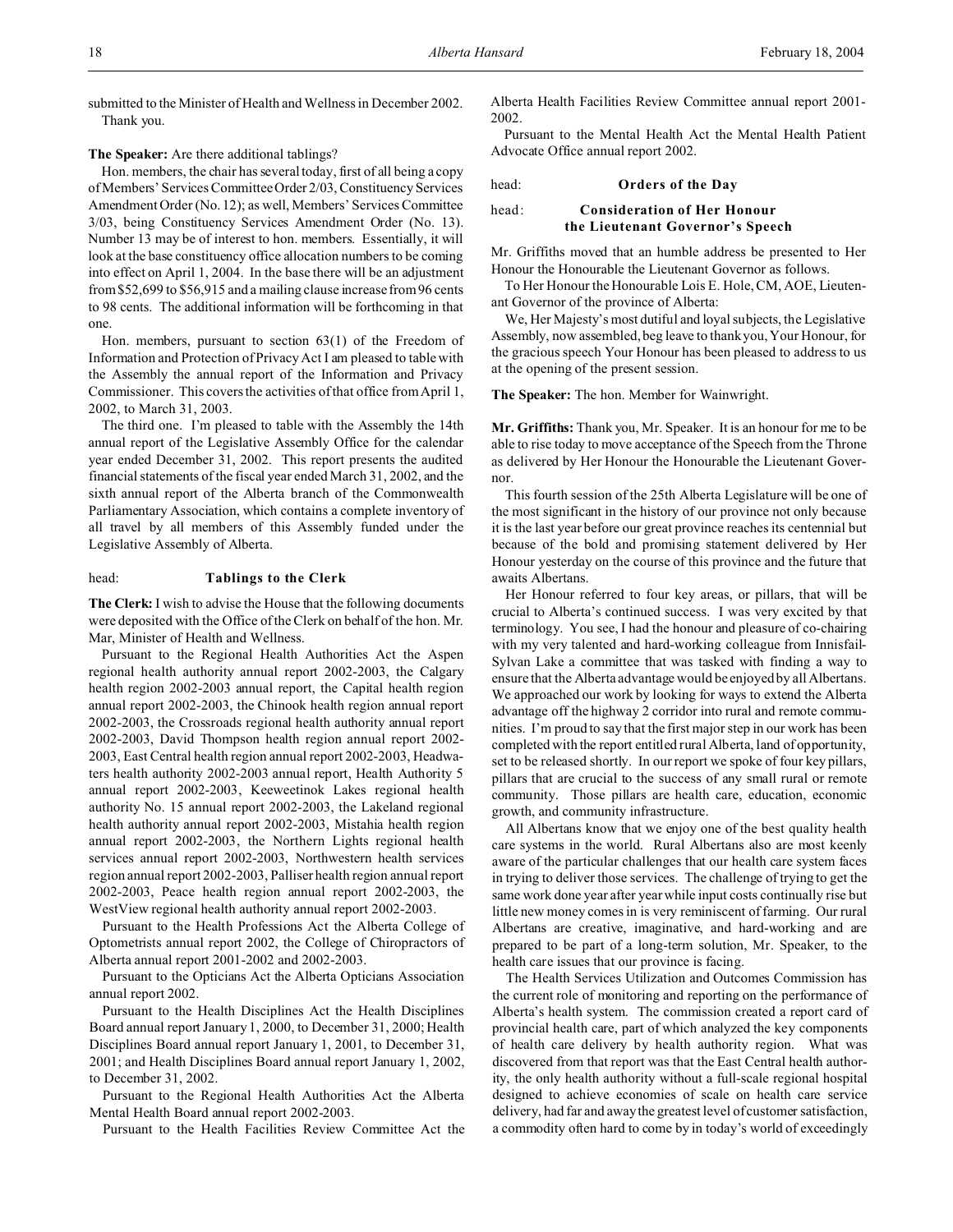high expectations. This accomplishment, Mr. Speaker, was possible only because of the close co-operation between the authority and the rural communities it serves. Thanks to their close work they were able to find ways to meet the health and community needs of those rural Albertans.

There is so much yet to do, Mr. Speaker. Communities across this great province are working hard to find ways to deliver quality health care in creative and innovative ways that maximize efficiency and assist in the repatriation of services to rural Alberta. Such solutions could help us maintain quality rural services while relieving stress on urban centres. But the implementation of new and creative ideas will need the support and co-operation of both urban and rural health regions, the public, provincial health unions, the College of Physicians and Surgeons, the Rural Physician Action Plan, the provincial and federal governments, and, well, as you can see, the co-operation of nothing short of every organization associated with health care in this province. I know it may sound challenging, but everything worth doing is.

I must say that I was excited to see the continued commitment of this government to delivering quality health care services in costefficient and innovative ways through numerous initiatives, not the least of which is the expansion of the commission mandate to that of a quality health council. That commitment will reap great results for all Albertans.

We know rural Albertans are creative, imaginative, and hardworking, and whether it is in delivery of health care or finding new ways to grow their local economies, Mr. Speaker, they will continue to find ways to succeed.

From an economic point of view, Mr. Speaker, Alberta has led the nation, even North America, in fiscal and economic policies that other jurisdictions have been working hard to mimic for years now. Rural Alberta and Albertans have experienced some very trying times in the past few years, mainly the worst drought in historical record, followed by a lone case of bovine spongiform encephalopathy that has devastated our beef industry.

These trying times have led many rural Albertans to feel that they are economically underdeveloped and inadequately diversified to cope with the new world and changing times. They see buildings and facilities closing, youth, young families, and even seniors moving away, sometimes for new jobs, sometimes for better access to education or health care or community services, but always – always – for new opportunities that today appear few and far between in the rural landscape. Rural Albertans need faith, and they need hope, but most of all they need to know that there is a vision for the province, a vision in which they are viewed as growing, prospering Albertans and positively contributing to the collective province.

### *3:10*

I was excited to see some of that vision in the new and renewed commitments I heard yesterday, Mr. Speaker, commitments that are designed to ensure that Alberta's entire economy not only remains strong but builds on its foundation to grow and diversify every corner of our economy. The new value-added strategy will lead the process of moving our provincial economy from one that is predominantly based on harvesting and exporting natural resources such as grain, oilseeds, raw wood products, oil and gas, coal to one that turns those resources into finished goods for export, thereby creating jobs here in Alberta, adding value here in Alberta.

Other initiatives outlined in the Speech from the Throne such as the life sciences initiative and tackling the Canadian Wheat Board issue head-on will do much to compound the advantages that can be achieved with the value-added strategy. Rural Albertans will be pleased by these commitments and with ample reason too. However, the government must ensure that the new economy, the value-added industries, and new technologies that lead this economy and this province into a prosperous second century are not located only within urban strongholds. Placing or locating value-added industries and technologies in urban centres and merely leaving rural Albertans and the rural economy to harvest natural resources for those processes will do nothing to mitigate the situation in rural Alberta. In order to attract business and industry to rural Alberta, there must be a sound physical infrastructure within and among those communities.

I was glad to hear a commitment to extend the capital plan another year, until 2007. Quality transportation, whether by plane, train, or automobile, is essential to ensuring that artificial barriers aren't created, thus making location in rural areas unfeasible.

We cannot forget either, Mr. Speaker, that infrastructure is also important in areas of telecommunications and the Internet. Improved telecommunication service and SuperNet access to every community within Alberta means that rural Albertans and rural communities will be able to partake in the attraction of ICT industries and business, which will again assist in mitigating the dependence on our resourcebased economy.

I was also very pleased to hear about the province's commitment to tourism across the province. Tourism continues to be one of the fastest growing industries around the world. Alberta has one of the richest and most unique histories on the continent, Mr. Speaker, blending strong cowboy traditions with native culture, with buffalo, grain elevators, and steam trains. People around the world are fascinated by those aspects of our culture, and the potential to capitalize on that interest could lead to an industry infinitely more dynamic than the one inspired by the dinosaur craze, but we need to ensure from this moment on that we are prepared to commit to developing and packaging tourism products that cater to these new interests and not just marketing familiar favourites. This is one case where the approach "if you build it, they will come" could never hold more true. I look forward to seeing the tourism strategy fleshed out in the weeks and months to come.

I could speak about economic growth opportunities all day, and I'm sure that some members may feel that I already have, but I simply could not leave this subject without mentioning what is likely one of the most important initiatives that I believe this government will undertake in its entire 20-year strategic plan, Mr. Speaker. I'm referring here to the water strategy. Simply put, all of the economic issues discussed to date are futile without water. This province would be hard-pressed to grow tourism, to grow value-added production, to grow primary production, for that matter, or even to grow its very own population without access to clean, potable water. Regardless of what anyone believes should be done with water, none can deny that water will become a major issue and will remain so forever. This issue needs to be addressed now, while we can act now, rather than later when there is only reaction. So I applaud the government for addressing this issue now.

The government has long had an understanding of the nature of the global economy and is fully aware of the need for open borders and free trade to ensure a strong local economy. Border and free trade issues have not been restricted to beef and BSE, however. They have grown in number in recent years with duties on Canadian wheat, softwood lumber, and a host of other issues. Those issues have direct negative consequences to all Albertans, Mr. Speaker, but specifically to rural Alberta.

Opening an Alberta office in Washington, D.C., is a clear demonstration that this government will not wait for the Canadian government to take the initiative on behalf of this province, and it will no longer allow the mood of the federal government to deter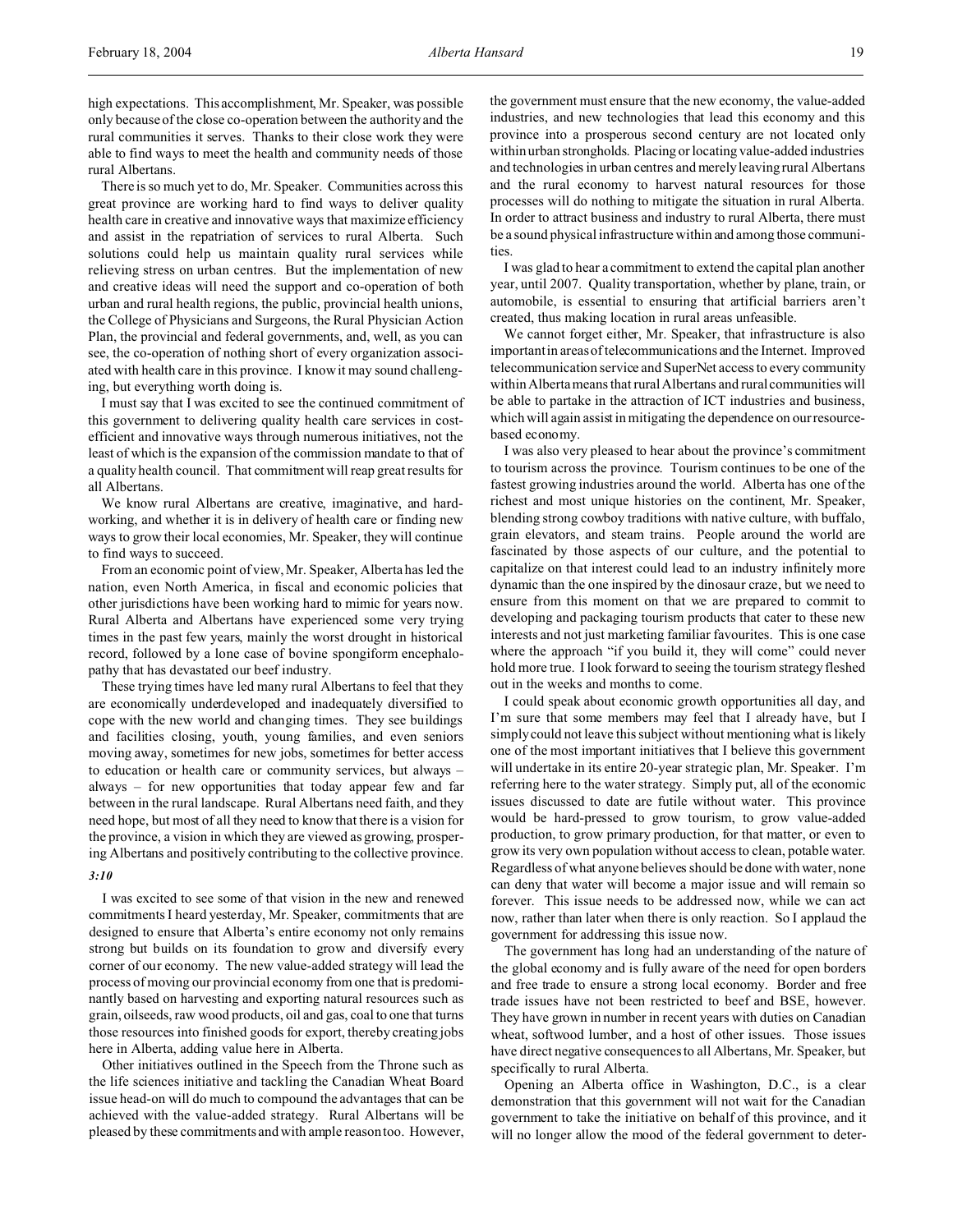mine our province's economic fate. This action is welcome. It shows leadership, and it inspires confidence most among those dependent upon the relationship with our neighbours to the south.

There is a very common saying that I'm sure everyone in this Assembly is familiar with: give a man a fish and he will eat for a day, but teach a man to fish and he will eat for a lifetime. Well, Mr. Speaker, that is the nature of education, and that phrase shows its intrinsic value to society. But as I have done so far in this address, I will not speak of the benefit to all Albertans of education but specifically to the importance of education to rural Albertans.

I have always seen this government's deep commitment to education at every level and to every single student, and much of that commitment was reflected within the Learning Commission's report, that was released only recently. There are, however, still small but significant issues that remain unsolved in rural Alberta. These issues are outside the scope of the commission's report, but I am confident that they will be addressed in the months to come.

To be more specific, Mr. Speaker, transportation is a growing issue within rural communities as younger and younger children are finding themselves on longer and longer bus rides, sometimes caused by school closures, sometimes by fewer buses to make up routes, but always caused by shortened resources. The cause is not necessarily provincial funding, but can also be school board management as student numbers decline in many school jurisdictions while dollars spent on administration often remain the same.

In many rural communities class size is not an issue, but rather it is the inflexibility in class accommodation. In a community with one school and one class for each grade, how is the community to handle one class that may be an anomaly and have 40 students at the grade 7 level? A good teacher often cannot be hired for one year to deal with such a situation, and it's impossible to find a teacher with the credentials to follow the class from primary grades right through to high school. How do rural schools address these anomalies in these situations? Those are educational issues that need to be addressed.

It's imperative that communities, school boards, the Alberta Teachers' Association, and the provincial government work to find ways to deliver education in a manner that utilizes public dollars to the maximum available benefit of the community as a whole. However, kindergarten to grade 12 is not the fundamental issue in many small communities. Many communities are curious about how to improve access for adults to education, and how to address on-site training for high school graduates that may want to stay in or close to their community while they work.

These ideas are not just about education but are also about the economic growth of a community. Many communities struggle with how to attract business or industries when further on-the-job training or upgrading of skills cannot be done close to the community; the employees would have to travel. Communities also face difficulties in retraining and attracting youth and young families when higher education opportunities are lacking and far flung. Young people usually move to places where higher learning opportunities are in greater abundance and inevitably just tend to be located in those areas. I cannot suggest any solutions, Mr. Speaker, but I am confident that this government will continue to lead in the pursuit of finding solutions to these and other issues in education with all stakeholders and will work hard to present all Albertans with opportunities for life-long learning.

From a community infrastructure perspective many rural communities, counties, towns, and villages find that they are falling behind. Whether we are discussing community halls, sports facilities such as rinks and ball diamonds, bowling alleys, service clubs, and so on, the community infrastructure across rural Alberta is weakening and in some places deteriorating quickly. What is at stake here, Mr. Speaker, is the quality of life of rural Albertans. Rural Albertans lose quality of life as they lose affordable and available community infrastructure. They also lose the ability to attract new and young people who are looking for opportunities in small communities. To remedy this problem, we need to offer rural Albertans supports and tools which will not only help them realize their full potential but which will enable them to energize their local economies, their volunteers, and their fundraising capacities.

### *3:20*

Lastly, Mr. Speaker, we need to encourage and promote rural development projects regardless of whether they are funded publicly or privately in order to expand the local infrastructure and capitalize on the entrepreneurial spirit that is so readily available and already in place in rural Alberta.

After the first case of BSE was discovered, Mr. Speaker, I was very heartened that Albertans came together in support of the beef industry, which in turn resulted in a 70 per cent rise in the consumption of beef in our province. I have often said that rural Albertans are strong and proud and that this group has survived droughts, pestilence, flooding, blizzards, tornadoes, hailstorms, and even the odd bout of government intervention. Federal intervention, mind you.

At this time for many rural Albertans the situation seems desperate, and for some it undoubtedly is. There are also a lot more questions than answers, and unfortunately there is no magic bullet that will resolve this emotionally charged and hotly political international issue.

However, there are two things that all Albertans, especially rural Albertans, can be sure of. First, regardless of what happens at any political level in the weeks, months, and even the years to come, nothing in the beef industry, indeed in rural Alberta will ever be the way it was. Secondly, the provincial government and all Albertans will be there for the people of this devastated industry in the days, weeks, and years to come, whether it be through redevelopment, refocusing, repositioning, or transitioning the industry. Two eternal truths remain. Albertans don't just survive; they succeed. And they do so because they look out for each other.

There is not a more pivotal point in our province's centennial than this 99th year. I and all Albertans are proud of this government's continued commitment as outlined in the Speech from the Throne to a rural development strategy that will help ensure that people and businesses in rural Alberta enjoy every opportunity to reach their full potential. It is imperative, especially now, that something be done to share the Alberta advantage with that part of Alberta that so desperately needs our immediate attention and co-operation. If we don't, that segment of the population stops producing what amounts to far more than its share of the economy.

The consequences for the entire province will be devastating. The Alberta advantage created in rural Alberta could be lost to all Albertans. Without healthy, vibrant rural and remote communities it will be impossible to continue to ensure that our resource-based economy continues to grow and thrive. Furthermore, it will be next to impossible to ensure continued diversification and the growth of value-added production within this province without strong, vibrant rural communities. In short, it will be almost infeasible to effectively and successfully implement any of the great new initiatives that the government has announced to take us into the next century without rural Alberta enjoying it.

I would like to take this final moment of my remarks to pay the deepest of respect to Her Honour the Honourable Lieutenant Governor for her eternal grace, her constant dignity, her unwavering faith in the human spirit, and of course her fabulous hugs. Mr.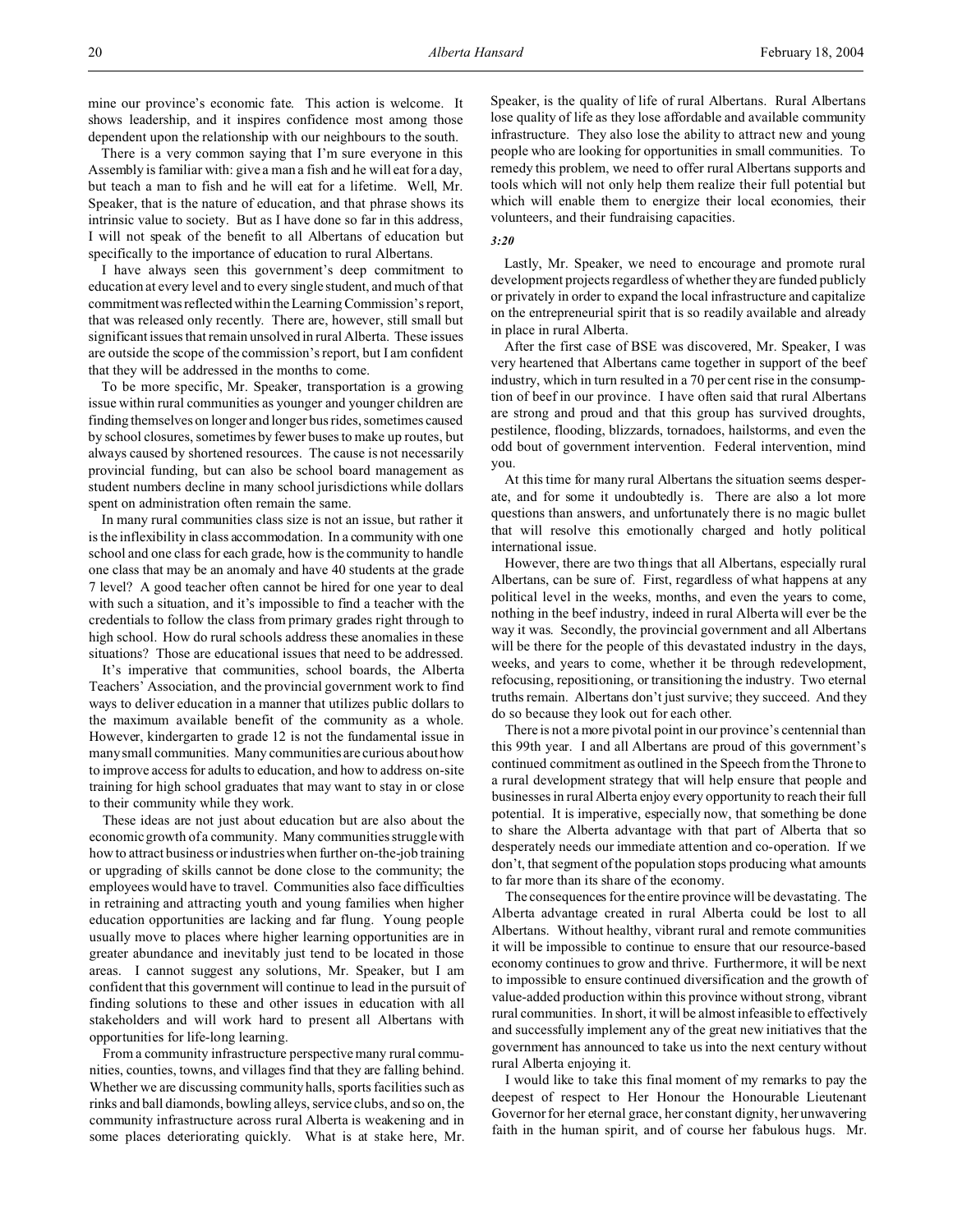Speaker, I know that if Her Honour could give rural Alberta a hug right now, she would. I'm confident that all hon. members in this Assembly agree with me when I state that Her Honour is a shining example of the capacity of the human spirit to endure, survive, and prosper through adversity. In hard times may we all, rural and urban Albertans alike, remember Her Honour's strength, grace, and faith and aspire to such levels of composure, dignity, and strength in times of despair. May she also continue to serve us in her current capacity for years to come.

Thank you, Mr. Speaker. It has truly been a pleasure to have the opportunity to move the Speech from the Throne.

**The Speaker:** The hon. Member for Calgary-Egmont.

**Mr. Herard:** Thank you very much, Mr. Speaker. I'm extremely proud and honoured to have been asked to rise on behalf of the people of Calgary-Egmont to second the motion put forward by the hon. and young Member for Wainwright to accept the Speech from the Throne – I'm sure that his parents must be very proud of him today – a speech that was delivered with grace and special charm by the Honourable Lieutenant Governor, Lois Hole. Her Honour represents the best traditions of the office of Lieutenant Governor, and I'm sure that I speak for everyone in this Chamber when I say that Alberta's favourite grandmother has been in our thoughts and prayers during the personal challenges that she endured and overcame with such grace over the past year.

Mr. Speaker, I wish I were in a position of eastern influence so that I could influence the extension of her appointment at least to the end of 2005, our centennial year. Her Honour is loved by all Albertans and, in my view, is a true expression of the values and steadfastness that have made Alberta what it is today. A centennial celebration without Her Honour is just not an option. Show us that you're listening, Mr. Prime Minister.

Mr. Speaker, in delivering the Speech from the Throne, Her Honour has opened the Fourth Session of the 25th Legislature of Alberta. I feel so privileged to be a member of this Legislature and to represent the people of Calgary-Egmont, who have honoured me with the responsibility to speak on their behalf as we prepare to move into our second century.

Mr. Speaker, the people of Calgary-Egmont embody the qualities that make Alberta such a wonderful place to live. In many ways they embody the qualities that we so admire in Her Honour: directness, honesty, entrepreneurship, strength of character, kindness, dedicated service, and a willingness to tackle problems head-on, persevere, and emerge stronger for the future, and – I would agree with the hon. Member for Wainwright – her hugs as well. Those same values and attitudes have brought Alberta from a fledgling member of Confederation in 1905 to become one of the strongest provinces in this great country in less than a century.

Albertans continue to make significant contributions to the freedom and quality of life that we have experienced as Canadians, and I'd like to take this opportunity to offer my best wishes to our troops currently stationed in Afghanistan and throughout the world. Their past and present service to Canada and Alberta contributes to the richness of our lives and has secured the freedom for Albertans to pursue their dreams in peace and security.

Mr. Speaker, I've called Alberta my home for all of my life, as has my father before me and two generations before him, and now two more generations, my children and grandchildren, continue to be blessed with the opportunity to be all that they can be and contribute to the fabric of this great province. I have considered myself privileged to be able to live and raise my children to appreciate the awesome natural beauty that is Alberta and the entrepreneurial

strength of character of Albertans that define who we are as a people. Additionally, my children have enjoyed the benefits that come from the wealth of natural resources and the hard work of previous generations that have made Alberta what we have become today.

The strength of character of Albertans that rise to every challenge has never been so evident as during the current agricultural crisis. Albertans did not hesitate to wholeheartedly support the cattle industry and continue to do so in the face of ongoing difficulties. I'm confident that we will ultimately emerge stronger and resume our international role as the beef of choice for all nations.

Mr. Speaker, while we can look back at success and the current challenges for our people, we must look forward with Her Honour for ways to contribute to the conditions that will enhance the future success of our grandchildren. Almost two years ago I was blessed with my first grandchild, and I was so proud when Her Honour announced the Alberta centennial education savings plan, because my grandson Matthew provided the motivation for the plan, and now thanks to the statesmanship of our Premier we have the opportunity to make it a reality for all future Albertans. Statesmanship, for the benefit of those across the way, focuses on the benefits for the next generation, while partisan politics frequently focuses exclusively on the next election.

I'll look forward to the debate in this House as we examine the benefits of this tremendous investment for the future generations of Albertans.

#### *3:30*

Mr. Speaker, in my former life I was involved in the computer and telecommunications industry, so I was especially pleased when Her Honour spoke about unleashing innovation as one of the four pillars that will become the framework for future success for all Albertans. By supporting innovation in Alberta, we can not only move from being exporters of raw material but to being exporters of finished goods and now a new product called knowledge. I feel that the knowledge industry has the potential to become the fifth pillar in Alberta's economy in our second century, the 21st century.

The creativity required for the knowledge industry depends in part on successfully unleashing innovation and successfully deploying ICT initiatives like SuperNet that will become the conduit of knowledge. Another critical initiative to support this vision announced by Her Honour is the creation of an ICT institute to guide research and innovation in this emerging sector. This initiative will in turn help support Alberta's booming economy, that saw the creation of 206,300 jobs over the last five years and 47,900 jobs in 2003 alone. Our unemployment levels continue to be amongst the lowest in the country, and the provincial average hourly wage is higher than the Canadian average.

Mr. Speaker, I've been privileged over the last 10 years to play a small part in the initiatives that have advanced innovation and ICT to the forefront in this government. As politicians we are often quick to take credit for these initiatives when in reality we are accidents of democracy, that happened to place us in the presence of great Albertans who are the ones who, in reality, make it all happen. So I salute all of those clear-thinking Albertans from all disciplines who continue to serve Alberta on all types of authorities, boards, and committees of government and who provide the good counsel from which our decisions flow. Another critical initiative brought forward by these clear-thinking Albertans will see the creation of a life sciences institute to co-ordinate research taking place across the province in areas such as agriculture, environment, forestry, health, bioenergy and water research.

Mr. Speaker, this new knowledge age must be supported from a young age, and that's why I was so pleased when Her Honour spoke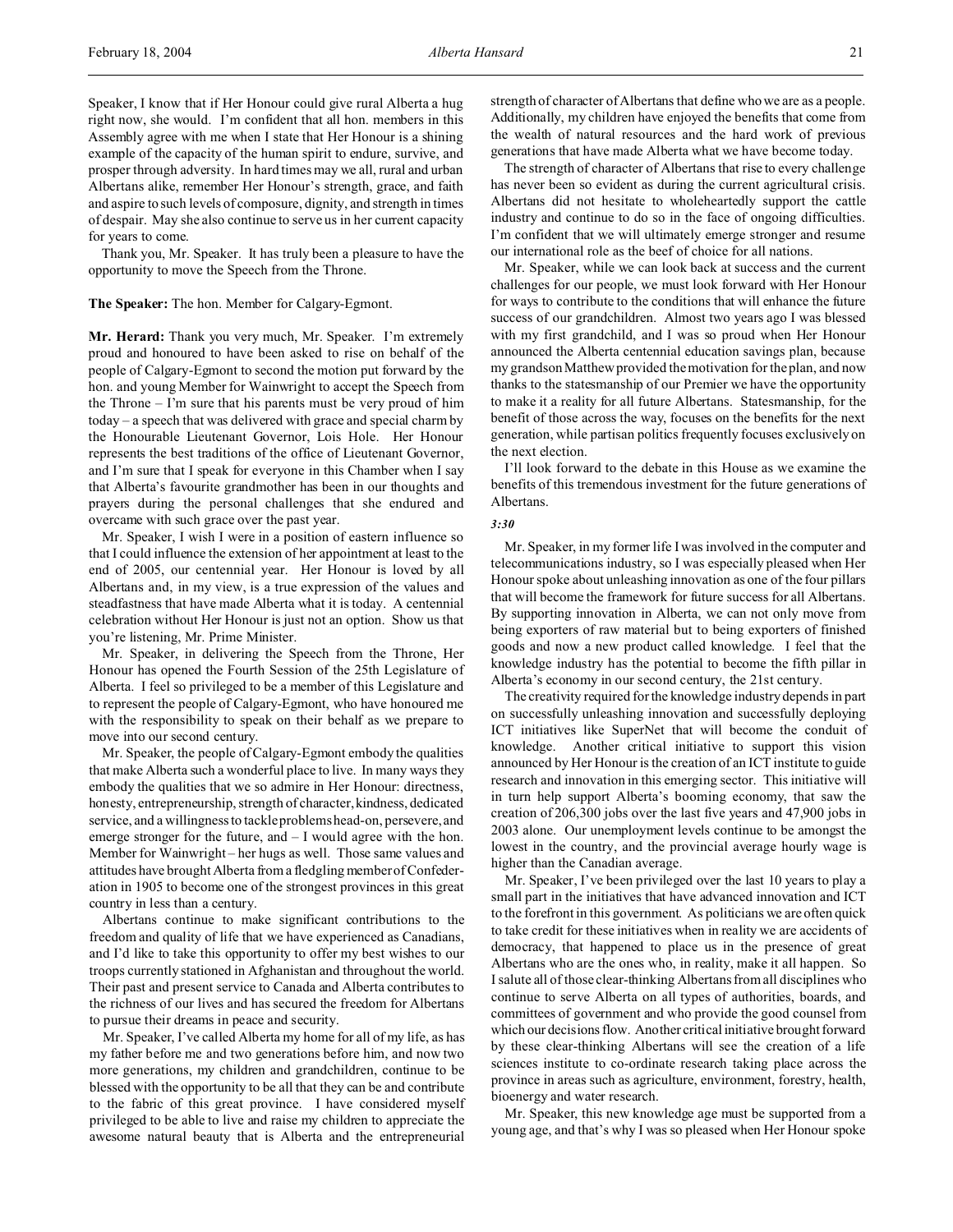to the government's continued strong support for education at all levels. As most Albertans know, Her Honour has a passion for ensuring that Alberta's children continue to benefit from one of the best education systems in the world, and I share her passion. As the international community evolves around globalization, having an excellent educational experience and, I might add, in more than one language will become even more important to ensure the future success and quality of life for our children.

In October 2003 the members of the Alberta Commission on Learning released their final report. They detailed 95 recommendations that they felt would improve the education system in Alberta. This past December the government responded by adopting 84 of the 95 recommendations. This shows the level of commitment of the government to ensuring that Alberta continues to have one of the best education systems in the world.

The recommendations of the Learning Commission provide opportunities to improve our education system in a variety of ways. I'm pleased to note that the throne speech confirms that the government is taking the report seriously and is taking the necessary steps to implement a great number of the recommendations. This year increased funding for learning will work in combination with a new funding framework that gives school boards increased flexibility to meet the unique needs and circumstances of each Alberta community. Government will not dictate to school boards how to allocate these dollars they receive, leaving it to each board to address priority areas and be more accountable to the parents in each community for their decisions and outcomes.

Mr. Speaker, access to postsecondary institutions is key to producing a productive and caring society. Her Honour described new funding for postsecondary learning that will include an increase in base operating grants for all postsecondary institutions as well as additional dollars for new spaces in high-demand programs. Indeed, that initial investment will come with a commitment to create a total of 2,000 new spaces over the next four years.

Mr. Speaker, on another matter, Her Honour knows of what she speaks because she's played an important role in making Alberta the best place to live, work, and visit. I was pleased to hear Her Honour describe how this year the government will continue building on programs already in place to ensure that all Albertans enjoy the highest possible quality of life with a particular focus on the most vulnerable members of Alberta communities, a focus that includes all children. In her words, and I quote: there can be no better accomplishment for Albertans than to raise healthy and happy children who are confident in their knowledge and their opportunities about their future and compassionate in their interests with their peers, their community, and the public at large.

While the government steps forward to create that kind of environment for all children, it will be the subject of an upcoming Roundtable on Family Violence and Bullying, and I certainly want to congratulate the Minister of Children's Services for putting that together, because I think that's a tremendously important initiative. That round-table will be held in May and will be of course handled with prior consultation province-wide. Communities and government partners find ways to break the cycle of violence, that can have a devastating and lasting effect in dividing families and on the fabric of Alberta communities.

Ultimately, many Albertans are acting in support with communities to strengthen the modelling of values and attitudes in our communities. I was very pleased to see comments dealing with values and attitudes in the Learning Commission report. I think that they're on the right track, and I'm aware that the ASBA is doing some good work in this area and is planning a conference soon to deal with this very important issue.

Mr. Speaker, Alberta's most vulnerable citizens will also be protected through a new plan to prevent 21st century sexual crimes that target children such as Internet crimes, Internet luring, child pornography, and child prostitution. We're fortunate here in this province through the actions of our Solicitor General, the hon. Member for Calgary-Fish Creek, to have legislation to protect children involved in prostitution, but this new plan will bring all crimes that sexually exploit children under one initiative, strengthening the way in which young Albertans are protected from exploitation and abuse.

Mr. Speaker, the Speech from the Throne, delivered by Her Honour, contained much more that time does not permit me to discuss. She re-emphasized the government's commitment to Alberta ideals of making spending decisions that best meet the needs of Albertans while being fiscally responsible. These ideals, coupled with strength of character and the willingness to face difficult challenges, will ensure that all Albertans, including my grandson Matthew, will be proud to live in the best province in Canada.

So may God bless Her Honour and Alberta. Thank you very much.

#### *3:40*

**The Speaker:** The hon. Interim Leader of the Official Opposition.

**Dr. Massey:** Thank you, Mr. Speaker. I, too, would add my comments and praise of Her Honour for the speech that she delivered yesterday. Her Honour always speaks with grace, good humour, and warmth, and each occasion that you meet her is one that you remember. She's also very unique in terms of Lieutenant Governors of this province in her ability to speak out in terms of what she believes in, and she's been an outspoken advocate for education and schools in the province, as she has been for libraries. Yet she does it in a way that doesn't offend and has, I think, the desired impact on listeners. She again delivered a speech yesterday that we were all privileged to be part of the audience and listen to.

As I listened to the speech, Mr. Speaker, I couldn't help but think back to my constituency. I had been in the office for a number of days and had gone through the log of constituents that we had worked with in the last week or so, and I was struck by how there seem to be two worlds in our province: the world that we heard about yesterday, for the most part but not exclusively, in the throne speech and a world that is lived in by a whole large group of other Albertans.

As I listened to the speech, I wondered what that speech would sound like to the mother who phoned our office and is on a multiple handicap program. Her income is \$675 a month. She was provided at the beginning of the year \$173 for school fees for her teen daughter, and she called because she was in great distress that her daughter was not going to be able to take part in a number of junior high school programs because she didn't have the funds to pay the fees.

I wonder how she would have listened and reacted to the centennial savings plan. What kind of chance is there that she'll be able to even get a hundred dollars to open such a plan for her daughter, much less add to it over the coming years? I wondered how she might react to the K to 12 suggestions in the throne speech saying that there is going to be more money added.

### [Mr. Shariff in the chair]

Yet she lives in a world of school fees. We now have fees for courses in schools. We have always had and still continue to have the textbook fees and a whole host of other fees that have now been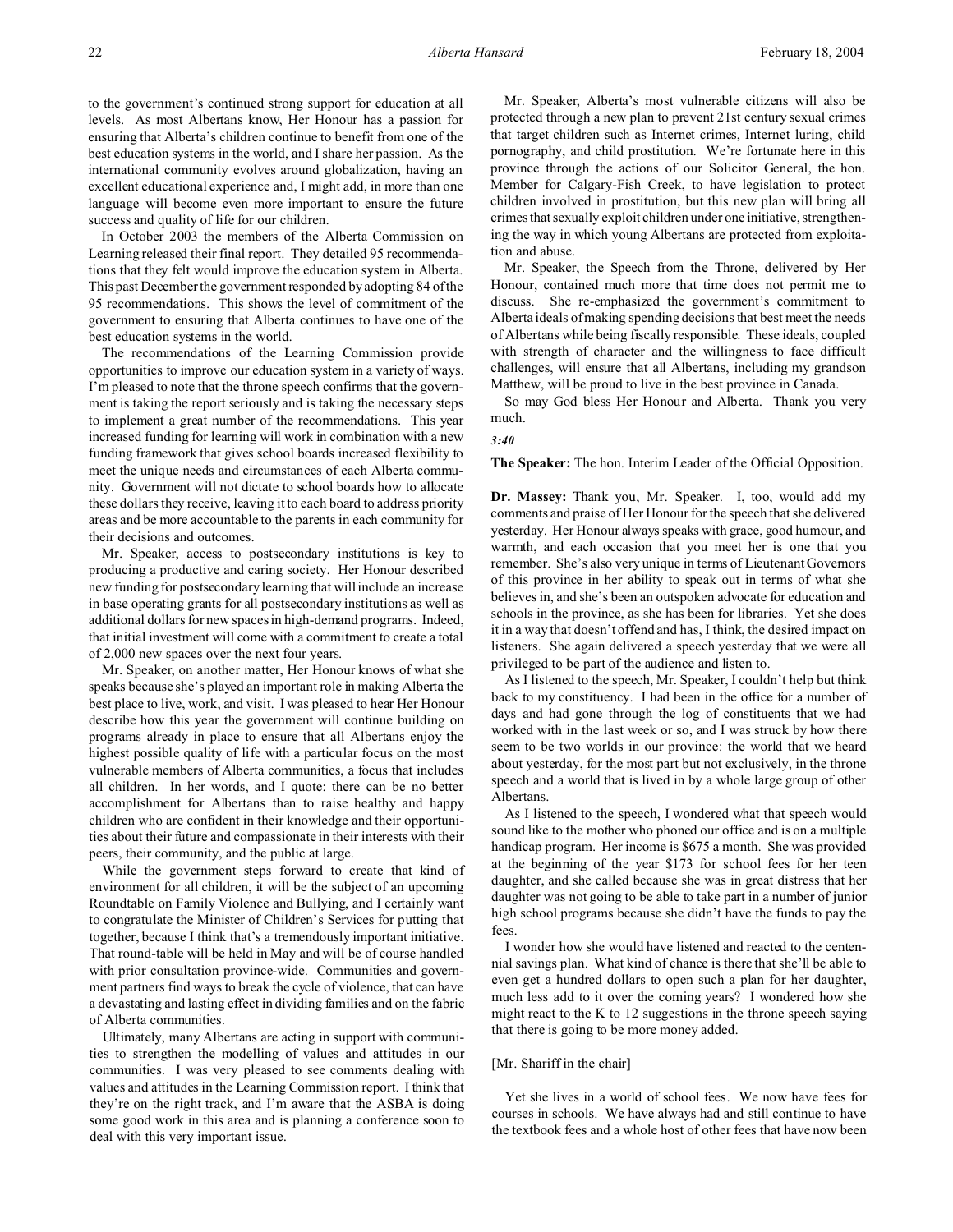resorted to by schools particularly in this city, where they have been desperate for funds. The cuts have really hurt a lot of schools. It seems to me that one of the things that has been lost over the past number of years has been the "public" in public education, and I think it is mothers and children of parents like this that suffer the most.

The second constituent that I thought of was again a lone-parent mother who phoned me in desperation, saying that her utilities were going to be cut off because she was unable to pay the utility bills. And she's not alone. We have recommended and had to draw upon the CFRN Good Neighbour fund to try to bail out constituents who find themselves in a similar situation more times than I care to recall. I wondered, as she listened to the throne speech, what she would think of the lack of any mention of a deregulation plan and modifications that might be made to it that would help the province return to utility rates that were affordable, but the throne speech was strangely silent.

Another constituent phoned, a young man who was mired in debt, postsecondary school debt and private debt that he had added to that to try to complete his program, and through some unfortunate circumstances healthwise found himself in some difficulty meeting all the obligations. I wondered, as he listened to the plans for increasing funding for postsecondary education, how he felt about nothing being said about tuition and nothing in terms of support for students with respect to loans and the kinds of difficulties that they find themselves in.

A third constituent came in with his son and brought with him their invoices from their automobile insurance company and tried to make the case – at least we're looking into it for them – that they were facing some unwarranted increases in their rates. They were getting little sympathy from the insurance company and found themselves facing the possibility of not being able to drive their vehicles. Again, if you looked at the throne speech, for that constituent the speech was strangely silent. I guess I wonder why the two pocketbook issues that seem to be front and foremost, utilities and auto insurance, were strangely missing from the Speech from the Throne.

The K to 12 class-size proposals leave me a little concerned because as I read the throne speech carefully, it talks about regulations. I hope that's not going to be the solution for the Learning Commission recommendation that K to 3 students be in classes of 17 or less and the other recommendations with respect to class size, that there won't be a set of regulations put in place that lays on the board the responsibility, for instance, for saying that there shan't be more than 30 students in a high school class and then leaves it up to board to try and figure out how that's going to work without the additional resources that are going to be needed. I had looked forward to that reference to class sizes to be accompanied with some recommendation in respect to funding increases, but it wasn't, and I'll watch very carefully for that link to be made when the spring budget is presented.

As you go through the recommendations, I think, as I said, that for many Albertans and a growing number of Albertans the throne speech presented a different world and not one that they're very familiar with. Again, I think it's unfortunate at this time in our history, when we are so blessed with resources, that there isn't a huge attempt to make sure that all Albertans are benefiting from the richness of those resources. It's something that's troubled me, and I think even more troubling, Mr. Speaker, is the dismissal of these people and the growing feeling, it seems to me, that they are somehow responsible for their own plight and that whatever happens to them is just too bad and that the greater community has no responsibility or if not no responsibility, then minimal responsibility for what happens to them. As I say, that's a feeling I've had for the last number of years, that that's a growing perception among some Albertans.

### *3:50*

As I look back at the speech itself, the fact that base funding for postsecondary institutions is going to be increased is going to be welcomed, certainly, by those institutions. I think the proof in the pudding will be, of course, in the budget in terms of how much it is. For a long time I wished and hoped and advocated that the government work with those institutions and the federal government to bring in a long-term plan for financing postsecondary schools in this province.

I don't think we can continue the way we are. If you believe the president of the University of Alberta – and he presents the figures to support it  $-20$  years ago a student's dollar in tuition was matched by \$10 from government sources. Today a dollar put in by a student is matched by only \$2.34 from the government. There's been a tremendous drop-off of financial support for our postsecondary institutions, Mr. Speaker, and I submit that it can't continue, that we're going to have institutions in crisis and that the pressure on students for increased tuition and the pressure to try to access outside funding is going to reach a breaking point where these institutions are not going to be able to cover their costs.

If you look at one area alone, utilities, the massive growth in those utilities over the past number of years, the expenses for those institutions are not going down. That's why my call for a long-term plan for funding for postsecondary institutions in the province. As I said, I think that whether the government recognizes it or not, it's eventually going to have to happen.

A similar thing may be said about the K to 12 system. I find it a little irksome, Mr. Speaker, that the government in the speech talks about giving boards the authority to spend money as they see fit. It was this government that took that authority away when they started enveloping money. So it is a little irksome to say the least. But just to say, "Now we won't have an envelope for administration, and now we won't have an envelope for instruction; now you can spend it any way you want," isn't going to solve their financial problems if there's not enough money. It's the total money in the envelope that's going to be very important. I don't think tinkering with the funding framework or giving boards more freedom with respect to how they spend it addresses the fundamental problem for the K to 12 system, and that is that no one knows what it costs to educate a youngster in the K to 12 system.

Adequacy has not been addressed. I give the government credit for addressing equity in the early 90s, when they addressed the problem of some wealthy boards with a large tax base being able to finance their schools at a much higher rate than school districts who found themselves in jurisdictions where there was a smaller tax base to draw upon. The government's solution was to take all the money in and then redistribute it across the province on a per-pupil basis, which is a commendable step in terms of equity.

But equity is not enough, Mr. Speaker. Equity has to be coupled with adequacy. It's no good saying, yes, we have a system that's equitably funded if everyone is equally poor. I think that at least for the large urban boards in this province, those that educate 75 to 80 per cent of the youngsters, that's exactly what has happened. They find themselves not being able to access the resources they need to provide programs for the youngsters that they're expected to serve.

The recommendation from the Learning Commission that would have given them some taxing authority, as distasteful as that was, Mr. Speaker, would have at least given them some flexibility. Whether it would have led to the situation we had in the '90s before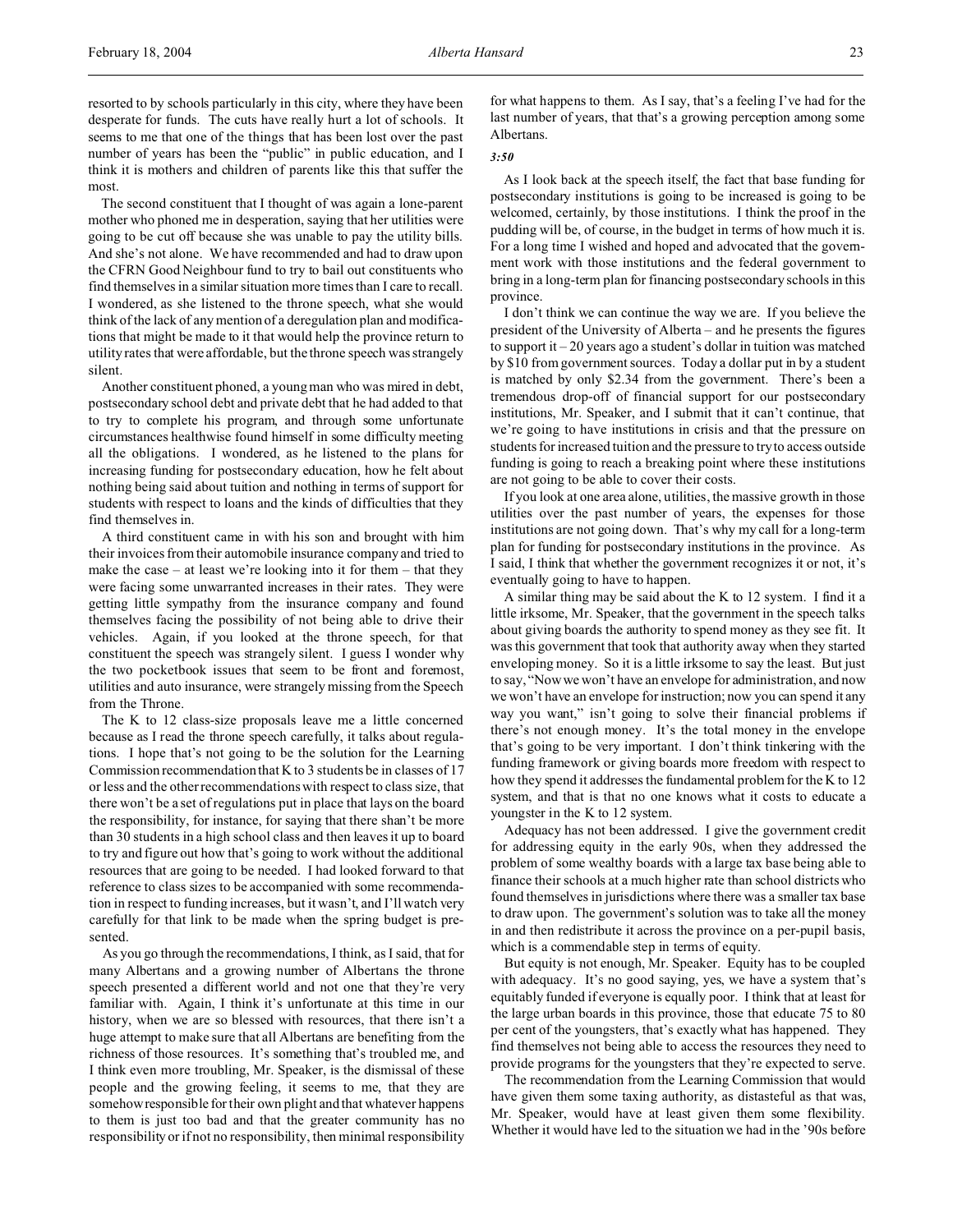the changes were made, where that taxing became unacceptable to communities, it's hard to tell, but at least the proposal from the Learning Commission was designed to give them some access to funds.

But again the problem is adequacy, and our neighbours south of the border have had to face the problem of adequacy because they've been forced to by the courts. You have a number of American states where parents have gone to the courts and said, "Look; the state is not providing adequate funds for my youngster," giving that youngster the program that he should have, and the courts have said to those states: then you better revise your funding formulas and your funding frameworks so that adequacy is addressed.

Of course, that raises the whole question of adequacy. What is an adequate education? You'll have states like Wyoming who have said that schools must prepare every youngster to be eligible for a postsecondary program on graduation. That could be vocational. It could be university. It could be an institute. It could be a whole variety of things. But there's the obligation on the school system there of an adequate education. It's one that prepares every youngster for that world when they leave 12th grade.

Other states have approached it quite differently and come up with different measures of what they consider adequate, but it's something that we haven't even looked at in this province. It's been raised. We held a town hall meeting, and I know some government members were there. At least one member of the Learning Commission was at that meeting, yet again we see a throne speech with nothing in terms of adequacy being addressed.

A number of other proposals in the throne speech are going to cause a lot of discussion. I've already mentioned the centennial education savings fund, and as much as I welcome any kind of help for parents and for students in terms of financing their education, I think it may have some unfortunate consequences. One of them is to signal to parents: you're the one that has to pick up the costs for postsecondary education. That's fine for those parents and those students where that's a possibility, but there are a vast number of students in this province where that's not the case. There's a television ad on by one of the insurance companies the other night promoting an educational savings plan and indicating what tuition is going to cost 10, 20 years down the road. Astronomical. I think it's a well-intentioned plan that's going to have some unintended consequences, as I said.

I think the other thing that it seems to do is to pick winners and losers: those people in the province that can afford those kinds of programs for their youngsters and those that can't. A third thing that it does is that it takes away the pressure for the government to really seriously examine postsecondary funding. Again, I think that's a task that the government needs to address in the very near future.

So as much as some may applaud the centennial education savings, I think we'd be naive if we didn't realize that it's going to have varied effects and some policy effects in terms of the future of the province.

### *4:00*

I wanted to touch briefly on the postsecondary degree-granting proposal in the speech, Mr. Speaker, and the move of the government to open up degree granting. It's something that I support, and I think any move that can be taken to open doors to widen the opportunity for students to have access to degrees is worthy of support. I think the major roadblock for this in the past, of course, has been fears of quality. Are the degrees that are going to be offered from some institutions going to be of the quality that one would expect from a university or a college in this province? We have the Campus Alberta quality council which is going to be charged with sanctioning those degrees.

I think it's a move, as long as it's well monitored – I remember

serving on a committee that looked at an institution in the province that wanted to be given degree-granting status and the close scrutiny that they were given in terms of their library collections, the qualifications of their staff, the condition of their laboratories. Those things were looked at extremely carefully, and if that kind of standard remains in place, then I think that this will be a good move in the province.

The fear is that the opposite will happen. We have had experience with that in the province already, not with degree granting but with some of the diploma granting, the private institutions granting diplomas. We've had a couple of those fail and leave students stranded. We've had representations from groups of students from some of those institutions really concerned about the quality of instruction, the kinds of resources that they have to work with, and how much the final paper that they were going to get at the end of the program was really worth. As far as I know, there are still no standards in place, and there is no way that they can be enforced. I had one student tell me that the instructor was two pages ahead of him with respect to instruction in the computer course that he was taking, and that's just not good enough.

I think we can and should at this time raise legitimate concerns about the quality of those degrees. But I think it would be great for our students to be able to access a degree and not have to move to Edmonton or to Calgary but to get it elsewhere in the province and to get a good quality program that was recognized elsewhere. Right now for students in some parts of this province there is no choice, and hopefully this will open the doors to that.

There has been a comment about the school wellness program and the daily physical education. I think the research on daily physical education is pretty well founded. It has an impact on student achievement, to say nothing of their physical well-being. It's been done elsewhere and probably long overdue. The concerns raised, of course, are the preparation and the resources to put that kind of program in place. Are schools going to have the facilities where that daily physical education program may be carried out? Are they going to have the resources for people to run quality programs that youngsters deserve?

I think the last item I'd like to comment on, Mr. Speaker, is the centennial capital plan. The reaction to me by people in terms of the infrastructure plans is confusion. It seems that money is announced then reannounced, that jurisdictions make plans and those plans have to be changed or those plans have to be delayed, and I think that that's unfortunate. It seems to me that it is one area that badly needs attention, badly needs resources, and the kind of confusion and the uncertainty that exists around the plans, I think, has to be dealt with and dealt with directly. I think that, for instance, there should be some limit on how many times you announce funds for a project. It does no one any good when they're repeatedly announced and then they end up being delayed or not completed at all. So I would make a plea for the centennial capital plan to be clear and straightforward and carried out as quickly and as carefully as we would hope those plans would be.

I'll just conclude, Mr. Speaker, returning to what I started out with, and that's this notion of two different worlds. I give credit to the throne speech where there is going to be assistance for families that are facing violent situations. I think the concern for bullying and its impact on children, trying to protect youngsters from the Internet – these are good initiatives, but they are certainly among the minority proposals in the Speech from the Throne.

Like the previous speaker, Mr. Speaker, I too have a grandson. Mine's four years old, and his name, too, happens to be Matthew. I look in this throne speech and just wonder: 14 years down the road is he going to have the opportunity to access a postsecondary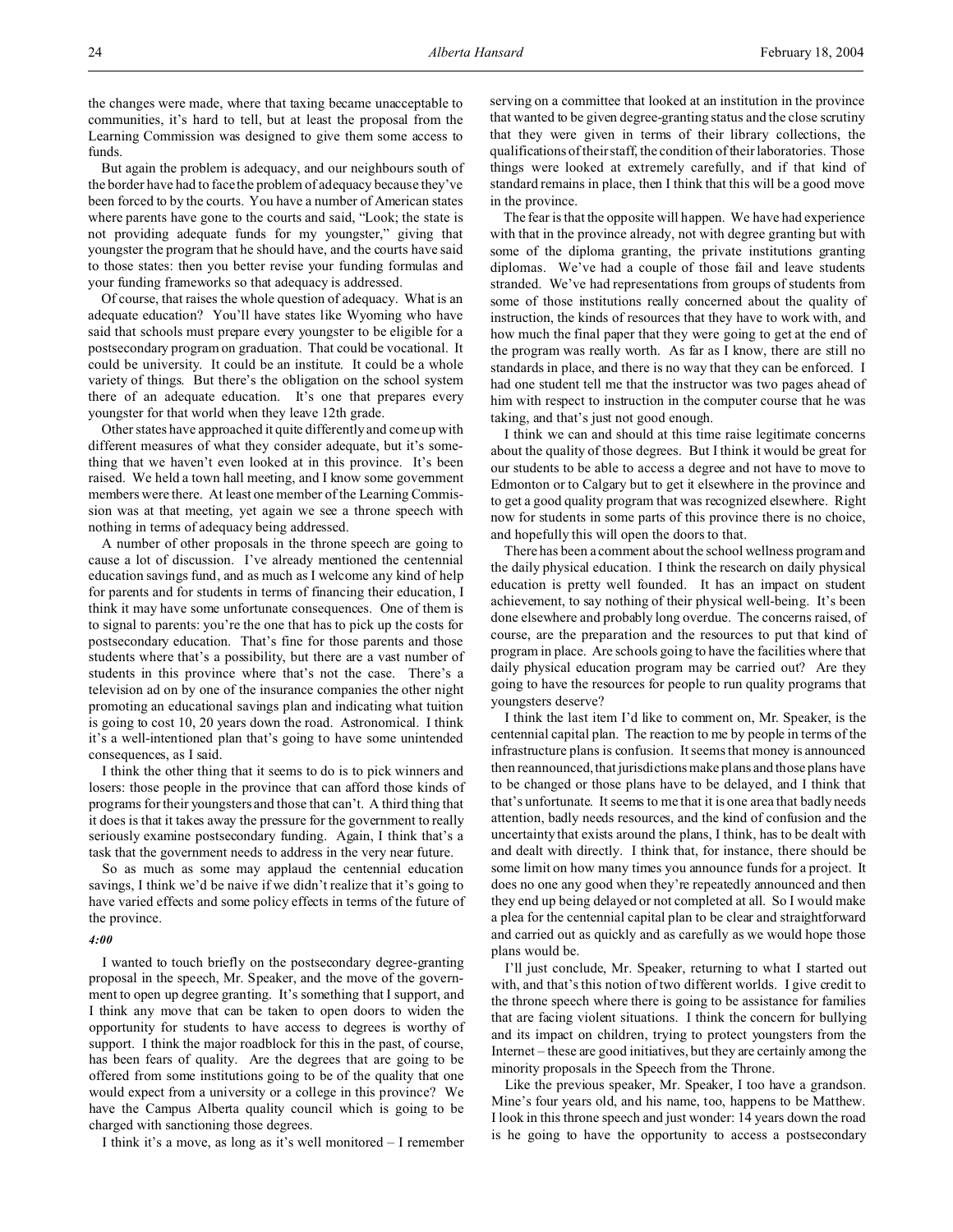education? Will his high school experience be the kind of experience we would want for all Alberta children? I'm afraid I leave the throne speech with more questions than answers.

Thank you very much.

**The Acting Speaker:** Standing Order 29 kicks in. Anybody have any questions for the hon. member?

There being none, the hon. Member for Edmonton-Strathcona.

**Dr. Pannu:** Thank you, Mr. Speaker. It's my honour to have this opportunity to speak to the Speech from the Throne delivered by Her Honour, the Honourable Lois E. Hole, CM, Lieutenant Governor, at the opening of the Fourth Session of the 25th Legislature, Tuesday, February 17.

Mr. Speaker, let me begin my remarks today by commending Her Honour the Lieutenant Governor Lois Hole for her delivery of the Speech from the Throne with her characteristic warmth and humour. For the past four years the Lieutenant Governor has fulfilled the duties of her office with grace, generosity, and, yes, with the hugs for which she is world famous. Over the past year she has shown remarkable courage in facing enormous personal difficulties and health problems. Through it all her characteristic good cheer and work ethic have been an inspiration not only to members on all sides of this House but, indeed, to all Albertans. Thank you, Your Honour. One thing the Premier and I do agree on is for her to remain as Lieutenant Governor through Alberta's centennial year and for as long beyond as she sees fit.

Had the Lieutenant Governor written the throne speech, I suspect it would have read differently, Mr. Speaker. But the throne speech is only read by the Lieutenant Governor; it is written by the government and sets out its agenda for the next year.

Mr. Speaker, I smell an election. It's almost as sure as the first sign of spring that as this Conservative government enters the fourth year of its electoral mandate, the purse strings get loosened, and Albertans are asked to forget what they were put through the previous three years. Albertans are told to forget about the fiasco of electricity deregulation that had drained \$6 million out of their pockets. They're told to forget about the highest auto insurance premiums in western Canada. They're told to forget about student tuition that has tripled in the last dozen years. Albertans get three years of Mr. Hyde, and, presto, the year before an election they get Dr. Jekyll. We need stable, predictable, multiyear funding, but what we get is the government's Jekyll-and-Hyde approach: turn on the taps before an election and turn them off afterwards.

### *4:10*

Much was made in yesterday's throne speech about an education savings plan under which the government proposed to provide a \$500 contribution to children born in 2005 and beyond. The question must be asked, though: is introducing this kind of voucherstyle system the most effective way to fund postsecondary education? I think not. Only about 40 per cent of Alberta parents are able to afford to set up a savings plan for their children's postsecondary education. How will this plan assist the 60 per cent of Albertans who lack the financial means to participate?

Mr. Speaker, we need a tuition freeze, not a half-baked savings scheme that will only begin, presumably, to benefit students starting in the year 2023 – eighteen years of wait for even those ones who are fortunate to start receiving this money. Is this what the Conservative government means by a 20-year plan: pay high tuition now and hope for the best 20 years down the road? It's today's students that have seen their tuition fees triple in the past dozen years. For little more than the cost of this education savings plan the government, if it chose to do so, could immediately freeze tuition fees for every student in university, public college, or technical institute today. Unless we tackle today's sky-high tuition fees, which continue to rise at two or three times the rate of inflation, we are saddling the current generation of students with a lifetime of debt.

In commenting on the government's education savings scheme, Shirley Barg, president of the Council of Alberta University Students, described the RESP strategy as bad policy and went on to say, and I briefly quote: a flat, across-the-board giveaway like this program is about the election, not about postsecondary education. This is indicative of the chronic government underfunding of universities. Albertans won't be fooled. End of quote.

Brett Bergie, executive director of the Alberta College and Technical Institute Students' Executive Council, points out that the program will not benefit anyone born prior to 2005, which is grossly unfair to young people facing sky-high tuition fees now and in future years.

Mr. Speaker, this Jekyll-and-Hyde approach is also evident when it comes to support for K to 12 education. This past September this government laid off 1,000 teachers, causing class sizes to skyrocket. Yet in yesterday's throne speech the government undergoes an election-year conversion by promising to hire more teachers and make class sizes more manageable. In the throne speech the government has the audacity to say, and I quote, the Learning Commission's recommendation to reduce class size is already being implemented, unquote.

Well, tell that to the students of Edmonton public, which lost 450 teachers last September. As a result, 25 per cent of K to grade 3 students are in classes of more than 25; 70 per cent of K to 3 children are in classes of more than 20 students. Class sizes are up significantly in every grade. Try telling these students and their parents that the Learning Commission's recommendations to reduce class sizes are already being implemented. These students and their parents will see such a statement for what it is: pre-election rhetoric from a government that has failed to deliver on its claim that K to 12 education is a top priority.

What about seniors, Mr. Speaker? There was no mention of seniors in the Premier's TV infomercial two weeks ago, and once again seniors barely rated a mention in yesterday's throne speech. There's a vague mention in the throne speech about the government setting up a new process to ensure that long-term care facilities are accountable for the accommodation services they provide. Well, the frail and elderly in Alberta's long-term care centres, who recently faced a hike of anywhere from 38 to 50 per cent in their accommodation rates, must be sleeping easier knowing this. Does the throne speech commit to rolling back some or all of the 50 per cent rate hike? No, it does not.

What about eliminating seniors' health care premiums as a first step to phasing out this regressive and unfair health care tax for all Albertans? Now, that would be a concrete initiative to help the province's seniors. But is scrapping seniors' health care premiums mentioned in the throne speech? No, it's not, Mr. Speaker. That is because the government's priority is not the province's seniors. It is continued corporate tax cuts and royalty giveaways.

The situation facing our rural communities does receive several mentions in the throne speech, Mr. Speaker. A vague mention is made of a comprehensive research program focusing on BSE. While lacking in details, this sounds like a worthwhile initiative which may do some good in the long run but does very little to address the looming farm crisis in the short term.

After recovering late last year, the prices for both finished cattle and feeder cattle are once again in free fall. In some cases cattle are fetching only half of what they were last year. The seriousness of the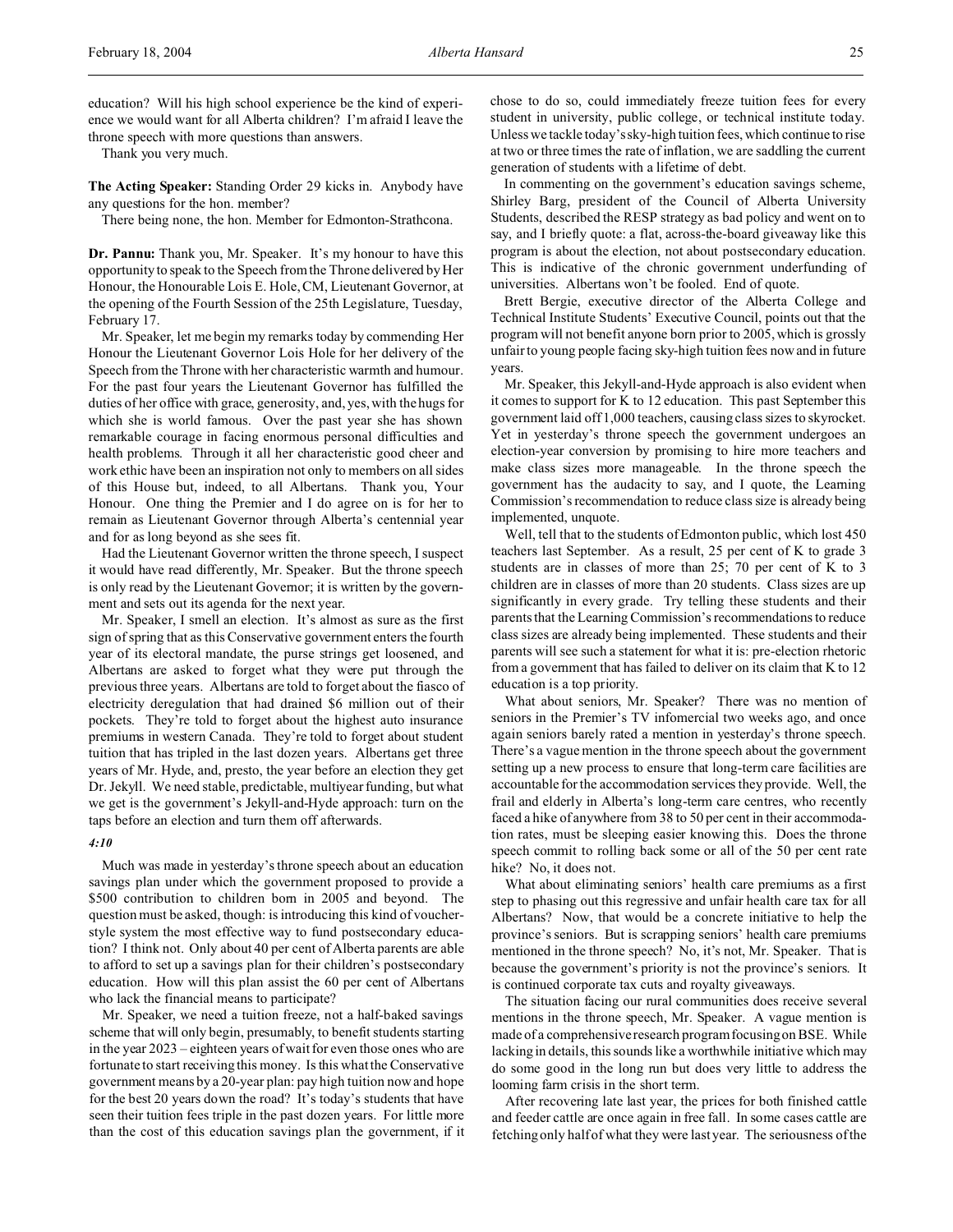situation facing our families and our rural communities cannot be overstated, Mr. Speaker, yet not everyone is suffering. Prices in our supermarkets have barely budged. Profits at Tyson Foods and Cargill, which process 90 per cent of Alberta's cattle, are up, despite the hardship being experienced by our farmers and ranchers.

What else isn't in the throne speech? The throne speech makes no mention of the fact that Alberta has the highest auto insurance rates of any western Canadian province. The throne speech makes no mention of the fact that this province has the highest power bills in Canada because of the Tory government's bungled deregulation scheme. No mention is made of a plan to increase Alberta minimum wage, which is the lowest of any Canadian province and, at \$5.90 per hour, has not been adjusted for almost five years.

The bottom line, Mr. Speaker, is that there's not much in the throne speech that offers a better deal to middle-class and working Albertans except for vague promises to ramp up spending in areas where the government is vulnerable on the eve of an election. Perhaps all the government's rhetoric about a 20-year plan is an excuse not to deal with the problems of the present. The problems of the present are piling up: mad cow and a looming rural crisis; the highest electricity bills in Canada; the highest auto insurance rates in western Canada; a refusal to scrap health care premiums, which would be good medicine for everyone; royalty giveaways instead of meaningful action to reduce class sizes; the nickelling, diming, loonie-ing, and toonie-ing of our seniors; subsidies for the horse racing industry instead of a break for students on postsecondary education fees.

In conclusion, Mr. Speaker, while the rest of us have to worry about rising power bills, auto insurance premiums, class sizes, tuition fees, and long-term care centre fee hikes, the government's priority in the throne speech is to go on a 20-year blue-skying exercise in the hope that the government's poor track record in dealing with current challenges will be overlooked. Well, this doesn't wash with Albertans, and it doesn't wash with the New Democrats.

Thank you, Mr. Speaker.

**The Acting Speaker:** Standing Order 29; any questions for the hon. member?

There being none, the hon. Member for Red Deer-North.

**Mrs. Jablonski:** Thank you. Mr. Speaker, it's a pleasure to be able to respond to Her Honour's Speech from the Throne. Like many Albertans, I have admired the strength and compassion with which the Lieutenant Governor has undertaken her duties over the past year, and it was a joy to once again listen to her deliver the throne speech.

Mr. Speaker, I am an Albertan by choice. Back in 1980 when my husband was transferred to Alberta, we hesitated to accept the job placement. After all, Alberta? It was too far from home. But we had heard how beautiful the Rockies were, and we laughed with a friend who had visited Olds and spent a few evenings at the old Penholder. Maybe Alberta was an okay place to live. Well, we were young and full of adventure, so why not?

### *4:20*

When we arrived, it became all too clear to us that this was home. It had called to us, and we had come home. This was indeed the land of opportunity and majestic mountains and fly-fishing streams unequalled. It was the land of rednecks, where you were not judged by what your family was but by who you were. This was the land of promises: work hard, work smart, and you can make all your dreams come true. Thank you, Alberta, for making my dreams come true.

I can speak for my husband, who is also very thankful for having his dreams come true. So our province moves into its second century. We need to have a plan that will keep this province strong so that the opportunity to work hard, work smart, and make your dreams come true is there for our children and all our grandchildren to come.

In my view, the foundation of any strong province or country has been the individuals and the families who reside there. It is interesting that the teachings of Aristotle, an ancient Greek philosopher, are as relevant today as they were more than 2,000 years ago. Aristotle's philosophical view of a strong nation was this: you start building a strong nation with strong and healthy family units; when that foundation is secure, it creates healthy communities, and those communities come together to create healthy nations or, in our case, a healthy province. Aristotle had one major concern, and that was that should any of the family or the community be corrupted, the entire nation suffers.

So as MLAs, if you want to keep our province strong and free from corruption, then we must keep our families strong. We face the challenge of protecting and enhancing not just our province but the lives of those who reside within our communities. It is our duty to listen to our citizens, to hear their aspirations, and to work to maintain the supports that will help them to achieve their full potential.

For Conservatives this doesn't mean that we become the centre of families. It can't ever mean that. What it means is that the government takes its rightful role as the stewards of a clean, healthy, and safe environment and as facilitators of programs that help those families who need help. It means that we undertake our duty to maintain a strong education system, solid environmental standards that guarantee clean air and clean drinking water, and finally programs designed to aid those who are at a disadvantage, including children in abusive homes, persons with developmental disabilities, seniors who face health and income problems, the homeless, and single parents working hard to raise their families. Just as in every other constituency in Alberta we face all of these challenges in my home constituency of Red Deer-North.

As I think about where Alberta has come during the past 100 years, I often find myself doing so by reflecting on Red Deer's growth in its 100-plus years. Red Deer started out as a small village on the Alberta prairie. It, like many villages in pioneer days, was focused on agricultural pursuits. Red Deer was inhabited by determined men and women who worked tirelessly to build the sort of community that could sustain them through good times and bad. I imagine that when they were told they were going to Alberta, they thought, just like me: Alberta? It was too far from home. But they came anyway because they sensed the opportunity and the promise that was here in this land. I think those pioneers would be proud of their city and proud of our province were they able to see it today. We have kept the promises they made to future generations.

Red Deer has grown from being simply an agricultural hub to being a centre for oil field and gas services, food processing, manufacturing, and retail. We've got a college that is the pride of central Alberta. We've got great workers and hard-working volunteers. We've got strong community values, and like other communities in the Calgary-Edmonton corridor Red Deer has continued to grow, showing itself as a true economic engine and a vital part of the great western tiger. We have much to be proud of.

Yet with that growth has come several problems, and it is these problems that cause me great concern. My focus lately has been on the issue of community safety. Like others who live in Red Deer, I find that our city is in a sort of in-between phase. We all want and appreciate the small city feel, the closeness of our neighbours, the feeling of safety, the promise of lifestyle and community that gives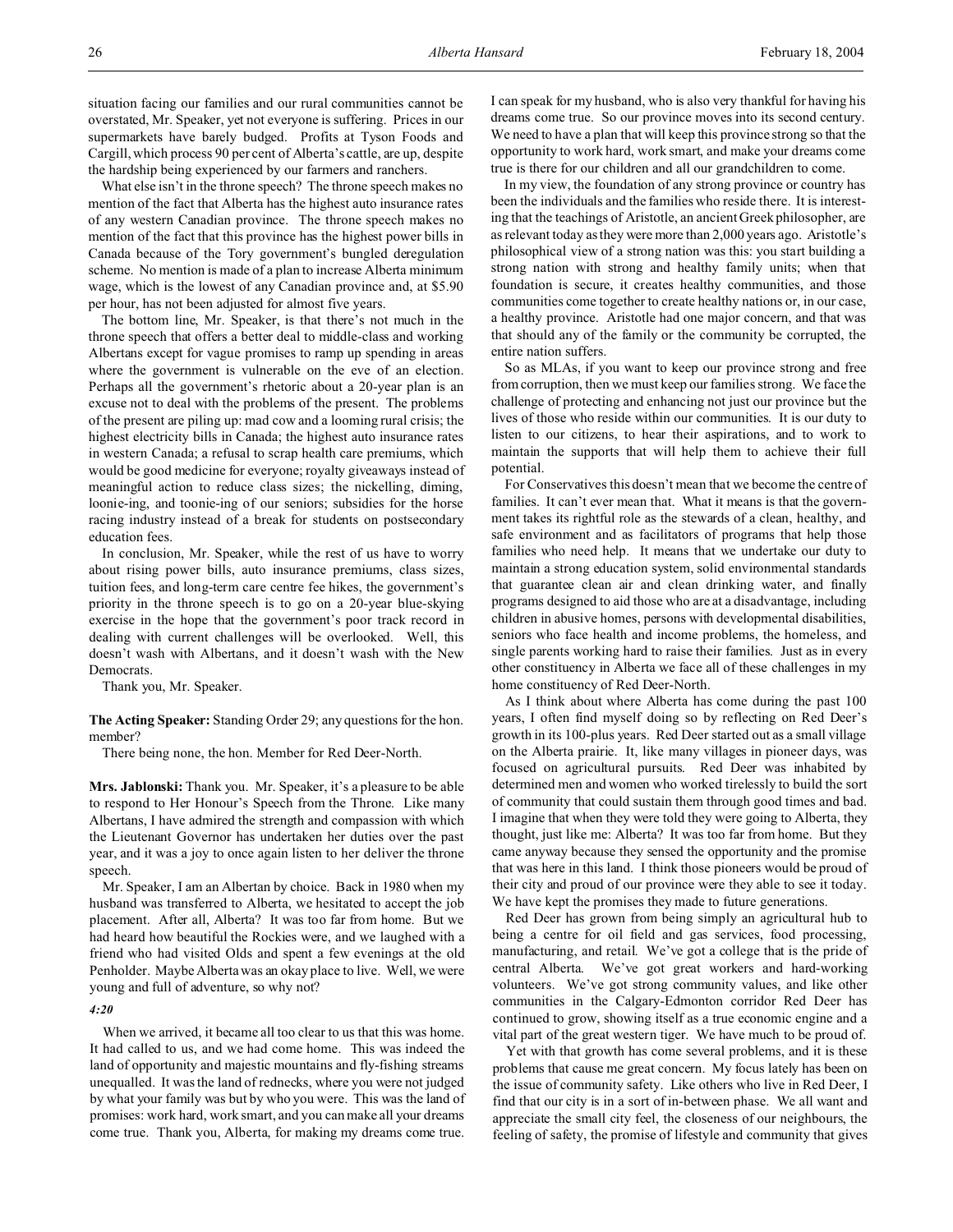its young every opportunity to succeed and become the future pillars of Red Deer and of Alberta, but with our huge growth we also find the emergence of gang activity, drugs, family abuse, and violent crime. These elements are eroding the solid foundation of our families and therefore our communities.

I feel comfortable speaking for every upstanding citizen of our city and our province and saying: I want them out. We've had too many families ripped apart by the violence and terrorism of drugs. We've had too many families ripped apart by the terrorism of domestic violence. We've had too many families ripped apart by addictions.

So with our growth and prosperity come the enemies that would destroy us. When these enemies weaken our families, they weaken our province and our country. Aristotle was right. Should any of the family or the community be corrupted, the whole nation suffers, and therefore it becomes our duty to ensure that all Albertans are safe and protected.

Her Honour outlined in the throne speech that in May the province will conduct a round-table on family violence and bullying. These efforts will help communities and government partners find ways to break the devastating cycle of family violence. We will fight crime and drugs through changes to government funding for policing. There will be a new funding formula for policing that will increase the dollars to deliver this very critical service. Special police units have already been assigned to defeat the gangs that seek to control drugs and prostitution in this province, and we look to AADAC to help fight addictions.

I share with Her Honour a commitment to a better and brighter education system. I share with Her Honour and with many of my caucus colleagues the desire for our government to make as strong a commitment as possible to the education of preschool- and elementary school-age citizens, so much so that I believe our government should take on the aim of ensuring that every child in Alberta can read by the time he or she is eight years old. In fact, we should adopt a policy that guarantees that every child who is able is reading by the end of grade 3. Reading is the basic building block of a good education. One of the four pillars of the 20-year plan is leading in learning. Let's lead in learning by guaranteeing that all children will read by grade 3.

A good educational system is the foundation of a strong nation. During my trip to Bangladesh in October, when I attended the Commonwealth Parliamentary Association conference, I saw a poor nation with great potential. The Bangladeshi people were very friendly and welcoming. They had fought for their independence in the early '70s, and they are going to build a strong nation one day. The majority of people in Bangladesh live in poverty with inadequate food, very little health care, inadequate housing, and a questionable educational system. As I observed the people in the countryside around me, I asked myself how the problems in Bangladesh could be solved and what would be the quickest and most effective way to bring these beautiful people to our higher standard of living. I came to the realization that the only way the quality of life in Bangladesh could be improved for everyone was through education. Education is the foundation of a strong and prosperous nation. For Canada to be a strong and prosperous nation, there must be strong and prosperous provinces and territories.

In November 2003 I was given the honour of being appointed cochair to the government MLA Committee on StrengtheningAlberta's Role in Confederation. It has been a great pleasure to travel to the communities and towns in Alberta to hear what the people have to say. While we hear about an Alberta police force, an Alberta pension plan, and collecting our own taxes, we also hear about the gun registry fiasco, the Canadian Wheat Board monopoly, and infrastructure needs like roads and regional water and sewage

systems. We have also felt the pain of hard-working, desperate farmers whose livelihoods are affected by mad cow disease. I have felt the pain of good and loyal citizens being labelled criminals because their guns are not registered.

The first of the four pillars described in the throne speech is unleashing innovation. We need research and innovation to help us prove to the world that our beef and our food supply in Alberta is safe. We need innovation to help us strengthen the role of this province in Confederation. When we make this province stronger, we make all provinces stronger. I am receiving e-mails from all over Canada saying: go for it Alberta; we are right behind you.

The four pillars of the 20-year plan that Her Honour spoke of are the four pillars of promise. We need to have research and development point us in the right directions. We will lead in learning. We will compete in a global marketplace because this world is getting smaller and smaller and we are a big part of the world's breadbasket. We will go beyond wheat and raw materials to develop centres of manufacturing and export. The fourth pillar will follow from the first three: to make Alberta the best place to live, work, and visit.

There is no doubt in my mind that Alberta is the best place to live and work, and we welcome all visitors. Alberta is the land of the pancake breakfast and the beef barbecue served up with friendly faces and cowboy hats, and if this province is calling you home, as it called to my family, then we offer you goodwill and opportunity. Welcome. But when you come to make it your home, then give it all you have, because you will be expected to return that welcome and to protect the heritage and rights of all Albertans and Canadians.

#### *4:30*

I agree with Her Honour when she states that the many new projects and initiatives to be launched in the coming year are much more than the result of careful fiscal planning. They are also a testament to the remarkable energy, dedication, and

forward-looking spirit of Albertans. Mr. Speaker, Albertans understand that of those to whom much is given, much is expected. We will fulfill those expectations as we take on the challenges of the future and make Alberta's approaching second century even more successful than the province's first hundred years.

Aristotle was right when he taught that a strong nation rests on a foundation of strong families. This is the promise of Alberta, a province that offers an economy with jobs and safe communities so that your family may grow up strong and free, strong and free to dream and to succeed, a strong province that offers a good education to make your dreams possible and a health care system to keep your body strong and free.

On my way home late at night when the northern lights dance in the winter sky, I pause to watch the beauty and the majesty. I breathe in the crisp air as it fills my lungs with life and energy, and I'm compelled to say a humble prayer of thanks: thanks for the many gifts that I have been given, and thanks for giving me the opportunity to help make this province strong so that I may be able to pass those gifts on to others.

My final thanks is to the people of this great province. Thank you, Alberta, for all that you have done for my family and me.

**The Acting Speaker:** Standing Order 29 kicks in. Any questions for the hon. member?

There being none, the hon. Member for Edmonton-Centre.

**Ms Blakeman:** Thanks very much, Mr. Speaker. The opportunity to respond to the Speech from the Throne is always an interesting one, and I listened with great respect and fondness to my hon. colleagues opposite put their feelings, their passions on the record.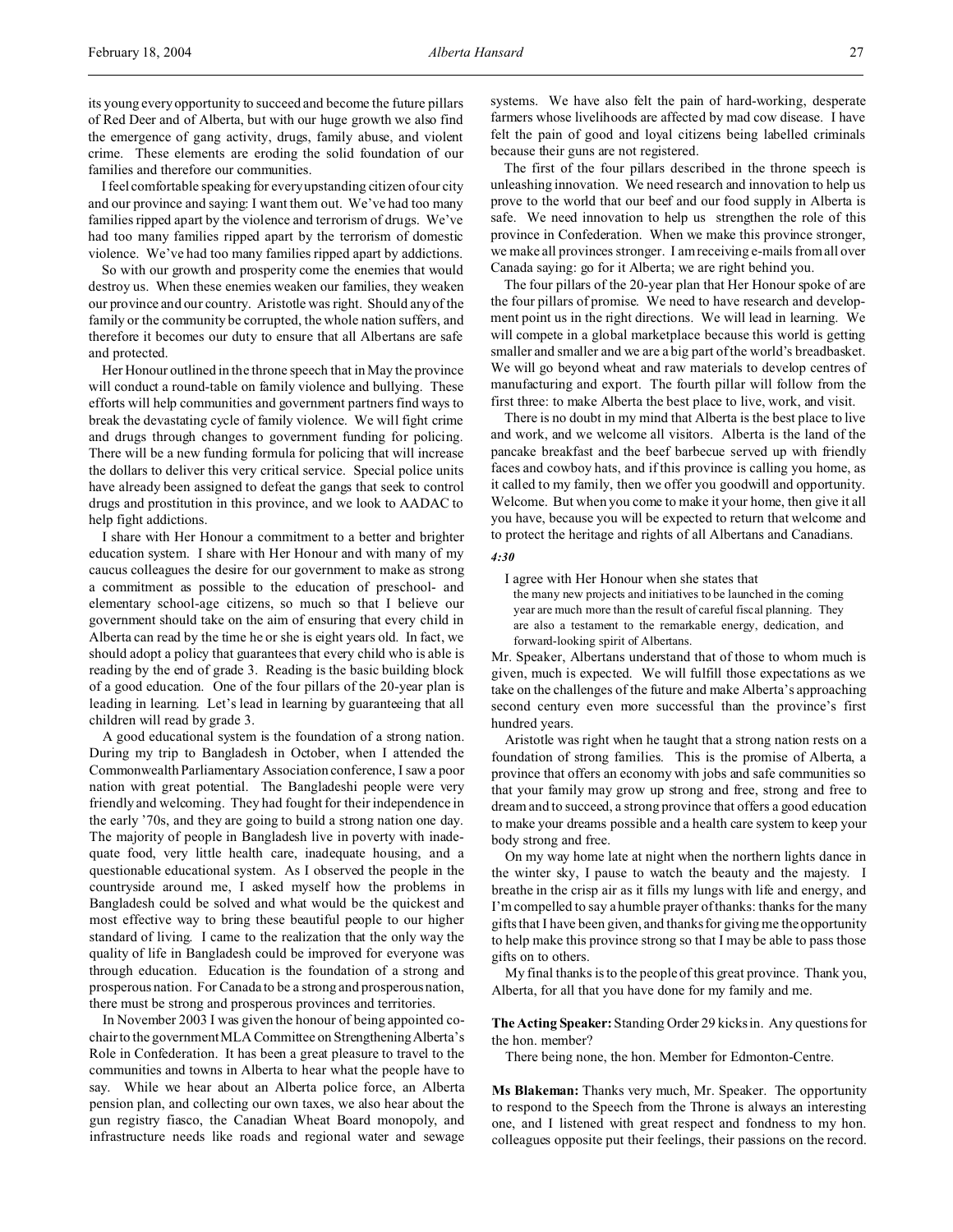It's always nice to hear what people really believe in and want to promote.

I'm picking up a theme as I listen to a number of them today, as though the Lieutenant Governor has written the speech, and we know that it's a quaint tradition that we regard it that way, but in truth it's meant to be – and it is – the government's plan, setting forward its blueprint as read into the record by the Lieutenant Governor. I've listened to a number of very kind remarks about the Lieutenant Governor and her place in the hearts of Albertans, and I think they're all absolutely true and they're all heartfelt, and I would add my voice to that. She has been a wonderful representative for all of us, representing the Queen to the people of Alberta, but I'm sure that also goes the other way, representing Albertans back to the Queen. We all appreciate the heart and soul that she has brought to this position and made it a very human position, and we admire her strength in pursuing that.

We are looking at the Speech from the Throne, and it is the government's blueprint: vague, no new ideas, and once again telling Albertans to lower their expectations, which I always find really interesting coming from this government. It's not about good news and let's look forward; it's about how you need to expect less and how things are going to be a little tougher. Always interesting.

The one thing that I did see as a theme this year – and perhaps the Minister of Environment has been reading some books or having some influence with his colleagues. I can certainly see the three Rs of recycling coming into play here, so we have reuse, reduce, and recycle. Certainly, we have reuse when I look at what's being proposed around the Alberta workfare. That's a reuse of a program that we had in place here in Alberta a good 15 years ago: the Alberta Works program to "help clients assess their strengths and needs," where they go in and you sort of do a little test and they tell you, you know, that you should go off and be a doctor and you should be a ditchdigger and that kind of thing. So here we have it again, Alberta government recycling, in this case reusing an old program.

We have the reduce factor involved here as well as we tell university students that they need to reduce their economic viability with continued high tuition costs and associated costs of trying to get postsecondary education in this province. We have some recycling of some platitudes and ideas when we talk about what's in this particular throne speech for seniors and the usual, well, yes, we respect the dignity and uphold the independence of seniors.

Overall, this speech sounded very much like last year's and the year's before that. I actually had one fellow who hadn't been to listen to a throne speech in a couple of years pull me aside and say: you know, this could have been the same speech. The only thing that was different was that Martha and Henry were no longer involved in it, but other than that, he really couldn't see much difference and wondered if it was possible that it could be the same speech. I hope not, but it's possible, I suppose.

Part of what I'm noticing from this government is that since paying off the net debt in 1999, it's lost its unifier, its glue, its focus, its absolute adherence to a vision that it had, and it's all over the place now. Some members of caucus say: spend money. Some other members of caucus say: don't spend money. Some people say: go forward. Some people say: go back. So it's all over the place, and I think that the throne speech reflects that. That unifying focus has gone, and there's a lot of dissipation of energy.

When I look more specifically at what's being laid out here, I think I am most profoundly disappointed by the flagship bill or the flagship idea, the centennial education savings plan. Talk about reuse, recycle, reduce. Once again we have the government picking winners and losers. Everybody born this date forward gets to be a winner; anybody else, you're on your own. We'd had so many assurances that that was not going to happen any more, but that's exactly what's happening. Honestly, if you really wanted to be helping the young people and families in Alberta today, then put that money into the universities and the postsecondary educational institutions and reduce the tuition fee across the board for all of those students. That would have an immediate effect on not only those students but their families and any children they're going to have. That would be far fairer than anything that's being contemplated here.

What do I mean by fair? Well, the government says that it plans to offer this \$500 initial amount of money to anyone, any family or parent, that can open a registered education savings plan for their children. Well, if you start to look into this, which I have done, you in fact have to invest some money to get one of these going. You have to buy a minimum number of units, and I suppose, depending on the banking institution or your own tax status, that probably has some effect on what the bottom line is. But you don't get into these things for \$10 or \$25. You're looking at a much more substantial investment. The figure, I've been told, is a hundred dollars, and I'm having that confirmed from someone across the way who would know: a hundred dollars to start it.

So what the government has really said is that for those families out there who can afford to put a hundred dollars into a registered education savings plan, then we will give you \$500. Okay. Then my question here is: what about those families who with a new baby born in 2005 do not have a hundred dollars to put aside into this registered education savings plan? Do they not get the \$500 then? Do they not get to participate in this? Sounds like it. So once again winners and losers. People who are wealthy enough to be able to put aside that hundred dollars get to enjoy the government's largesse. Not wealthy enough? "Sorry. Bye. You're not part of the Alberta advantage." Back to the winners and losers theme.

*4:40*

I find this a gimmick bill, and this is the biggest disappointment for me in what's being talked about in the government's blueprint. I would like to see the government follow through on lofty ideals about helping students. Well, good; then reduce that tuition. That will help students right now and for a long time to come. But picking those winners and losers and especially setting up families to fail with new babies in 2005 – I'm really disappointed.

Here's another way. You really want to help students? You really want to help young families? Well, the Learning Commission came out with 95 recommendations. The government has already said that they're going to institute 84 of them, but no money has been invested in actually implementing those 84 Learning Commission recommendations, so let's see the money. Invest that money now. Let's get them happening. Let's make it happen. Thus far we've got, "Yeah, yeah, we sure do agree," but no money that's going to actually implement them.

One of the other things that struck me as I went through this was that I have a concern around BSE, which is of enormous consequence to everyone in Alberta. I represent an inner-city riding. Yes, we recognize as well what kind of impact this has already had in Alberta and could have in Alberta. My concern when I read what is in the Speech from the Throne is that I see an attempt to control the message, to spin the message out rather than concrete plans about how it is going to achieve what's being asked from us from those international markets to restore our credibility, to restore our position in the world.

You know, the talk about the single case of BSE and then later there's the second – well, it doesn't say: second case. It just talks about the "single case in the United States connected to Alberta." I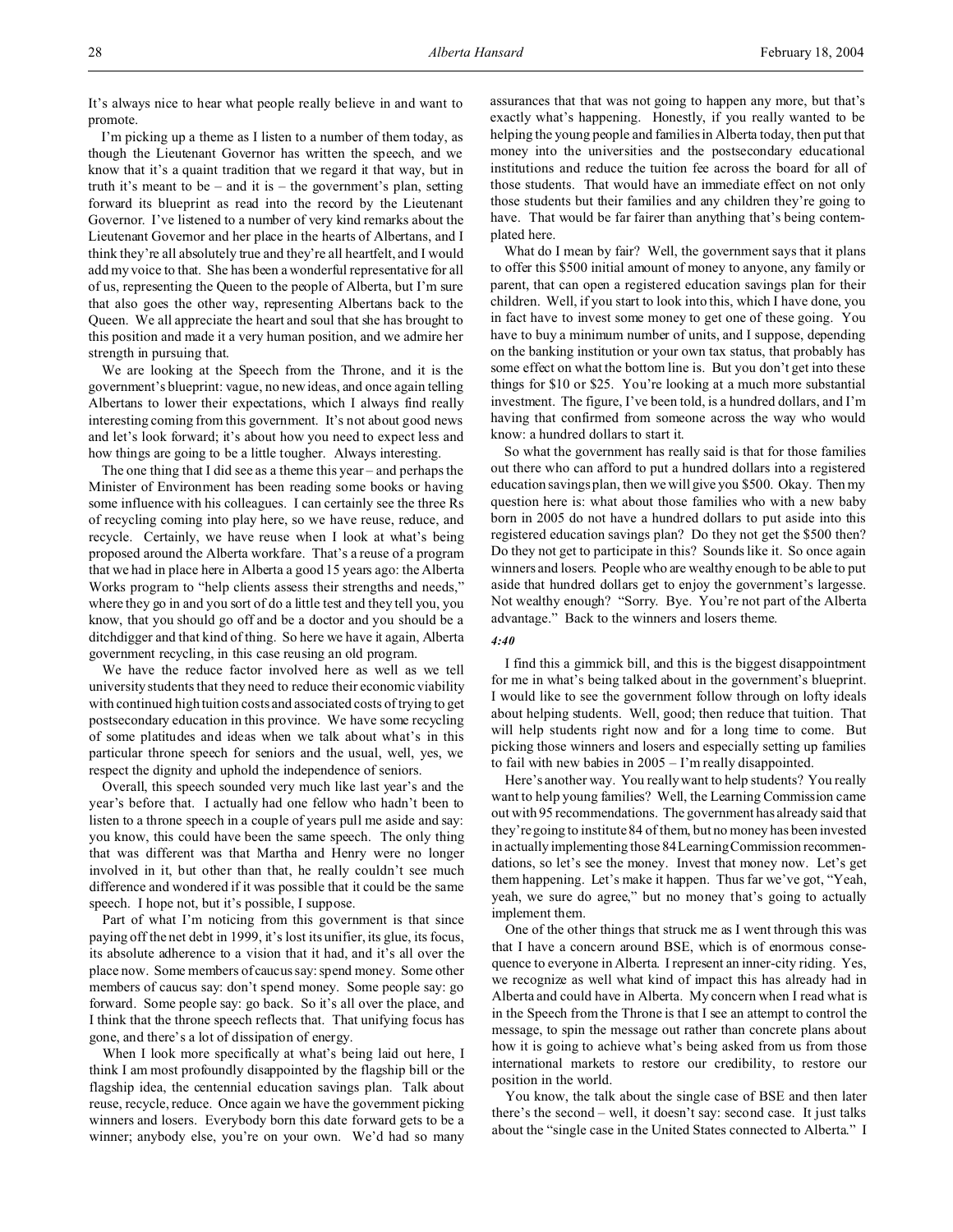heard someone on CBC who was really laying out some of the things that are possible and that are being asked for by other countries that could be purchasing our beef, things like the exact labelling of where it comes from and the idea of marketing beef, in the way that wine is marketed, from certain regions of Alberta to help restore that credibility. Testing is a huge issue. I don't see that in here. What are we doing about testing? I don't see where that is. So I don't know what the government is trying to tell us with this. All I can see is the massaging of a message, but I don't see the concrete plans to move us out of this.

There's a discussion about skilled workers and the need to strengthen and enhance apprenticeship programs. At the same time it's talking about attracting highly skilled immigrants to the Alberta workforce. Well, let's face it: in most countries that you would go to that already have a highly skilled workforce, they're not going to move from where they are to come to Alberta. So you're actually looking into markets and into countries where they are facing much more stress financially or far fewer opportunities. So really what we're talking about here is cheaper labour rather than more skilled labour, and I am interested to see how the government looks forward to working with and strengthening the workers and particularly the unionized workers in the province as compared to bringing in cheaper labour from somewhere else and how those labourers are going to be treated.

Policing. You know, I'm not going to complain when I see an about-face by the government when it's an about-face that comes to a position that I have been championing. I know that in the draft police report that we actually saw, it specifically said that they would not be looking at funding municipalities, and now in this throne speech they seem to be saying that the government will be funding or considering a different funding formula for police forces. I'm happy to see that. Once again show me the money. What does this actually mean? We're not getting a very clear indication of what would happen. Implement "a new funding formula for policing which will significantly increase the dollars to deliver this important service." That's all it says. So again it's a very vague plan. Let's see the actual money and what that means here.

We've got a number of municipalities and municipal organizations that have indicated, you know, that they have been squeezed by the province on the issue of police funding. The Canadian Centre for Justice Statistics has indicated that the province is way behind in funding policing. Saskatchewan pays twice as much per capita on policing, and Newfoundland spends four times as much per person on policing as does Alberta. The same Centre for Justice Statistics has indicated that the province's municipalities pay the highest percentage of the provincial policing costs at 82 per cent, and some communities like Lac La Biche, High Prairie, High Level, Edson, St. Paul, Cardston, Valleyview, and others are paying nearly 50 per cent of their municipal revenue for policing. So we look forward to seeing the money there and what that actually means.

There's also a discussion about continuing a centennial infrastructure program here, and that I am having problems with. What I'm really seeing here is that the regular maintenance of infrastructure and upgrading of infrastructure that's needed in this province, that should be planned for and budgeted for all the way along, that this province has failed so miserably in in the last 10 years has created an infrastructure deficit. They're now going to plow money in there under the guise of the centennial project. What they should be doing all the way along, what they should be doing as prudent managers and stewards of the assets that all Albertans own, they're now going to gussy it up, call it the centennial capital project, and do the work they should have been doing anyway. We're not getting anything, you know, extraordinarily new here, and I don't see any money, and

the end of this fiscal year and the period of time that this throne speech anticipates – there's no money forthcoming for communities to implement centennial plans.

Thank you very much.

**The Acting Speaker:** Standing Order 29?

The hon. Member for St. Albert.

**Mrs. O'Neill:** Thank you very much, Mr. Speaker. I rise today to join those who have spoken in a positive manner in light of what was said in yesterday's Speech from the Throne. I find it most oppressive listening to those who speak from the school of negativity. I have found that the speech yesterday which was read by Her Honour, who is a constituent of mine in the community of St. Albert, was, indeed, one that was full of optimism, and as the speech read, it spoke to the Alberta spirit of generosity, the spirit of strength and compassion, and certainly to the optimism that is in the hearts of so many Albertans, particularly those, I might add, in my community.

I'd like to speak about and pay tribute to, of course, Her Honour for a moment because I do find her to be a woman of true dignity and the embodiment of the common touch. She has presented to us a spirit of Albertans that is very, very honourable, and unlike the Member for Edmonton-Centre I do feel that the tradition is not a quaint one. I believe it is an honourable tradition for Her Honour to read the Speech from the Throne, which is, indeed, not only the blueprint but the vision that we as a government have for the people of this province in the years to come. That vision is embodied in the registered education savings plan for children as it was detailed yesterday in the Speech from the Throne. I believe it is the cornerstone of all that we are envisioning for building the strength of this province as we move into our second century.

I couldn't help but note as well that it is the Speech from the Throne for the 99th year of this province, and 99 has a special meaning, if you will, and is a very lucky number, I think, for those of us who live in the area of the capital city and, indeed, right across the province because of the hockey player who skated with that wonderful number and brought great fame and encouragement and delight to the people of Alberta.

### *4:50*

But I want to return specifically, of course, to the sentiments that have been expressed and to the vision that has been articulated in the Speech from the Throne. The four pillars of the plan to take us and lead us and initiate us into the second century of this province are "unleashing innovation, leading in learning, competing in a global marketplace, and making Alberta the best place to live, work, and visit."

I want to speak, first of all, about the unleashing innovation. In the speech Her Honour spoke of the incredible emphasis and that we will be directing our resources to research as it will be done in this province, research both pure and applied. It will give us opportunity to create new economic opportunities or circumstances out of our traditional strengths. In particular, I find great delight in the creation of the life sciences institute which will co-ordinate research as it relates to much of what life presents us with for our challenges, from water and a water strategy to agriculture, indeed, to health issues and everything else that encompasses the quality of life that we hope to strengthen for our province.

The second pillar mentioned was leading in learning. Of course, for the people of the constituency of St. Albert that I'm honoured to represent here in this Assembly it means that we can continue our journey of facilitating for everyone the ability to reach their full potential, whether that means my friend Sarah whose abilities are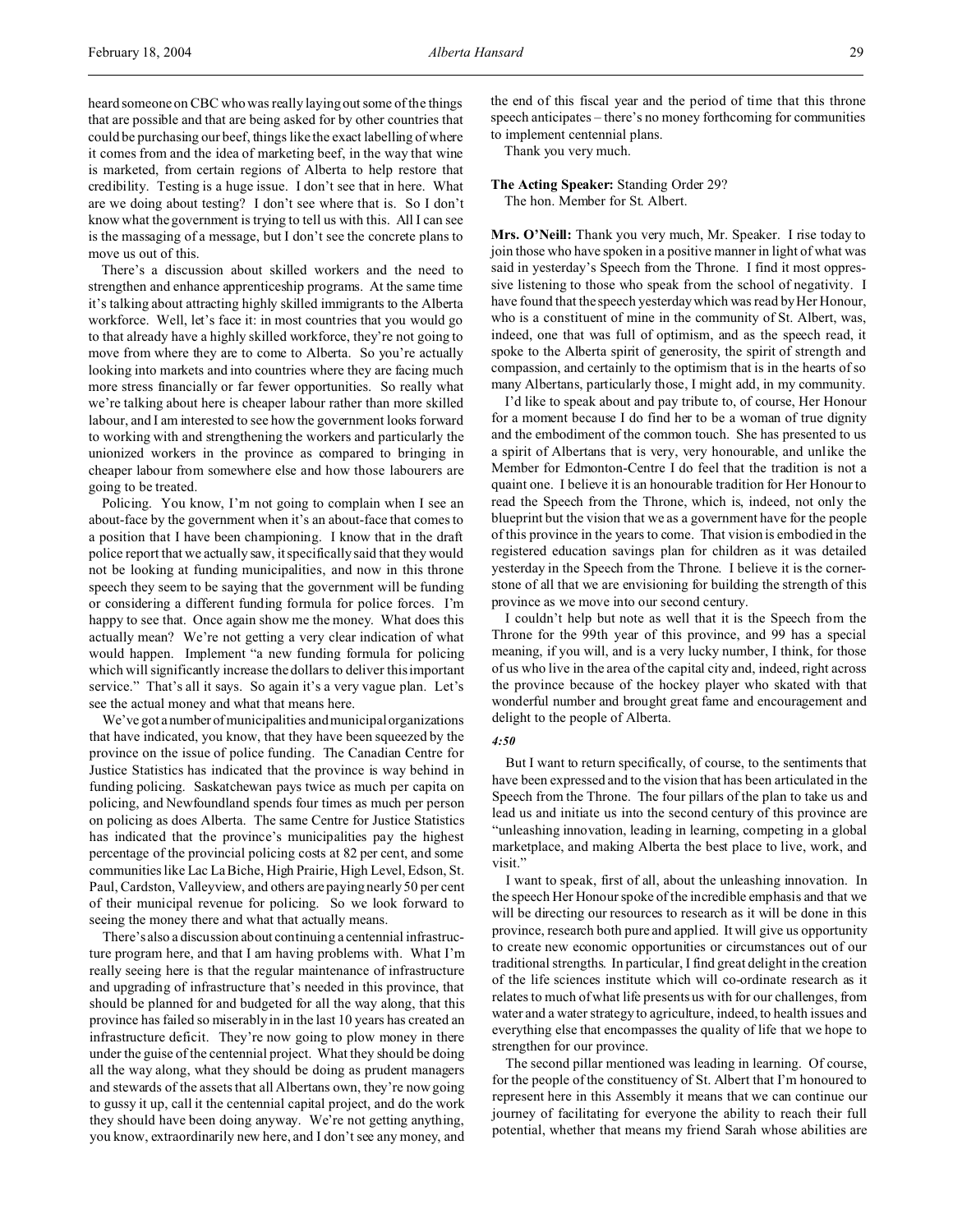challenged and encouraged every day in Vital Grandin school or whether it means any one of the 284 Rutherford scholarship recipients from St. Albert over this past year. The important thing is that we will lead everyone and provide the circumstances, the encouragement, and those opportunities for everyone to reach their full potential. This is a value that my community has expressed often.

I should speak a little bit about the preschool programs, the early intervention and the Head Start programs that currently exist in my community. There are many volunteers and qualified teachers who work with young children to enable them and to create a climate of readiness to learn so that those individuals who might have been somewhat shortchanged by either circumstances or ability will be able to be ready with everyone else to reap the benefits of a really remarkable education system.

But the topic in yesterday's Speech from the Throne that did excite me greatly was the postsecondary level opportunities as mentioned. As far as postsecondary facilities go in my community, we do have the NAIT/Fairview College St. Albert campus facility. Also, not only for the students who attend that facility in the community but for the thousands who attend or learn cyberly from postsecondary institutions around the world, the statements and the commitment in yesterday's Speech from the Throne speak to our value that we highly, highly regard of investing in the future, investing in our own lives, and, indeed, investing in the knowledge base that we believe resides and will grow in our community.

Also, I'm particularly encouraged by the ability for more qualifying postsecondary institutions to offerdegree-granting programs, and I, too, believe that this is an opportunity where students around the province will be able to perhaps stay closer to home while they raise their families, work at their jobs, and receive a degree at the same time. The Campus Alberta quality council will indeed make sure that those degrees are valuable and recognized around the world. You can't have one without the other, so it is opportunity and quality control.

Competing in a global marketplace is the third pillar. I want to say that what I have been hearing from Albertans as I've had the opportunity to travel around the province is a desire to assist in this whole movement called value added. It was best expressed to me the other evening and to a group of us who were doing some hearings in Wainwright, Alberta, by a farmer who spoke about the crop of oats. In fact, I know a number of landowners in my community who do own some of the finest quality oat crops grown around this province. This farmer from around Wainwright mentioned that what he really wanted to do – and he stated the obvious – was not only continue to grow his quality oats in Alberta, but he didn't see why we had to ship them to Ontario where the cereal was manufactured and packaged and returned by shipment to Alberta so that I can buy my Cheerios from the shelf of the Garden Market near home.

This is what I would call value added. This is what I am hoping: that unleashing innovation and competing in the global marketplace will enable us to enhance our products, to innovate where needed, to increase our ability to add value to our natural resources and in some cases our nonrenewable resources so that we have here in this province the opportunity to compete and to compete at a very high level in the global marketplace.

Finally, I wanted to speak about making Alberta the best place to live, work, and visit. In St. Albert our economic development a couple of years ago had a slogan saying: St. Albert, the best place to live, work, and shop. It is a play on the same words, but indeed it is the same activity. We want to have a quality of life – and the Speech from the Throne yesterday enhanced that desire – that is, indeed, valuable, life giving, and enhancing for our residents, our constituents, and our citizens of Alberta.

Health care, of course, has been mentioned in the Speech from the Throne and new ways of delivering health care that are really quite exciting, but they are more customer/patient-friendly. They will be more one-stop shopping, a better, more comprehensive, and inclusive way for individuals to approach the health care system at the primary care level for the services that they need, not only that but to get the right services that they need.

Yes, I will speak of car insurance. It was not specifically mentioned in the Speech from the Throne, but that's because the plan is underway for a new delivery of how car insurance will be delivered in this province. I look forward to it, having been the sponsor of a private member's bill a couple of years ago that looked to gender equity insurance premiums. It was defeated, but I'm very happy to say that that issue is being addressed in the new plans, which I look forward to seeing implemented come this spring.

For my community the centennial infrastructure program, or the centennial capital program as it was called in yesterday's Speech from the Throne, speaks to an opportunity that the folks in my community will indeed, I know, respond to. We have been dealing over the years with the concept of a recreation facility. We do have some very fine ones in my community, but in no way do they meet the needs, the demands, and the desires of those in my community who want an active lifestyle, an opportunity for their children and themselves to lead that active lifestyle, whether in organized sporting events or in healthy self-directed activity programs. So I look forward to that because we do look forward as a community to a centennial celebration in which we can not just recognize it by, if you will, monuments or facilities, but we can recognize the spirt, the pioneering spirit, the building spirit, the generous spirit, and the optimistic spirit of the people of Alberta.

### *5:00*

I find that the Speech from the Throne articulated in so many ways in such a broad spectrum our vision for the future. It looked for opportunities for our children. I look forward to the next generation and the succeeding generations to capitalize on the opportunities that we are presenting to them, to their parents, to their families, and to their friends to join in making sure that they have the wherewithal, the opportunity, the training, and the resources to assist them in their postsecondary education.

I have confidence in the people of Alberta, in particular in the people of my community, to share in the responsibility and the exciting optimism as it was presented in yesterday's Speech from the Throne. I am very, very happy to say that I believe Albertans, who have always been positive thinkers, who have been conquerors of obstacles that got in their way, who have been able to use their abilities to the best of their powers, are looking forward to a new century in which we will build on all that is good and strong from the past.

Thank you.

**The Acting Speaker:** Standing Order 29. Any questions for the hon. member?

### **Speaker's Ruling Decorum**

**The Acting Speaker:** Hon. members, before I recognize the next speaker, I just want to caution members. It's been – well, it's day one, technically – a little over three and a half hours since we've been in session. I know that a lot of people want to catch up with what has transpired over the last few weeks and few months. If you have anything to converse with your colleagues, please step outside,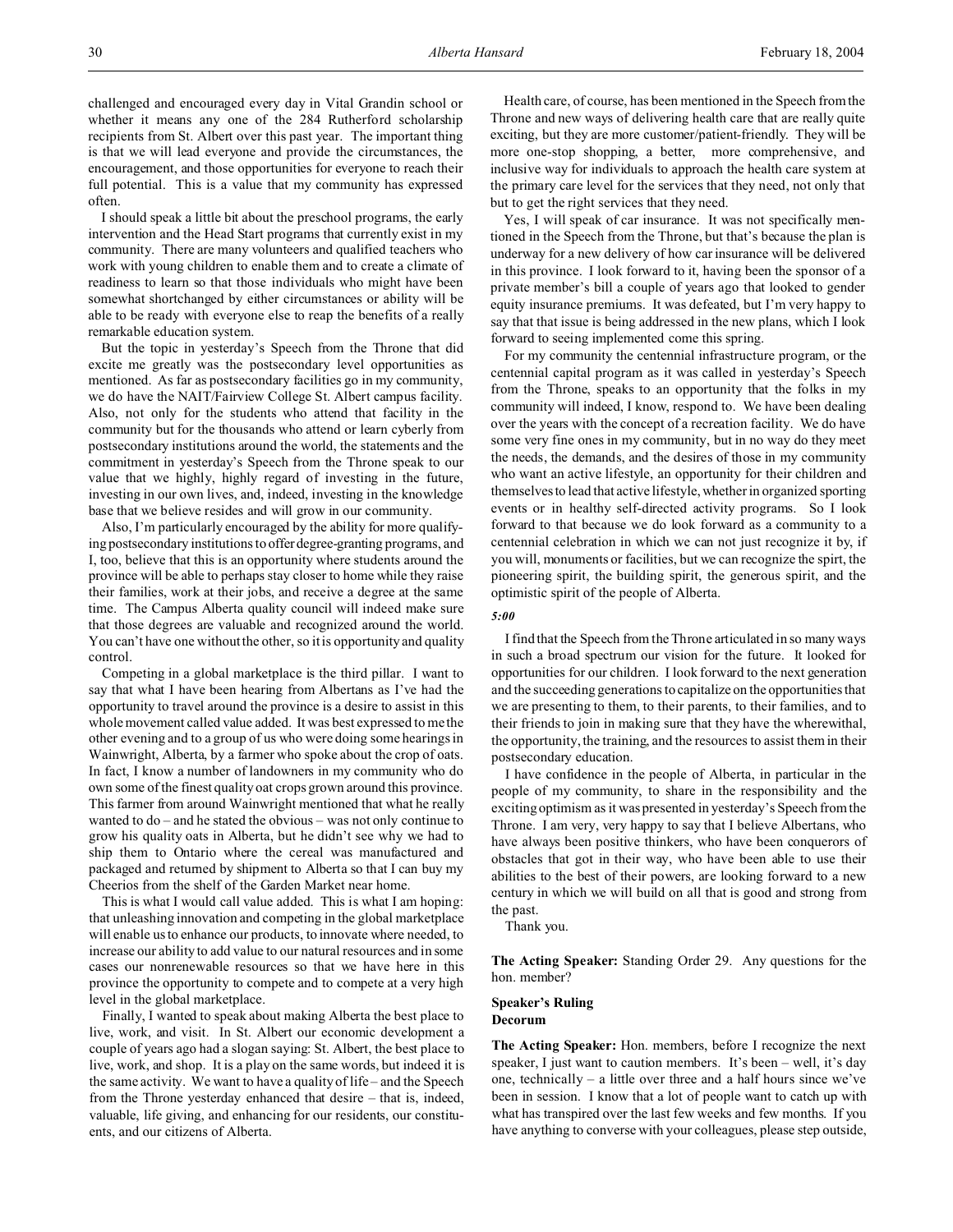and you can do that. I hope that you will give due respect to every speaker that's speaking on this very important subject.

The hon. Member for Edmonton-Riverview.

### **Debate Continued**

**Dr. Taft:** Thank you, Mr. Speaker. I appreciate those words of caution and advice to all of us. I'm sure they will be closely heeded.

I appreciated listening to the Lieutenant Governor deliver this speech yesterday. It was great to see her in fine form and excellent health and speaking so clearly and so forcefully to Albertans. It's always a pleasure to be in her presence in this Assembly, and I think we all feel that way.

I will struggle here to lead with the positive. There are some things in here, actually, that I think are good ideas. I will mention those and elaborate a little bit on those before making some other comments.

I do believe that the idea under Leading in Learning that a new school wellness program will be developed recognizing that a strong mind is nurtured by a healthy body is a good idea. It does emphasize a mandatory program of daily physical activity for all students. Terrific. Well placed. I value that. My wife and I have two boys in the school system, and they're both really active. I think all kids and, indeed, all adults should be.

I'd like to see this program go a little bit further, emphasizing not just physical activity but proper diet. I would be one who would support restricting vending machines, for example, in schools, especially in elementary schools where soda pop and candies are turning up, and they're turning up even more so in junior high and high school. I'd be happy to support any activity by this government to restrict or eliminate that development as part of this program for nurturing healthy bodies. In the long term these are significant health issues that we'll be paying for over and over and over.

I also found some other things in the policy here under the pillar of making Alberta the best place to live, work, and visit. The general idea of expanding government funding to municipalities for policing services, I think, is certainly something I endorse. I'm not seeing very many details here. We've read some leaks in the newspaper about this, how this might be handled, so I'm reluctant to give it a wholesale, unqualified endorsement because I don't know the details. But in general this level of government, the province, has to show stronger support to municipalities, and this is one way to do it.

I also endorse the idea of a mobile diabetes screening program for aboriginals living off reserves as well as emphasizing programs dealing with HIV and tobacco use and community-based care for aboriginal citizens. That's all to the good.

I also endorse the idea  $-$  I'm on page 9 now  $-$  of "increased" government support for community-based care options for seniors, persons with disabilities, and mental health clients looking for alternatives to acute care in a hospital setting." Again, there's not a lot of detail here. We don't know how much increase, and we don't know how that will be delivered, and I would encourage the government to deliver these services through nonprofit groups as much as possible. I especially think that mental health clients need strong community-based alternatives to keep them out of the very costly acute care treatment system.

So those are all points to the good and that I endorse in principle, and hopefully when I see the details, I'll be able to endorse them in details. Beyond that, I have a number of comments and concerns, and I think some of these will reflect the attitude of ordinary Albertans. The four pillars truly sound vague and general. I was actually talking to a former cabinet minister of this government this morning who said very much the same thing and, in fact, that these

could have been drawn from government documents of the 1980s. He mentioned a white paper in the 1980s that sounded a lot like this.

Unleashing innovation. It's a slogan, and frankly I don't think it's even a very clever slogan because it makes one ask: well, who's leashing it? Who's keeping innovation on a leash that it needs to be unleashed? I certainly hope this government hasn't been leashing innovation although I am concerned that it has. I think that Alberta has one of the lowest research and development expenditures as a percentage of its economy in the country. So we need to be moving aggressively on that. We should have been doing that long ago.

Leading in learning. A clever slogan, I suppose. Competing in a global marketplace. We've been talking about this year after year after year. Making Alberta the best place to live, work, and visit. Again, kind of a vague slogan. I guess the Public Affairs Bureau with its 260 staff or however many got their hands on this. In fact, I know they did because they produce this kind of thing, but it doesn't ring with anything specific.

I know that what I'm getting called about at my constituency office are very specific concerns. The kind of Speech from the Throne that would excite Albertans, would get a real endorsement from me, would be a Speech from the Throne that addresses those specifics. If the pillars were things like bringing in public auto insurance, unplugging electricity deregulation, reducing classroom sizes – those are specifics, those are something you can grab onto. Whether you agree with them or not, at least you know what you're dealing with as opposed to something like leading in learning or unleashing innovation.

So I'm finding it frustrating to deal with this kind of a vague document. If it was a Liberal government, I know what we would be saying. We would be bringing in specific pillars or specific points aimed at resolving the issues that Albertans are facing today, like their high electricity bills and their high auto insurance rates. So I find that generally a huge disappointment in this speech.

If I wanted to get more specific I would like to see something addressing, for example, electricity costs. Why is there nothing in here when that turns up as an absolutely top concern of ordinary Albertans, of Alberta businesses, of Alberta postsecondary education institutions? I mean, we talk here on page 5 about new funding for postsecondary learning including "an increase in base operating grants for all postsecondary institutions." Well, aside from the fact that it doesn't say how much – it could be 2 per cent or something – unfortunately, it doesn't address the largest singleunderlying cause of why this has to go up, which is soaring utility costs to our postsecondary learning institutions, especially electricity costs. So it's unfortunate that that's not here.

### *5:10*

I also am concerned – and I see the Deputy Premier is here, and she will undoubtedly respond here – about false hope about opening the American border to our live cattle exports. I know that the Deputy Premier made comments earlier today about how she's hoping those open soon, and I see a reference here to this sort of thing. I am concerned and I know many, many people in the beef industry in this province are concerned that we're into a long, long problem here. In fact, it's almost certainly many, many months and quite possibly a few years before the American border is fully open again. So we might want to have a BSE strategy that recognizes that we're into a long-term crisis here. At least let's be prepared for that possibility.

Our goal here – I'm quoting from the plan, page 7, under Making Alberta the Best Place to Live, Work, and Visit. It says, "Our goal is simple: to ensure that Albertans, especially children, feel safe and protected." A laudable goal, of course. Everybody would feel that